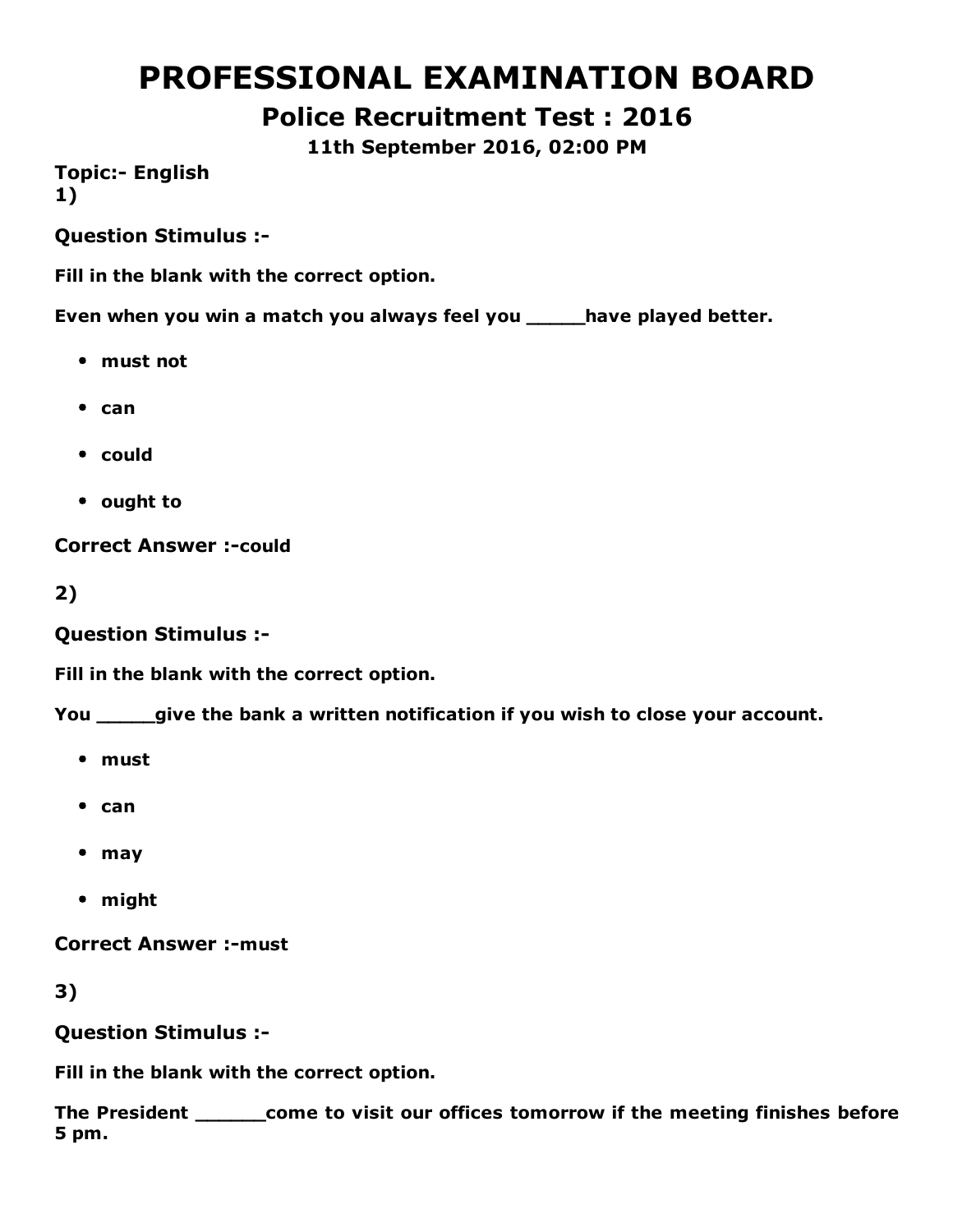- must
- need
- should
- may

**Correct Answer :- may** 

#### 4)

#### Question Stimulus :

Fill in the blank with the correct preposition.

The concert had to be called\_\_\_\_\_ due to bad weather.

- on
- at
- for
- off

**Correct Answer :- off** 

### 5)

#### Question Stimulus :

Fill in the blank with the correct preposition.

You will be brought \_\_\_\_\_the disciplinary panel to account for your behaviour.

- besides
- before
- between
- $\cdot$  in

**Correct Answer :-before** 

#### 6)

### Question Stimulus :

Fill in the blank with the correct prepositions.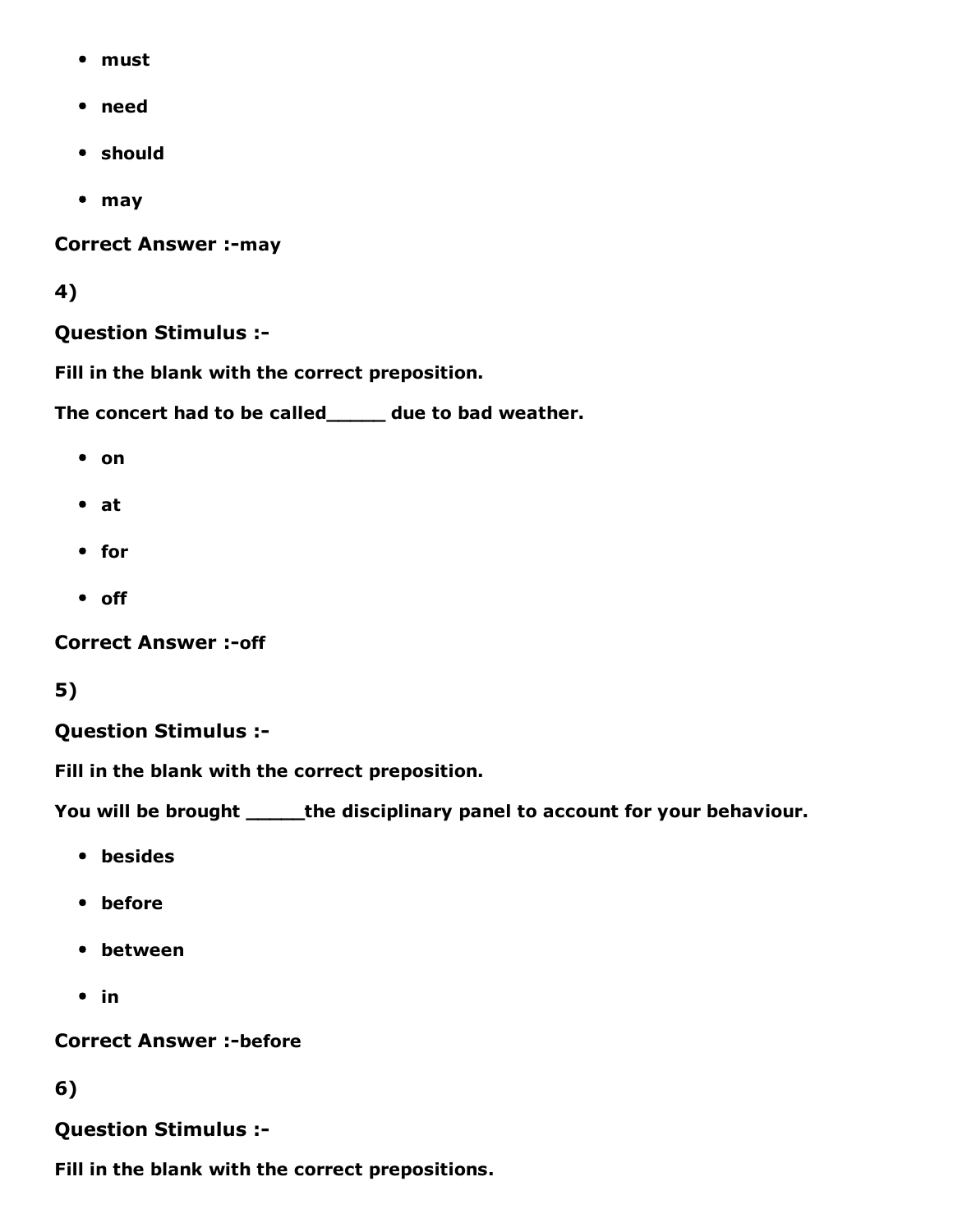The ship reached the harbor \_\_\_\_\_ the 10th \_\_\_\_\_ June,1998.

- $\bullet$  at, in
- in, of
- on, of
- from, of

Correct Answer :- on, of

```
7)
```
Question Stimulus :

Fill in the blank with the correct preposition.

The little girl has been ill \_\_\_\_\_\_two days.

- from
- since
- for
- by

**Correct Answer :-for** 

```
8)
```
Question Stimulus :

DIRECTION: In the following questions, some of the sentences have errors and some have none. Find out which part of a sentence has an error: lf there is no error, mark your answer as 'No error'.

- We left
- in such hurry that
- we forgot our tickets.
- No Error

Correct Answer :- in such hurry that

### 9)

Question Stimulus :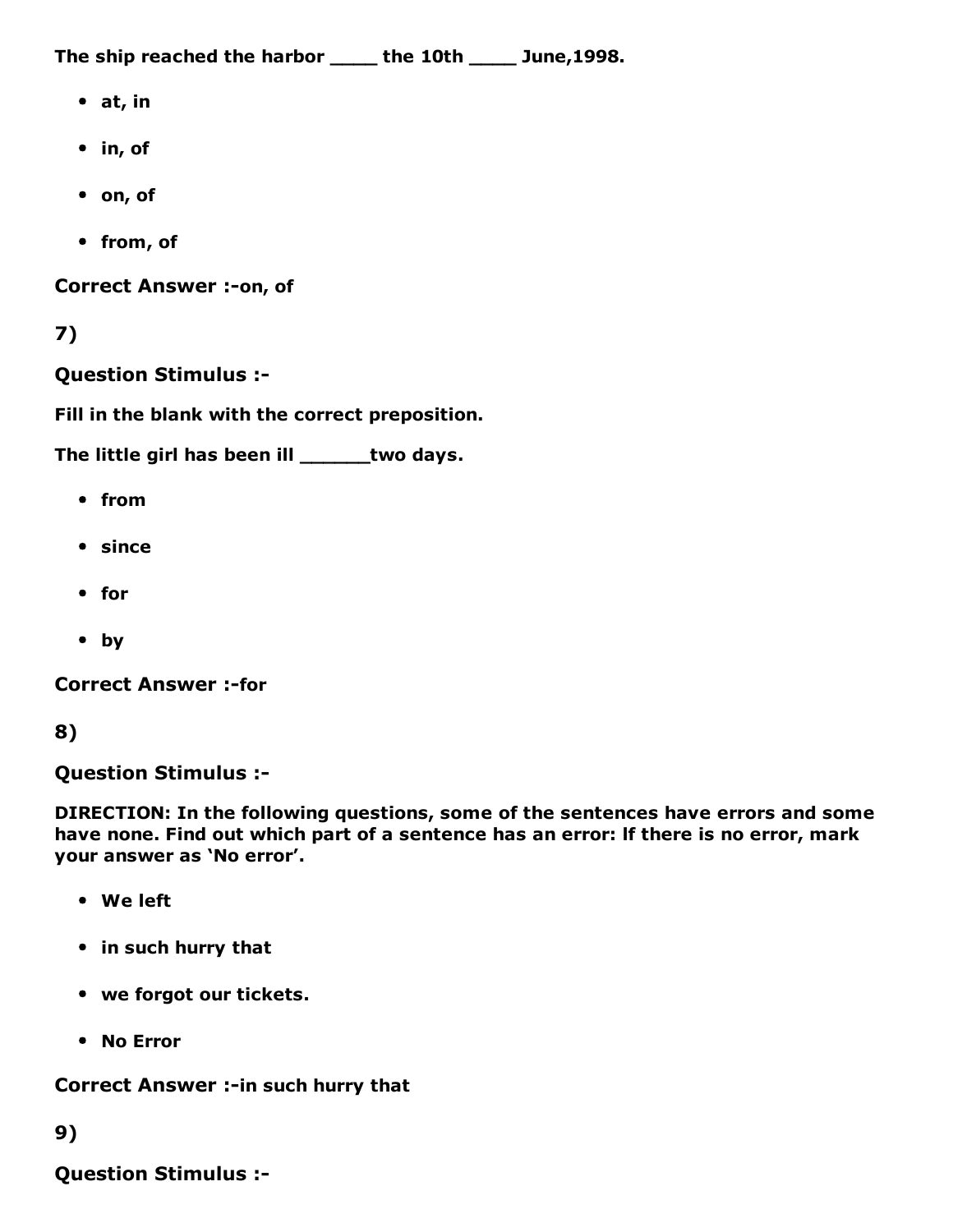DIRECTION: In the following questions, some of the sentences have errors and some have none. Find out which part of a sentence has an error: lf there is no error, mark your answer as 'No error'.

- If you had waiting for the bus,
- you should better
- take a taxi.
- No Error

Correct Answer :-If you had waiting for the bus,

10)

Question Stimulus :

DIRECTION: In the following questions, some of the sentences have errors and some have none. Find out which part of a sentence has an error: lf there is no error, mark your answer as 'No error'.

- I will help him
- provided he
- will mend his ways
- No Error.

Correct Answer :- will mend his ways

11)

Question Stimulus :

DIRECTION: In the following questions, some of the sentences have errors and some have none. Find out which part of a sentence has an error: lf there is no error, mark your answer as 'No error'.

- Unless he will not take care
- of his health,
- he will not recover.
- No Error

Correct Answer :- Unless he will not take care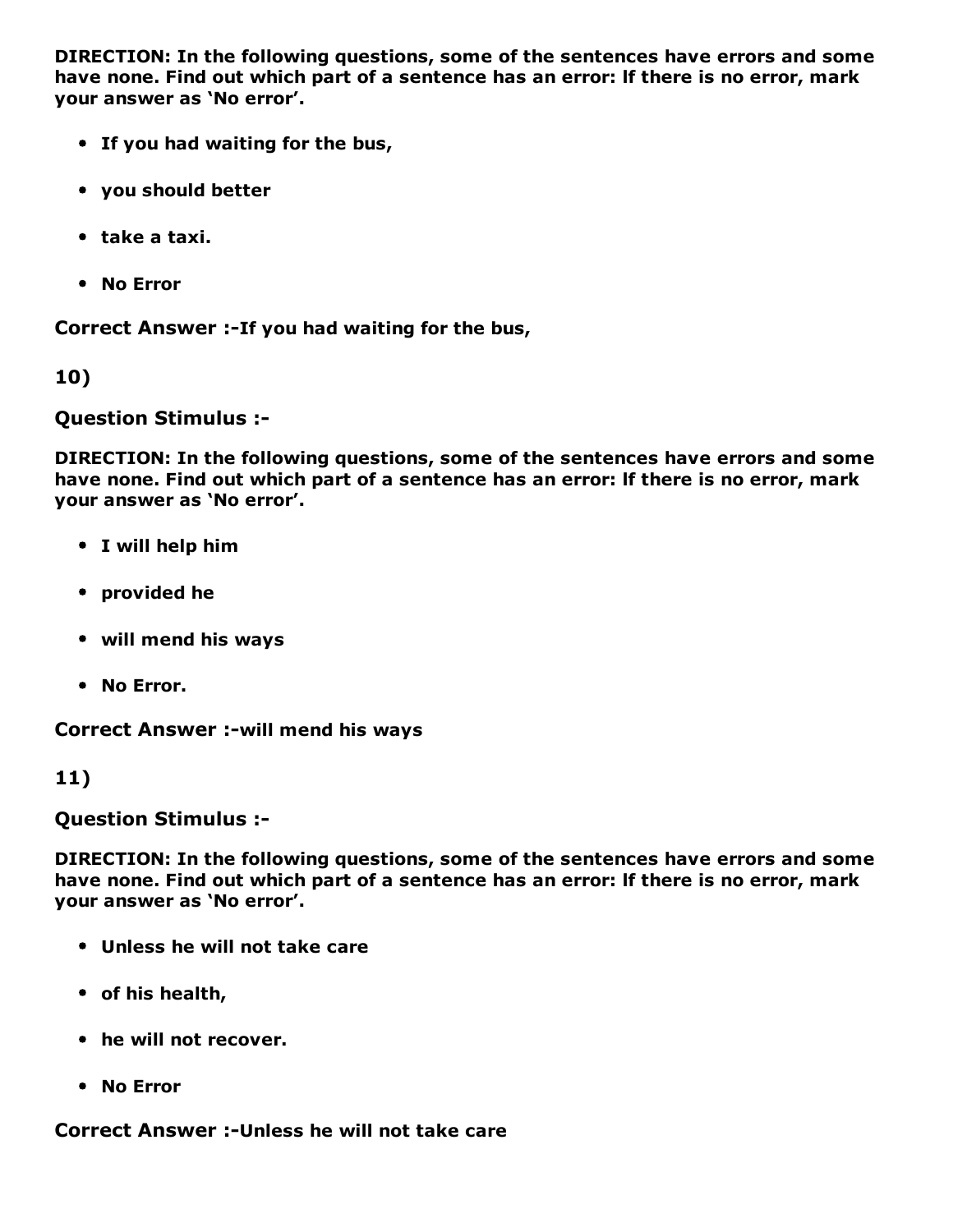### 12)

#### Question Stimulus :

DIRECTION: In the following questions, some of the sentences have errors and some have none. Find out which part of a sentence has an error: lf there is no error, mark your answer as 'No error'.

- If I had a million dollars,
- I would
- buy a big house.
- No Error

**Correct Answer :-No Error** 

#### 13)

#### Question Stimulus :

DIRECTION: In the following questions, some of the sentences have errors and some have none. Find out which part of a sentence has an error: lf there is no error, mark your answer as 'No error'.

- A bad tree
- does not yields
- good apples.
- No Error

Correct Answer :- does not yields

#### 14)

Question Stimulus :

DIRECTION: In the following questions, some of the sentences have errors and some have none. Find out which part of a sentence has an error: lf there is no error, mark your answer as 'No error'.

- All good things
- comes to those
- who wait for them.
- No Error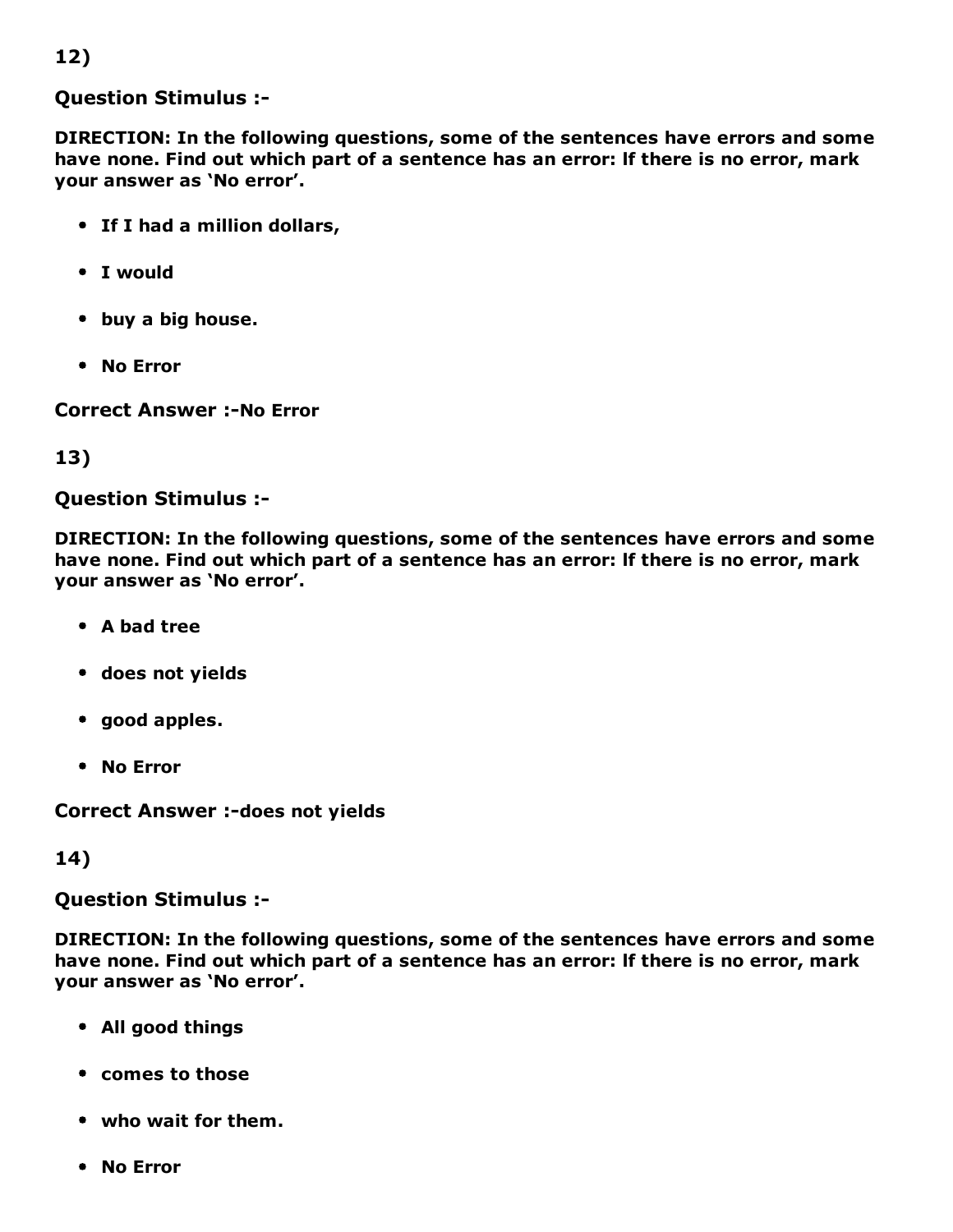**Correct Answer :- comes to those** 

15)

Question Stimulus :

DIRECTION: In the following questions, some of the sentences have errors and some have none. Find out which part of a sentence has an error: lf there is no error, mark your answer as 'No error'.

- Copernicus have concluded
- that the Earth goes
- round the Sun.
- No Error

Correct Answer :- Copernicus have concluded

#### 16)

#### Question Stimulus :

Choose the grammatically correct sentence out of the given options.

- The higher you go, the colder it is.
- Higher you go, colder it is.
- The higher you go, colder it is.
- Higher you go, the colder it is.

Correct Answer :-The higher you go, the colder it is.

#### 17)

#### Question Stimulus :

Fill in the blank with the correct option.

He always carries \_\_\_\_\_dollars for emergencies.

- few
- a few
- the few
- a little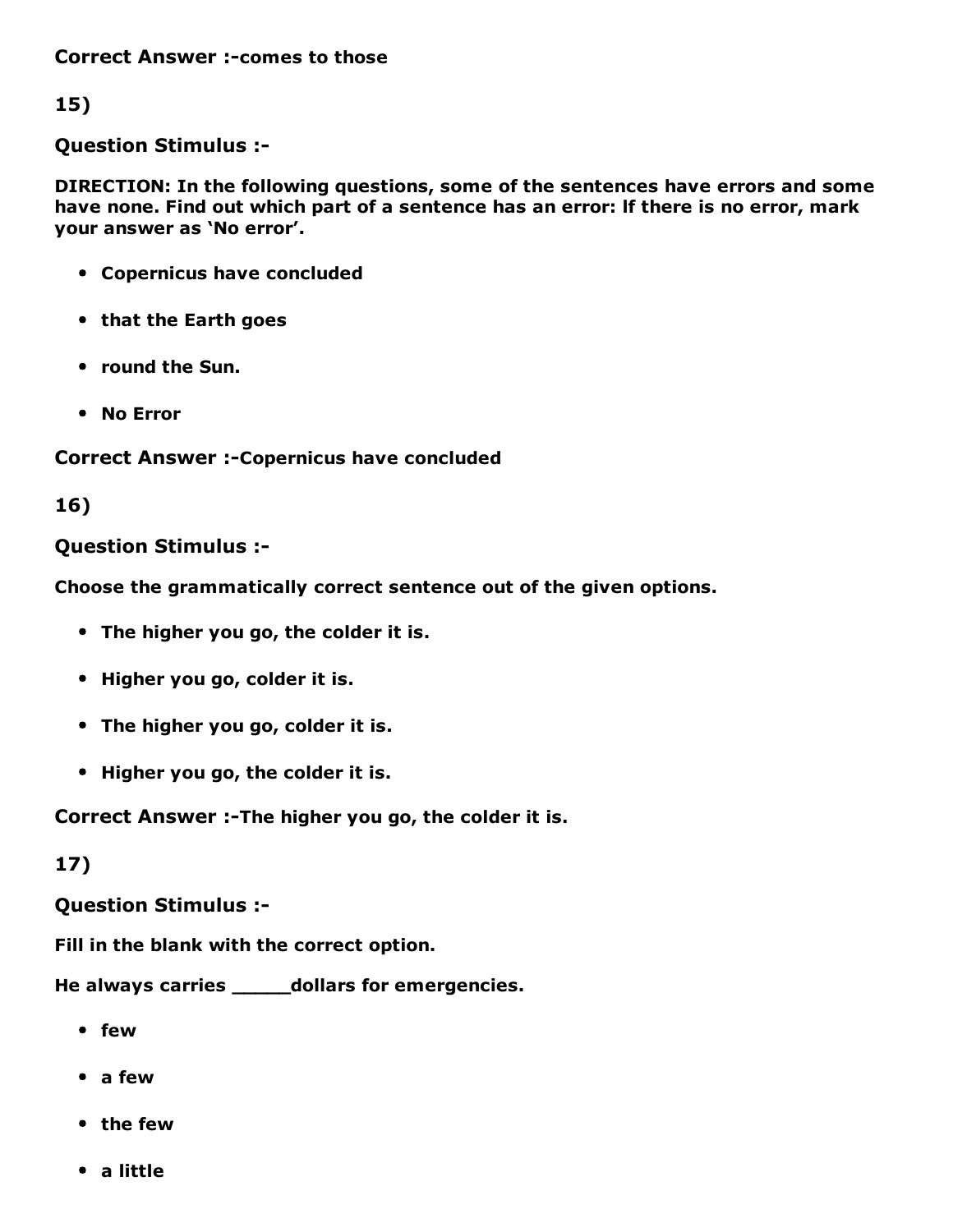**Correct Answer :-a few** 

### 18)

Question Stimulus :

Fill in the blank with the correct option.

Unfortunately, I had \_\_\_\_\_time to enjoy New York because I had to work so much.

- little
- a little
- the little
- few

**Correct Answer :-little** 

### 19)

Question Stimulus :

Fill in the blank with the correct option.

She has \_\_\_\_\_\_friends who can help her in the time of difficulty.

- a few
- the few
- little
- a little

**Correct Answer :- a few** 

#### 20)

Question Stimulus :

Out of the given options, choose the one which is the correct indirect speech of the sentence given below.

He said, "Will you listen to such a man?"

- He asked them whether they will listen to such a man.
- He asked them whether they could listen to such a man.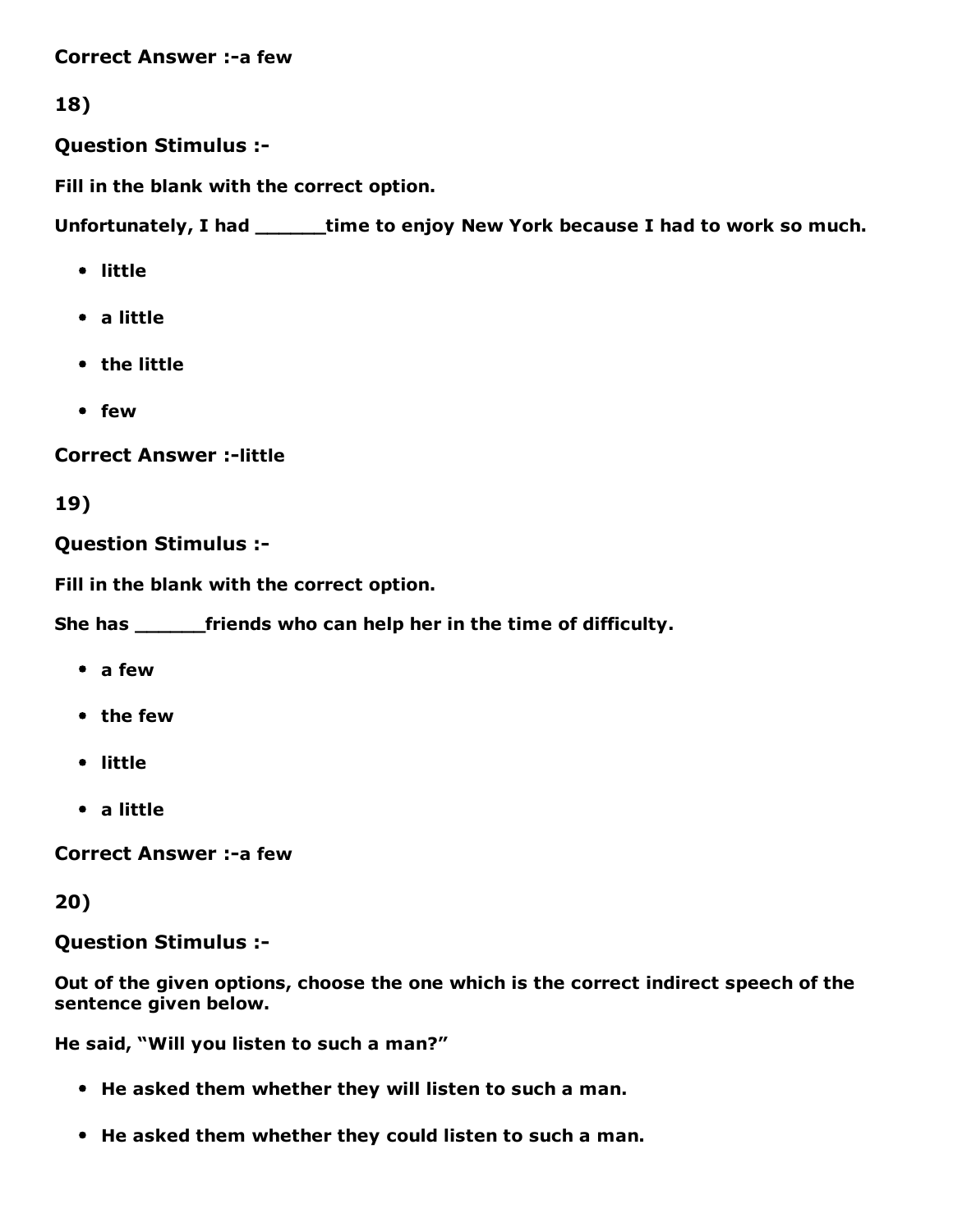- He asked them whether they can listen to such a man.
- He asked them whether they would listen to such a man.

Correct Answer :-He asked them whether they would listen to such a man.

21)

Question Stimulus :

Out of the given options, choose the one which is the correct indirect speech of the sentence given below.

He said to him, "Please wait here till I return."

- He requested him to wait here till he returns.
- He requested him to wait there till he returns.
- He requested him to wait there till he is returning.
- He requested him to wait there till he returned.

Correct Answer :-He requested him to wait there till he returned.

22)

Question Stimulus :

Out of the given options, choose the one which is the correct indirect speech of the sentence given below.

The teacher said to the student, "Why were you absent yesterday."

- The teacher asked the student why he had been absent the previous day.
- The teacher asked the student why he was absent the previous day.
- The teacher asked the student why he has been absent the previous day.
- The teacher asked the student why he had been absent yesterday.

Correct Answer :-The teacher asked the student why he had been absent the previous day.

23)

#### Question Stimulus :

Out of the given options, choose the one which is the correct passive voice of the sentence given below.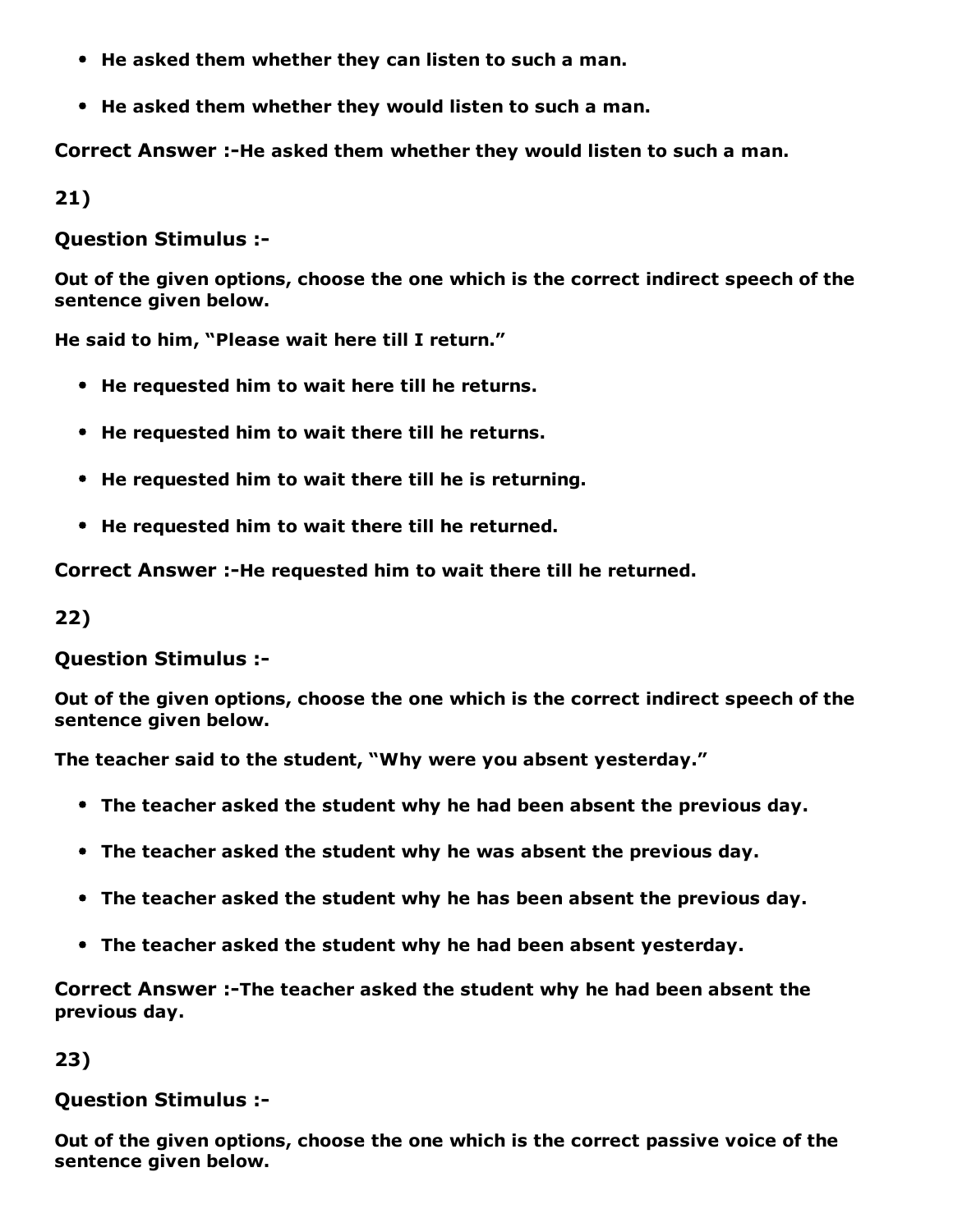Does she do her duty?

- Are duties done by her?
- Is her duty done by her?
- Has her duty been done by her?
- Have her duties being done by her?

Correct Answer :-Is her duty done by her?

24)

Question Stimulus :

Out of the given options, choose the one which is the correct passive voice of the sentence given below.

Who does not obey you?

- You are not obeyed by who?
- You are not obeyed by whom?
- By who are you not obeyed ?
- By whom are you not obeyed?

Correct Answer :-By whom are you not obeyed?

25)

Question Stimulus :

Out of the given options, choose the one which is the correct active voice of the sentence given below.

The firewood is being cut by the Labourers.

- The Labourers is cutting the firewood.
- The Labourers are cutting the firewood.
- The Labourers have been cutting the firewood.
- The Labourers have cut the firewood.

Correct Answer :-The Labourers are cutting the firewood.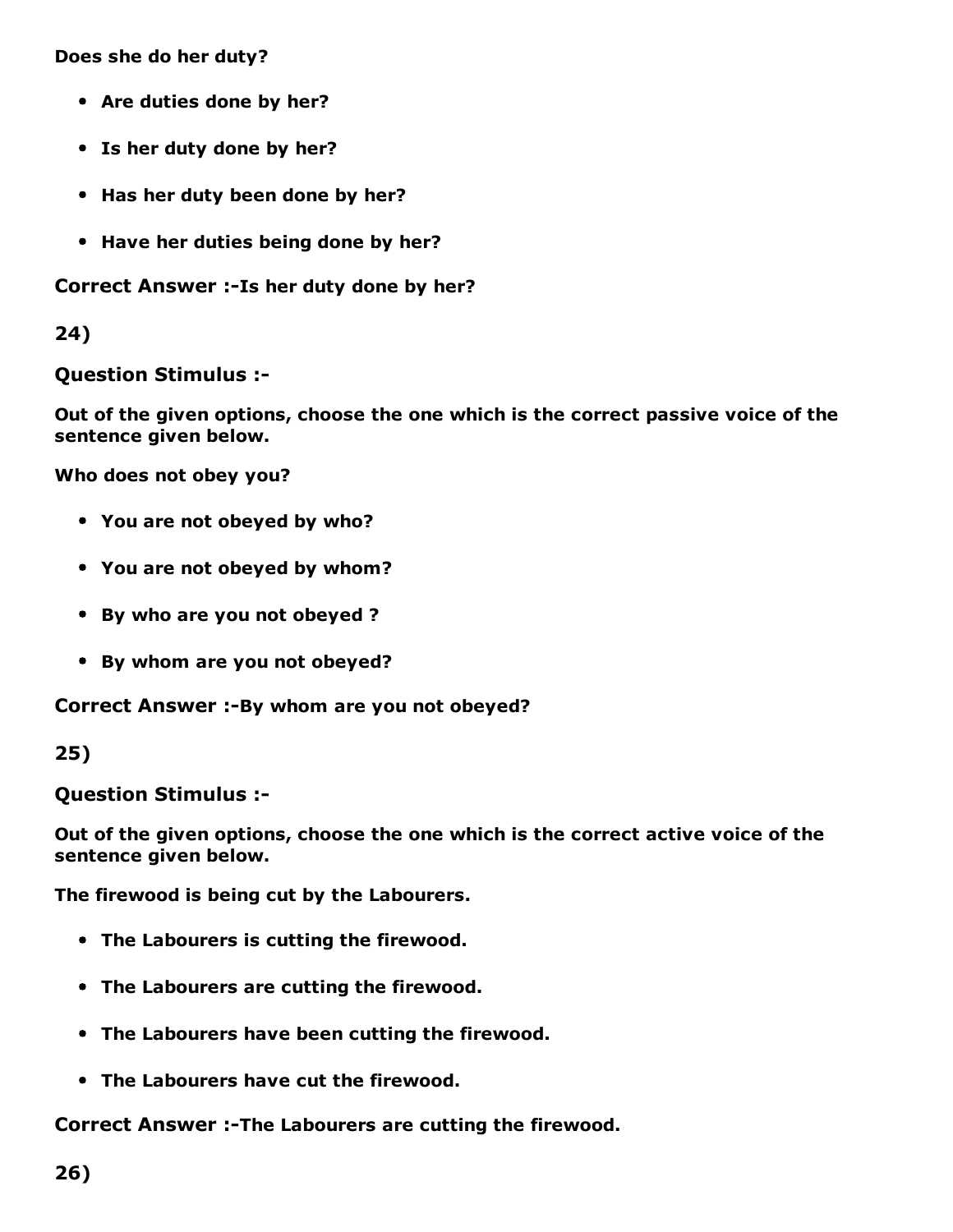Question Stimulus :

DIRECTIONS: Read the following passage carefully and answer the following questions.

Infections in the roots of teeth are hell to treat. The tooth needs to be drilled into, right down to the bottom of the nerve-carrying canal that runs through the root. The infected material must then be cleaned out completely and the drilled section filled in. Although, the procedure is routine, it is common for some of the bacteria to survive it and therefore for infections to re-emerge shortly after treatment.

The surviving bacteria are often gathered in the form of what is known as a biofilm. Bacteria in such a film are embedded in a polymer matrix, which makes them harder to kill than isolated individuals. High temperatures can destroy biofilms, as can some chemicals, but neither approach is safe to use inside the delicate interior of a human tooth. However, Chunqi Jiang, a physicist at the University of Southern California, Los Angeles, and her colleagues have come up with a possible alternative: a dental plasma torch.

Plasmas are gases in which the molecules have been stripped of some or all of their electrons, to create positive ions. One way to do this is to heat the gas up. Conventional plasma torches employ such hot plasma to cut metal. But cold plasmas can be made using high electrical voltages.

Bacteria in biofilms are also more resistant to antibiotics than their isolated confreres, so the new device could have other medical applications. Wound infections, for example, often form biofilms. If they cannot be treated successfully, the result may be gangrene. And if Dr. Jiang's version of St. Elmo's fire can deal with that problem, the saint may become patron of a lot more people than just sailors.

What does the phrase 'drill into' mean?

- To penetrate some surface by boring.
- To destroy something by blasting it.
- To break it into infinite pieces.
- None of the above.

Correct Answer :-To penetrate some surface by boring.

27)

Question Stimulus :

DIRECTIONS: Read the following passage carefully and answer the following questions.

Infections in the roots of teeth are hell to treat. The tooth needs to be drilled into, right down to the bottom of the nerve-carrying canal that runs through the root. The infected material must then be cleaned out completely and the drilled section filled in. Although, the procedure is routine, it is common for some of the bacteria to survive it and therefore for infections to re-emerge shortly after treatment.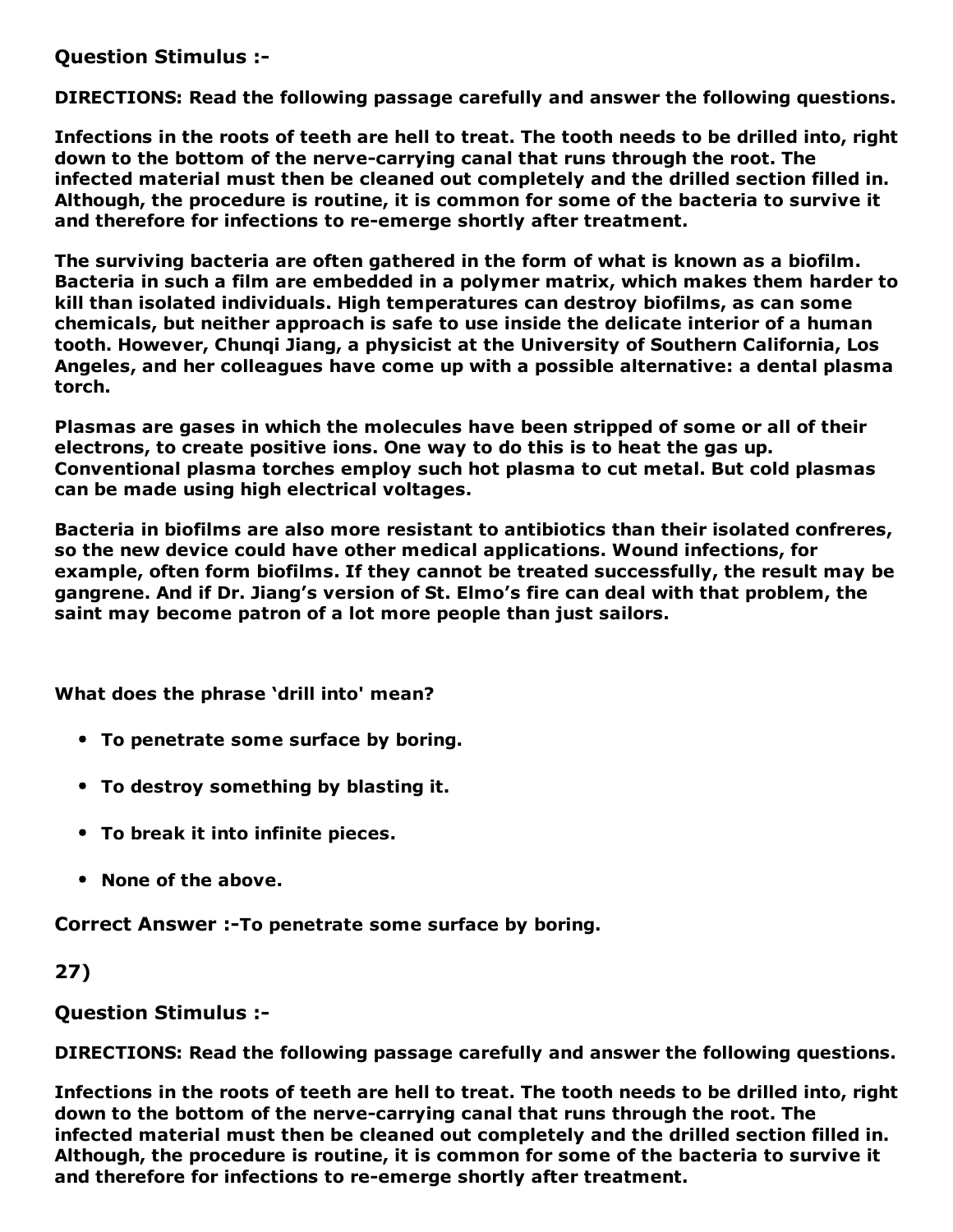The surviving bacteria are often gathered in the form of what is known as a biofilm. Bacteria in such a film are embedded in a polymer matrix, which makes them harder to kill than isolated individuals. High temperatures can destroy biofilms, as can some chemicals, but neither approach is safe to use inside the delicate interior of a human tooth. However, Chunqi Jiang, a physicist at the University of Southern California, Los Angeles, and her colleagues have come up with a possible alternative: a dental plasma torch.

Plasmas are gases in which the molecules have been stripped of some or all of their electrons, to create positive ions. One way to do this is to heat the gas up. Conventional plasma torches employ such hot plasma to cut metal. But cold plasmas can be made using high electrical voltages.

Bacteria in biofilms are also more resistant to antibiotics than their isolated confreres, so the new device could have other medical applications. Wound infections, for example, often form biofilms. If they cannot be treated successfully, the result may be gangrene. And if Dr. Jiang's version of St. Elmo's fire can deal with that problem, the saint may become patron of a lot more people than just sailors.

Why does the writer say 'Infections in the roots of teeth are hell to treat'?

- Because the treatment is very costly and available only outside India.
- Because the treatment can be done anywhere and everywhere.
- Because the treatment is very prolonged and painstaking.
- None of the above.

Correct Answer :-Because the treatment is very prolonged and painstaking.

#### 28)

Question Stimulus :

DIRECTIONS: Read the following passage carefully and answer the following questions.

Infections in the roots of teeth are hell to treat. The tooth needs to be drilled into, right down to the bottom of the nerve-carrying canal that runs through the root. The infected material must then be cleaned out completely and the drilled section filled in. Although, the procedure is routine, it is common for some of the bacteria to survive it and therefore for infections to re-emerge shortly after treatment.

The surviving bacteria are often gathered in the form of what is known as a biofilm. Bacteria in such a film are embedded in a polymer matrix, which makes them harder to kill than isolated individuals. High temperatures can destroy biofilms, as can some chemicals, but neither approach is safe to use inside the delicate interior of a human tooth. However, Chunqi Jiang, a physicist at the University of Southern California, Los Angeles, and her colleagues have come up with a possible alternative: a dental plasma torch.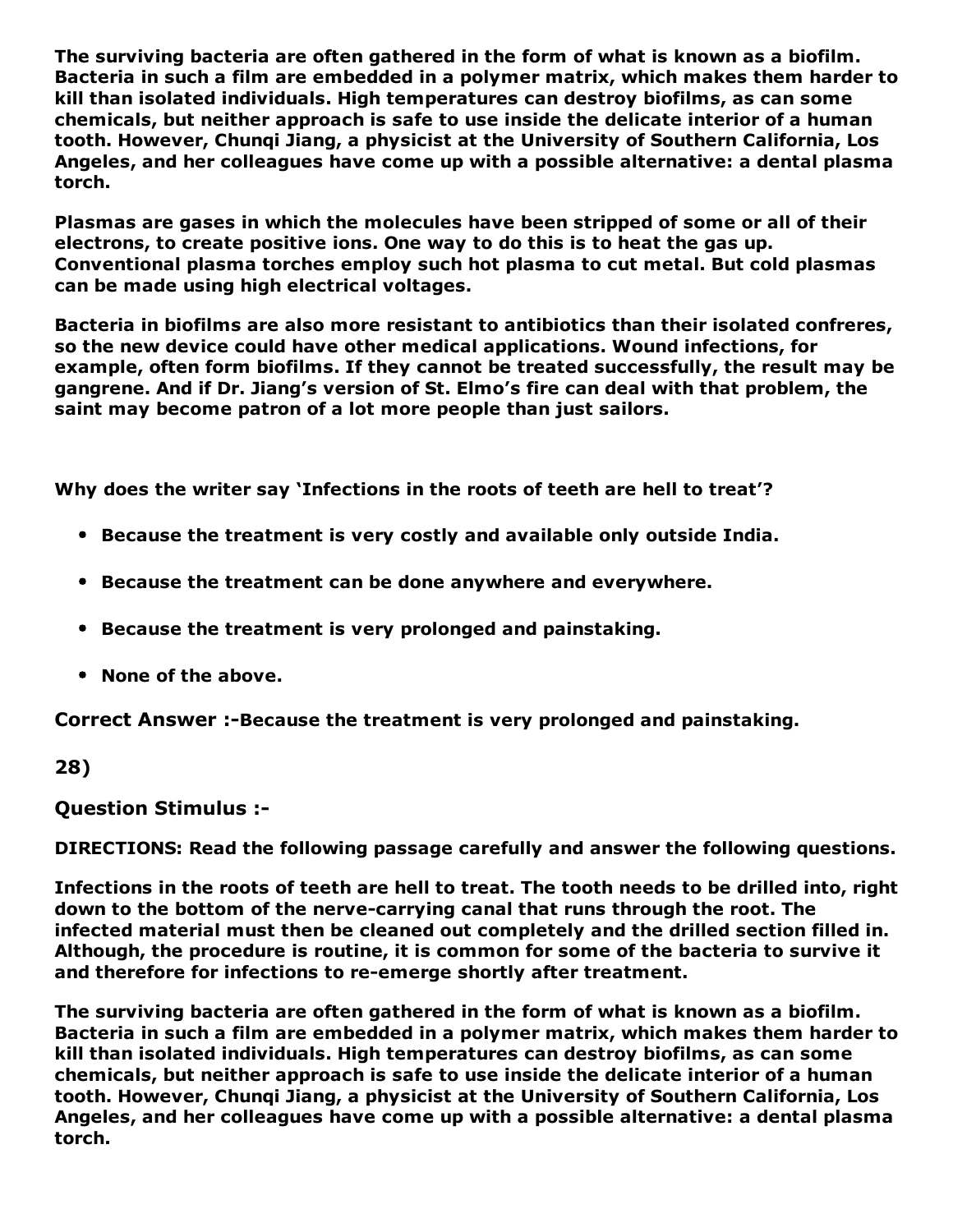Plasmas are gases in which the molecules have been stripped of some or all of their electrons, to create positive ions. One way to do this is to heat the gas up. Conventional plasma torches employ such hot plasma to cut metal. But cold plasmas can be made using high electrical voltages.

Bacteria in biofilms are also more resistant to antibiotics than their isolated confreres, so the new device could have other medical applications. Wound infections, for example, often form biofilms. If they cannot be treated successfully, the result may be gangrene. And if Dr. Jiang's version of St. Elmo's fire can deal with that problem, the saint may become patron of a lot more people than just sailors.

How can the biofilms be destroyed?

- By the use of dental plasma torch
- By giving regular antibiotics
- By drilling and blasting alternately
- None of the above

Correct Answer :-By the use of dental plasma torch

29)

Question Stimulus :

DIRECTIONS: Read the following passage carefully and answer the following questions.

Infections in the roots of teeth are hell to treat. The tooth needs to be drilled into, right down to the bottom of the nerve-carrying canal that runs through the root. The infected material must then be cleaned out completely and the drilled section filled in. Although, the procedure is routine, it is common for some of the bacteria to survive it and therefore for infections to re-emerge shortly after treatment.

The surviving bacteria are often gathered in the form of what is known as a biofilm. Bacteria in such a film are embedded in a polymer matrix, which makes them harder to kill than isolated individuals. High temperatures can destroy biofilms, as can some chemicals, but neither approach is safe to use inside the delicate interior of a human tooth. However, Chunqi Jiang, a physicist at the University of Southern California, Los Angeles, and her colleagues have come up with a possible alternative: a dental plasma torch.

Plasmas are gases in which the molecules have been stripped of some or all of their electrons, to create positive ions. One way to do this is to heat the gas up. Conventional plasma torches employ such hot plasma to cut metal. But cold plasmas can be made using high electrical voltages.

Bacteria in biofilms are also more resistant to antibiotics than their isolated confreres, so the new device could have other medical applications. Wound infections, for example, often form biofilms. If they cannot be treated successfully, the result may be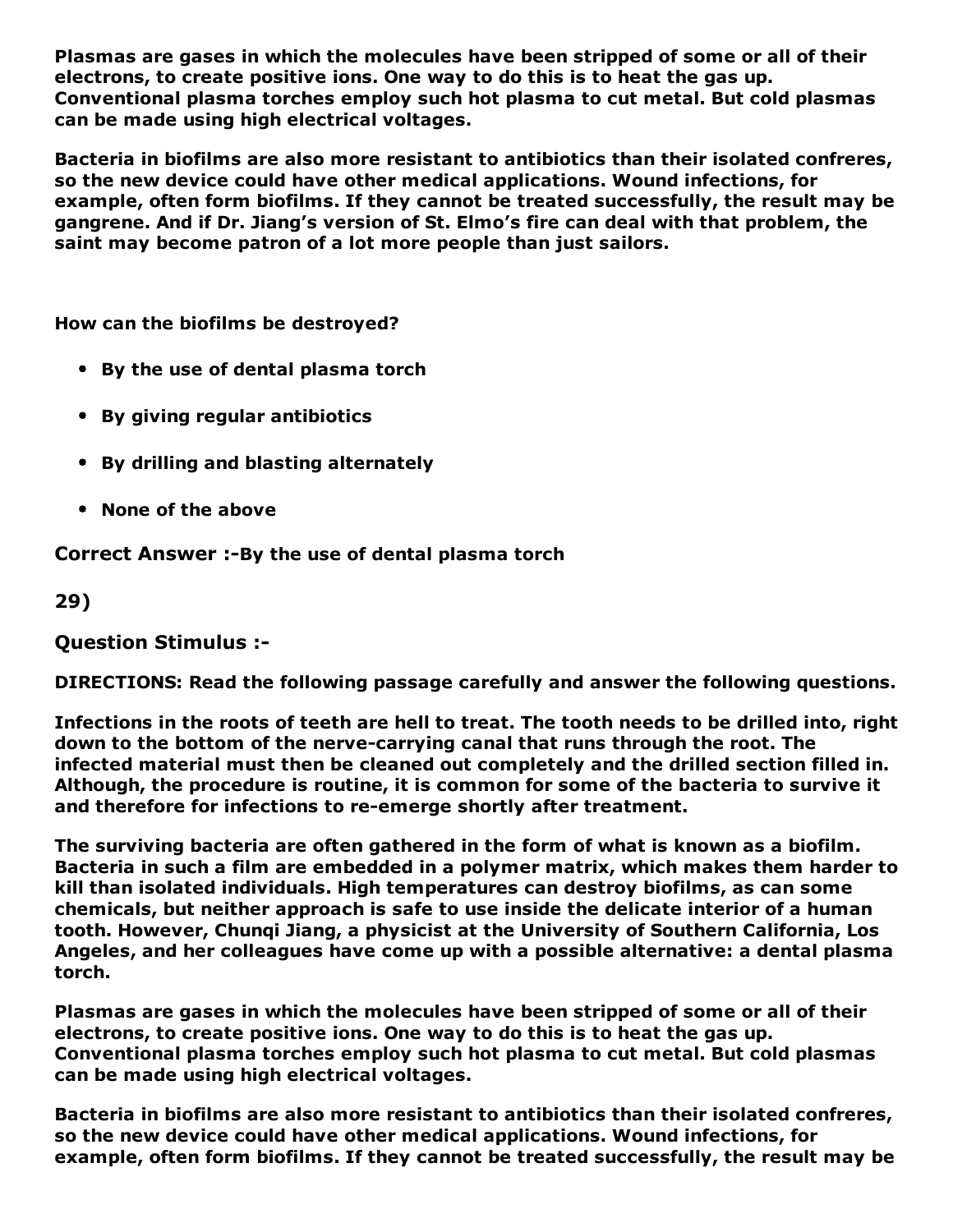gangrene. And if Dr. Jiang's version of St. Elmo's fire can deal with that problem, the saint may become patron of a lot more people than just sailors.

What is the first step of the treatment of tooth infection?

- Drilling into the root of the tooth
- Cleansing or removing of infected material
- Filling of tooth cavities
- None of the above

Correct Answer :-Drilling into the root of the tooth

30)

Question Stimulus :

DIRECTIONS: Read the following passage carefully and answer the following questions.

Infections in the roots of teeth are hell to treat. The tooth needs to be drilled into, right down to the bottom of the nerve-carrying canal that runs through the root. The infected material must then be cleaned out completely and the drilled section filled in. Although, the procedure is routine, it is common for some of the bacteria to survive it and therefore for infections to re-emerge shortly after treatment.

The surviving bacteria are often gathered in the form of what is known as a biofilm. Bacteria in such a film are embedded in a polymer matrix, which makes them harder to kill than isolated individuals. High temperatures can destroy biofilms, as can some chemicals, but neither approach is safe to use inside the delicate interior of a human tooth. However, Chunqi Jiang, a physicist at the University of Southern California, Los Angeles, and her colleagues have come up with a possible alternative: a dental plasma torch.

Plasmas are gases in which the molecules have been stripped of some or all of their electrons, to create positive ions. One way to do this is to heat the gas up. Conventional plasma torches employ such hot plasma to cut metal. But cold plasmas can be made using high electrical voltages.

Bacteria in biofilms are also more resistant to antibiotics than their isolated confreres, so the new device could have other medical applications. Wound infections, for example, often form biofilms. If they cannot be treated successfully, the result may be gangrene. And if Dr. Jiang's version of St. Elmo's fire can deal with that problem, the saint may become patron of a lot more people than just sailors.

What is 'gangrene'?

An uprooted teeth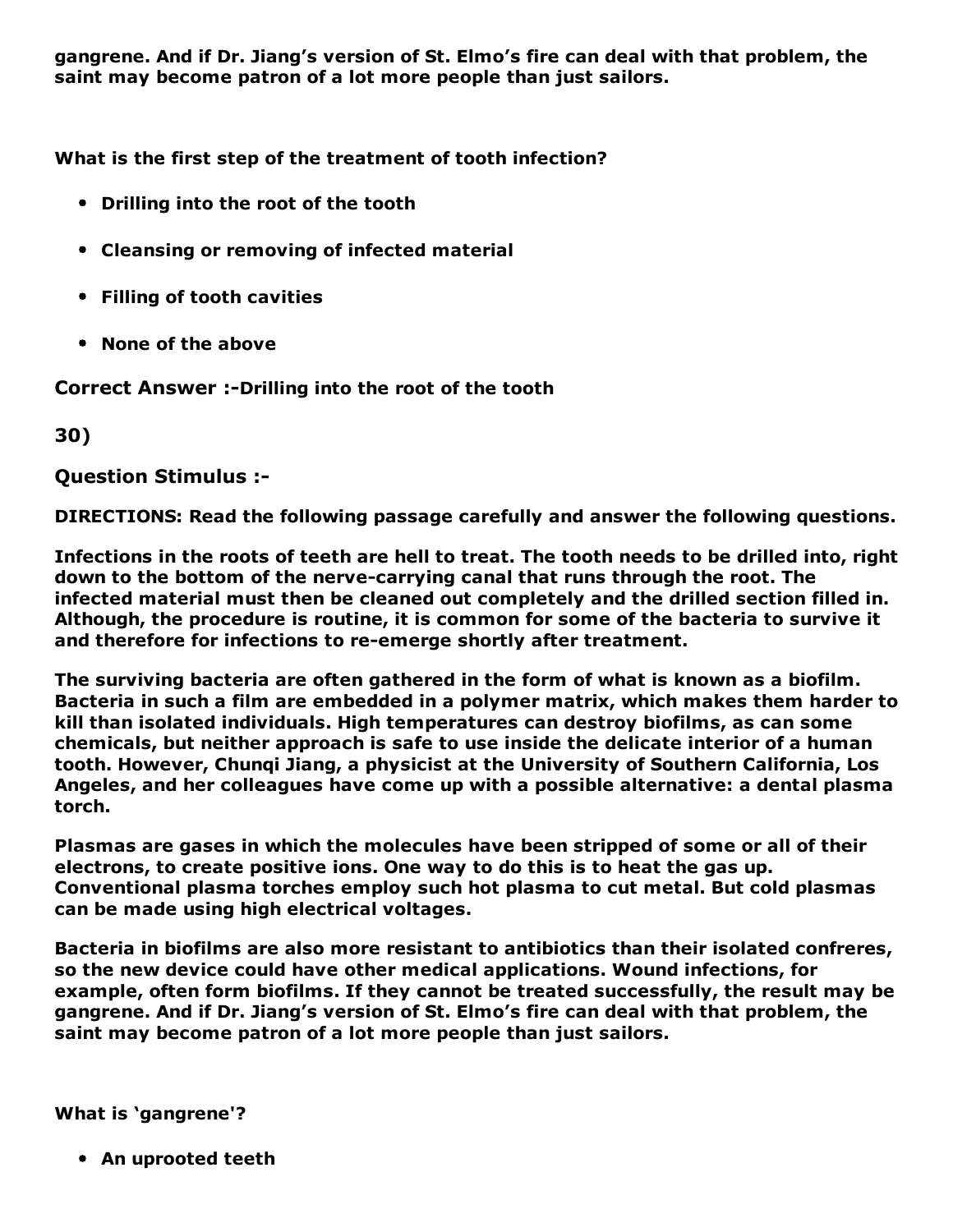- A serious and potentially life-threatening condition
- A wounded lower jaw
- None of the above

Correct Answer :- A serious and potentially life-threatening condition

**Topic:- Hindi** 1)

#### Question Stimulus :

निम्नलिखित गद्यांश को ध्यानपूर्वक पढ़कर उसके नीचे दिये गये बहविकल्पी प्रश्नों में सही विकल्प का चयन करें।

संसार में प्रत्येक सुंदर वस्तु उस सीमा तक है जिस सीमा तक वह जीवन की विविधता के साथ सामंजस्य की स्थिति बनाए हुए है और प्रत्येक विरूप वस्तु उसी सीमा तक विरूप है जिस सीमा तक वह जीवनव्यापी सामंजस्य को छिन्न-भिन्न करती है। अतः यथाथ का दृष्टा जीवन की विविधता में व्याप्त सामंजस्य को बिना जाने अपना निर्णय उपस्थित नहीं कर पाता और करे भी तो उसे जीवन की स्वीकृति नहीं मिलती और जीवन के सजीव स्पर्श के बिना केवल सुंदर को एकत्र कर देने का वही परिणाम अवश्यम्भावी है, जो नरक-्गी की सृष्टि का हुआ। संसार में सबसे अधिक दंडनीय वह व्यक्ति है जिसने यथार्थ के कुत्सित पक्ष को एकत्र कर नरक का आविष्कार कर डाला, क्योंकि इस चित्र ने मनुष्य की सारी बर्बरता को चुन-चुनकर ऐसे ब्यौरेवार प्रदर्शित किया कि जीवन के कोने-कोने में नरक गढ़ा जाने लगा। इसके उपरांत उसे यथार्थ के अकेले सुखपक्ष को पूंजीभूत कर इस तरह सजाना पड़ा कि मनुष्य उसे खोजने के लिए जीवन को छिन्न-भिन्न करने लगा।

उक्त गद्यांश में किस बात के प्रति सर्तक किया गया है?

- बद्धि के अतिरेक के प्रति
- $\bullet$  कल्पना के अतिरेक के पति
- यथार्थ की एंकागी अभिव्यक्ति के प्रति
- सौन्दर्य के अतिरेक के प्रति

Correct Answer :-कल्पना के अतिरेक के प्रति

### 2)

### Question Stimulus :

निम्नलिखित गद्यांश को ध्यानपूर्वक पढ़कर उसके नीचे दिये गये बहविकल्पी प्रश्नों में सही विकल्प का चयन करें।

संसार में प्रत्येक सुंदर वस्तु उस सीमा तक है जिस सीमा तक वह जीवन की विविधता के साथ सामंजस्य की स्थिति बनाए हुए है ्योर प्रत्येक विरूप वस्तु उसी सीमा तक विरूप है जिस सीमा तक वह जीवनव्यापी सामंजस्य को छिन्न-भिन्न करती है। अतः यथार्थ का दृष्टा जीवन की विविधता में व्याप्त सामंजस्य को बिना जाने अपना निर्णय उपस्थित नहीं कर पाता और करे भी तो उसे जीवन की स्वीकृति नहीं मिलती और जीवन के सजीव स्पर्श के बिना केवल सुंदर को एकत्र कर देने का वही परिणाम अवश्यम्भावी है, जो नरक-स्वर्ग की सृष्टि का हुआ। संसार में सबसे अधिक दंडनीय वह व्यक्ति है जिसने यथार्थ के कुत्सित पक्ष को एकत्र कर नरक का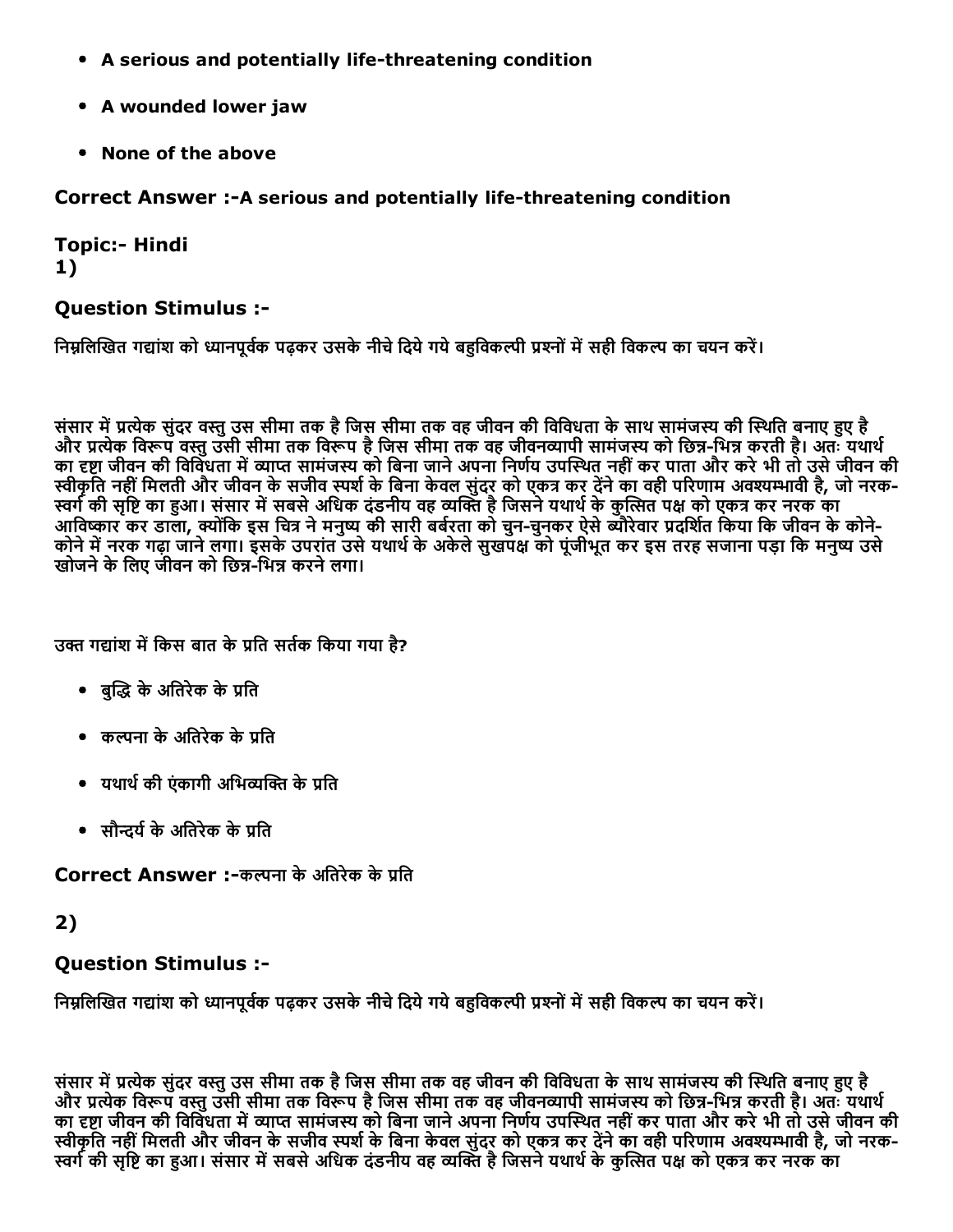आविष्कार कर डाला, क्योंकि इस चित्र ने मनुष्य की सारी बर्बरता को चुन-चुनकर ऐसे ब्यौरेवार प्रदर्शित किया कि जीवन के कोने-कोने में नरक गढ़ा जाने लगा। इसके उपरांत उसे यथार्थ के अकेले सुखपक्ष को पूंजीभूत कर इस तरह सजाना पड़ा कि मनुष्य उसे खोजने के लिए जीवन को छिन्न-भिन्न करने लगा।

सुंदर वस्तु जीवन की विविधता के साथ क्या करती है?

- $\bullet$  व्यवस्थित
- विच्छित्र
- समन्वय
- सामंजस्य

Correct Answer :-सामंजस्य

### 3)

#### Question Stimulus :

निम्नलिखित गद्यांश को ध्यानपूर्वक पढ़कर उसके नीचे दिये गये बहुविकल्पी प्रश्नों में सही विकल्प का चयन करें।

संसार में प्रत्येक सुंदर वस्तु उस सीमा तक है जिस सीमा तक वह जीवन की विविधता के साथ सामंजस्य की स्थिति बनाए हए है और प्रत्येक विरूप वस्तु उसी सीमा तक विरूप है जिस सीमा तक वह जीवनव्यापी सामंजस्य को छिन्न-भिन्न करती है। अतः यथार्थ ्यार कारण गर्ना जीवन की विविधता में व्याप्त सामंजस्य को बिना जाने अपना निर्णय उपस्थित नहीं कर पाता और करे भी तो उसे जीवन की स्वीकृति नहीं मिलती और जीवन के सजीव स्पर्श के बिना केवल सुंदर को एकत्र कर देने का वही परिणाम अवश्यम्भावी है, जो नरक-स्वर्ग की सृष्टि का हुआ। संसार में सबसे अधिक दंडनीय वह व्यक्ति है जिसने यथार्थ के कुत्सित पक्ष को एकत्र कर नरक का आविष्कार कर डाला, क्योंकि इस चित्र ने मनुष्य की सारी बर्बरता को चुन-चुनकर ऐसे ब्यौरेवार प्रदर्शित किया कि जीवन के कोने-कोने में नरक गढ़ा जाने लगा। इसके उपरांत उसे यथार्थ के अकेले सखपक्ष को पंजीभत कर इस तरह सजाना पड़ा कि मनष्य उसे स्ते के लिए जीवन को छित्र-भिन्न करने लगा।

सबसे अधिक दंडनीय व्यक्ति कौन है?

- सौन्दर्य का वीभत्स रूप प्रस्तुत करने वाला
- वीभत्स का सौन्दर्यीकरण करने वाला
- यथार्थ का घिनौना रूप प्रस्तुत करने वाला
- कल्पना को यथार्थ रूप में प्रस्तुत करने वाला

Correct Answer :-यथार्थ का घिनौना रूप प्रस्तुत करने वाला

4)

Question Stimulus :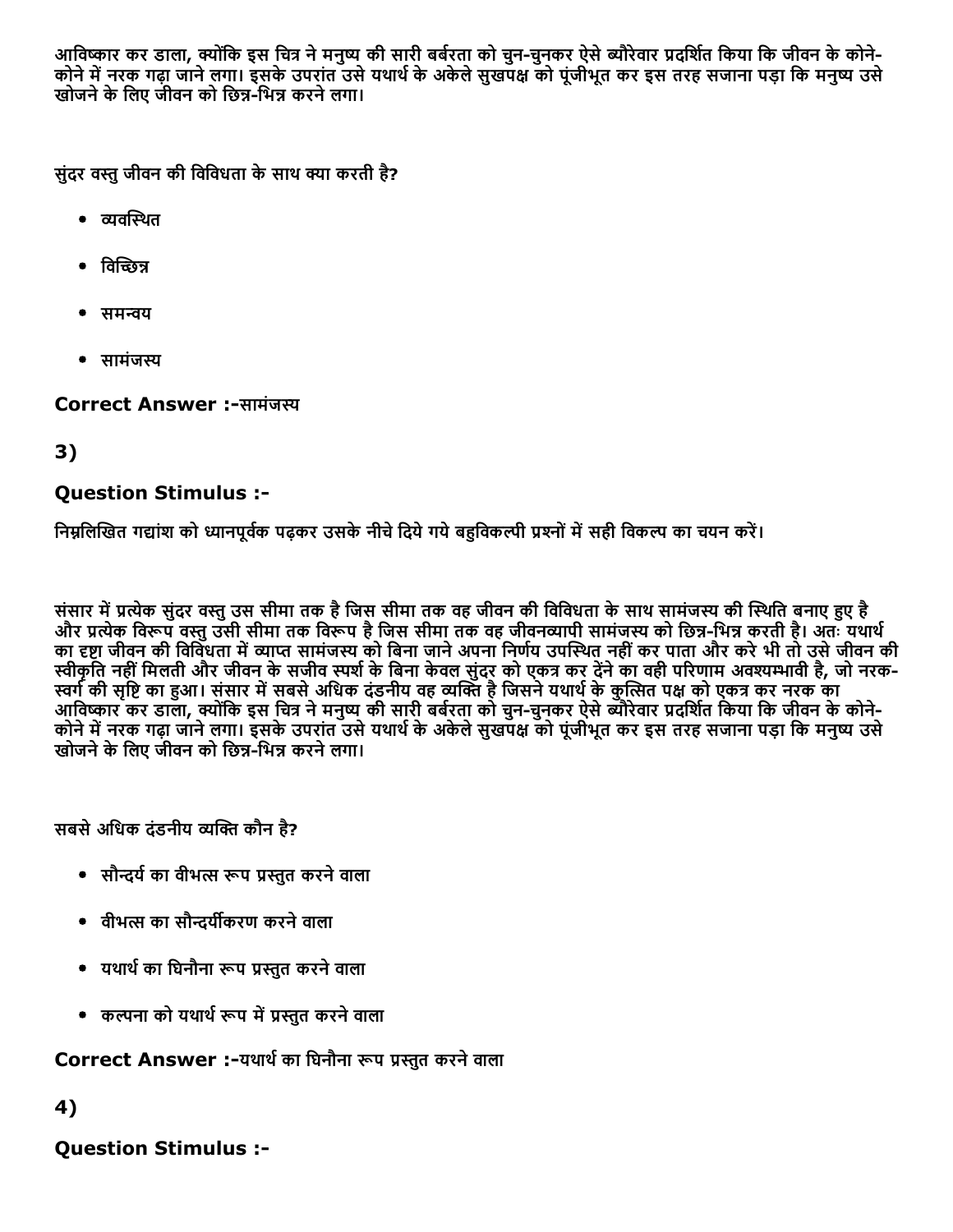संसार में प्रत्येक सुंदर वस्तु उस सीमा तक है जिस सीमा तक वह जीवन की विविधता के साथ सामंजस्य की स्थिति बनाए हुए है और प्रत्येक विरूप वस्तु उसी सीमा तक विरूप है जिस सीमा तक वह जीवनव्यापी सामंजस्य को छिन्न-भिन्न करती है। अतः यथार्थ का दृष्टा जीवन की विविधता में व्याप्त सामंजस्य को बिना जाने अपना निर्णय उपस्थित नहीं कर पाता और करे भी तो उसे जीवन की स्वीकृति नहीं मिलती और जीवन के सजीव स्पर्श के बिना केवल सुंदर को एकत्र कर देंने का वही परिणाम अवश्यम्भावी है, जो नरक-स्वर्ग की सृष्टि का हुआ। संसार में सबसे अधिक दंडनीय वह व्यक्ति है जिसने यथार्थ के कुत्सित पक्ष को एकत्र कर नरक का आविष्कार कर डाला, क्योंकि इस चित्र ने मनुष्य की सारी बर्बरता को चुन-चुनकर ऐसे ब्यौरेवार प्रदर्शित किया कि जीवन के कोने-कोने में नरक गढ़ा जाने लगा। इसके उपरांत उसे यथार्थ के अकेले सुखपक्ष को पंजीभूत कर इस तरह सजाना पड़ा कि मनुष्य उसे खोजने के लिए जीवन को छिन्न-भिन्न करने लगा।

सौन्दर्य उपयोगी तभी होता है जब?

- जीवन का स्पर्श मिलता है
- कल्पना का स्पर्श मिलता है
- बुद्धि का स्पर्श मिलता है
- भावना का स्पर्श मिलता है

Correct Answer :-जीवन का स्पर्श मिलता है

#### 5)

#### Question Stimulus :

निम्नलिखित गद्यांश को ध्यानपूर्वक पढ़कर उसके नीचे दिये गये बहविकल्पी प्रश्नों में सही विकल्प का चयन करें।

संसार में प्रत्येक सुंदर वस्तु उस सीमा तक है जिस सीमा तक वह जीवन की विविधता के साथ सामंजस्य की स्थिति बनाए हुए है और प्रत्येक विरूप वस्तु उसी सीमा तक विरूप है जिस सीमा तक वह जीवनव्यापी सामंजस्य को छिन्न-भिन्न करती है। अतः यथार्थ का दृष्टा जीवन की विविधता में व्याप्त सामंजस्य को बिना जाने अपना निर्णय उपस्थित नहीं कर पाता और करे भी तो उसे जीवन की स्वीकृति नहीं मिलती और जीवन के सजीव स्पर्श के बिना केवल सुंदर को एकत्र कर देने का वही परिणाम अवश्यम्भावी है, जो नरक-स्वर्ग की सृष्टि का हुआ। संसार में सबसे अधिक दंडनीय वह व्यक्ति है जिसने यथार्थ के कुत्सित पक्ष को एकत्र कर नरक का आविष्कार कर डाला, क्योंकि इस चित्र ने मनुष्य की सारी बर्बरता को चुन-चुनकर ऐसे ब्यौरेवार प्रदर्शित किया कि जीवन के कोने-कोने में नरक गढ़ा जाने लगा। इसके उपरांत उसे यथार्थ के अकेले सुखपक्ष को पूंजीभूत कर इस तरह सजाना पड़ा कि मनुष्य उसे खोजने के लिए जीवन को छिन्न-भिन्न करने लगा।

''नरक गढ़ा जाने लगा'' का अभिप्राय है?

- लोगोंको यातनाएंदी जानेलगी
- दुखमय बनाया जानेलगा
- समस्त सुख नष्ट होने लगे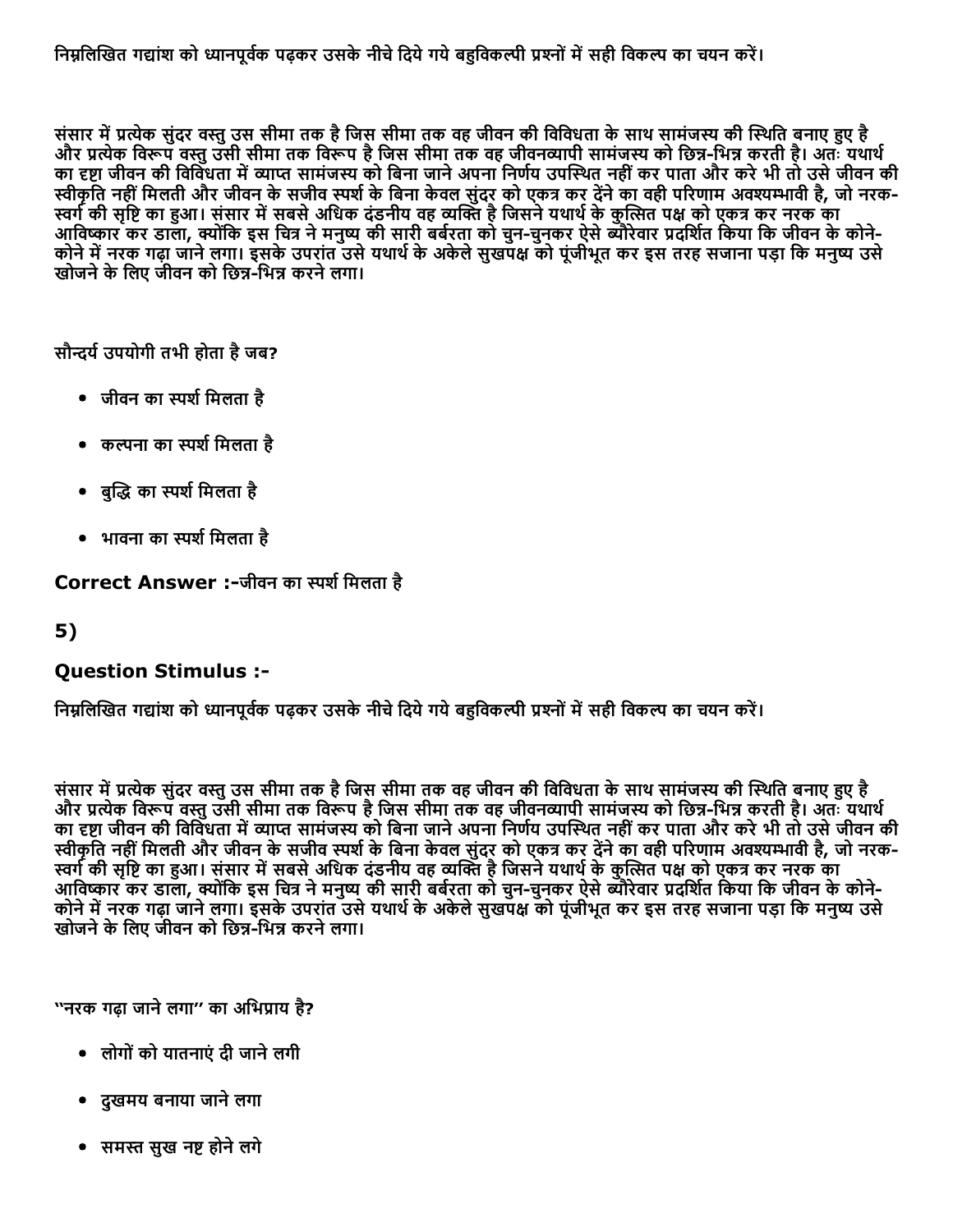• जीवन वीभत्स बनने लगा

Correct Answer :-लोगों को यातनाएं दी जाने लगी

### 6)

### Question Stimulus :

निम्नलिखित काव्यांश को ध्यानपूर्वक पढ़कर उनके नीचे दिये गये बहुविकल्पी प्रश्नों में सही विकल्प का चयन करें।

- दो न्याय अगर, तो आधा दो,
- पर इसमें भी यदि बाधा हो।
- तो देदो केवल पाँच गाँव,
- रखो अपनी धरती तमाम।
- हम वही खुशी सेखाएँगे,
- परिजन पर असि न उठाएँगे।
- दुर्योधन वह भी दे न सका,
- आशीष समाज की लेन सका,
- उलटे हरि को बाँधने चला।
- जब नाश मनुज पर छाता है,
- पहले विवेक पर जाता है।

केवल पाँच गाँव क्यों माँगें गए होंगे?

- पाँचों पाण्डवों के लिए
- इतनेगाँव ही काफी थे
- इतनेही गाँव उपल开踁 थे
- कोई और बात थी

Correct Answer :-इतने ही गाँव उपलब्ध थे

### 7)

### Question Stimulus :

निम्नलिखित काव्यांश को ध्यानपूर्वक पढ़कर उनके नीचे दिये गये बहुविकल्पी प्रश्नों में सही विकल्प का चयन करें।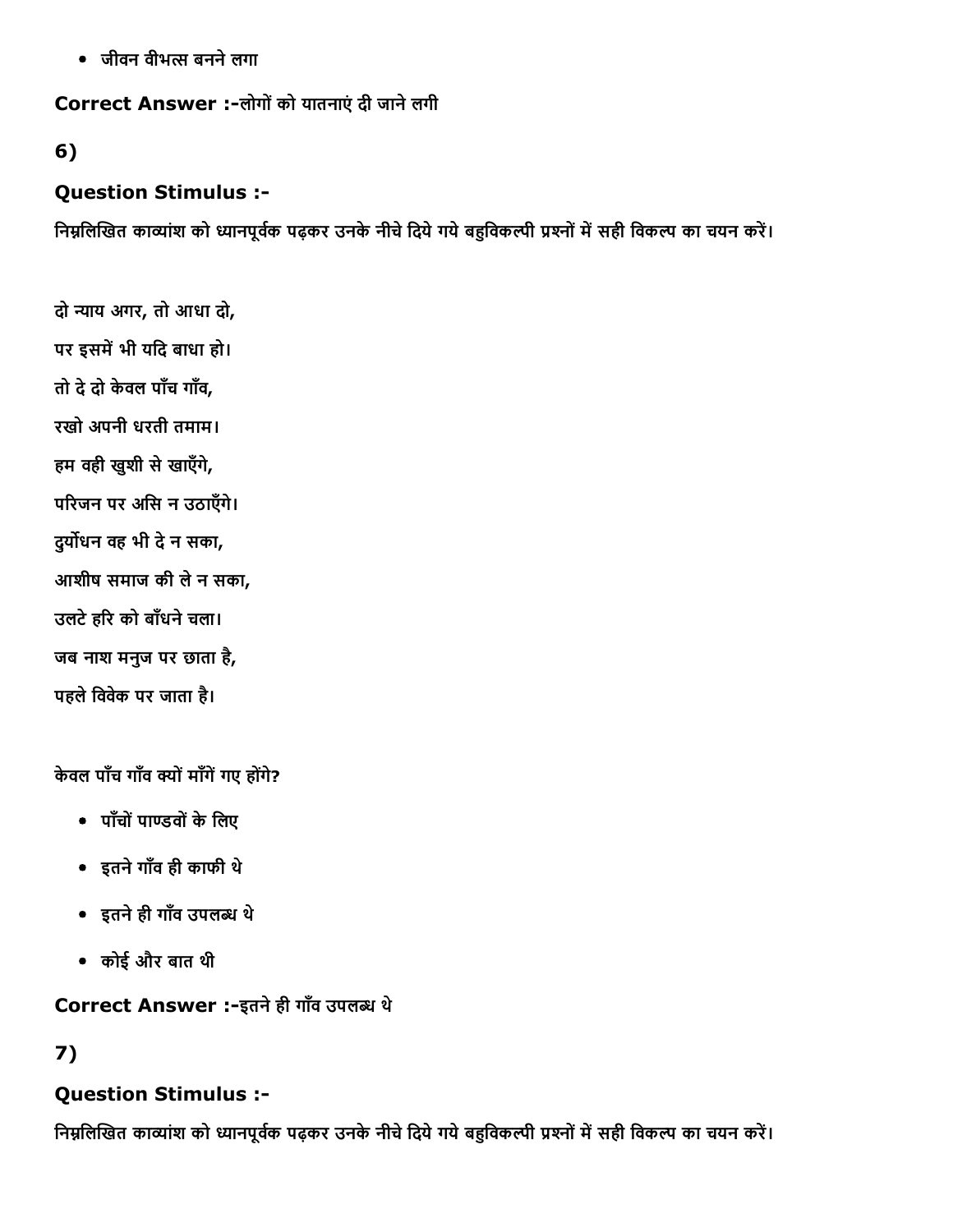दो न्याय अगर, तो आधा दो, पर इसमें भी यदि बाधा हो। तो देदो केवल पाँच गाँव, रखो अपनी धरती तमाम। हम वही खुशी से खाएँगे, परिजन पर असि न उठाएँगे। दुर्योधन वह भी दे न सका, आशीष समाज की लेन सका, उलटे हरि को बाँधने चला। जब नाश मनुज पर छाता है, पहले विवेक पर जाता है।

'असि' शब्द का क्या अर्थ है?

- ढाल
- धनुष
- तलवार
- रथ

Correct Answer :तलवार

8)

#### Question Stimulus :

निम्नलिखित काव्यांश को ध्यानपूर्वक पढ़कर उनके नीचे दिये गये बहुविकल्पी प्रश्नों में सही विकल्प का चयन करें।

दो न्याय अगर, तो आधा दो, पर इसमें भी यदि बाधा हो। तो देदो केवल पाँच गाँव, रखो अपनी धरती तमाम। हम वही खुशी सेखाएँगे, परिजन पर असि न उठाएँगे।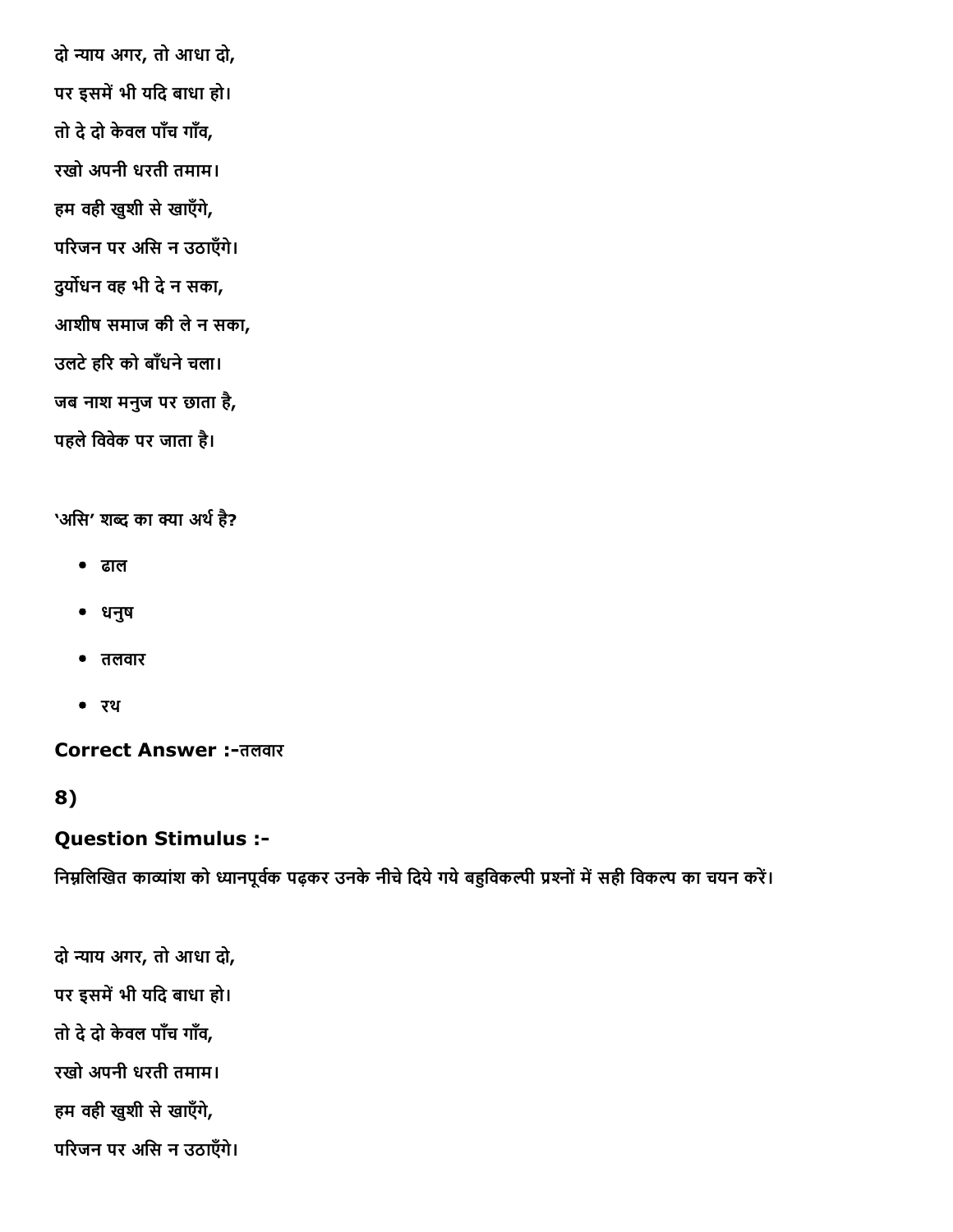दुर्योधन वह भी दे न सका, आशीष समाज की लेन सका, उलटे हरि को बाँधने चला। जब नाश मनुज पर छाता है, पहले विवेक पर जाता है।

#### कौन किसको बाँधने चला?

- दुर्योधन कृष्ण को
- कृष्ण दुर्योधन को
- दुय⸡☡धन अजु혟न को
- अजु혟न दुय⸡☡धन को

Correct Answer :-दुर्योधन कृष्ण को

#### 9)

#### Question Stimulus :

निम्नलिखित काव्यांश को ध्यानपूर्वक पढ़कर उनके नीचे दिये गये बहुविकल्पी प्रश्नों में सही विकल्प का चयन करें।

दो न्याय अगर, तो आधा दो, पर इसमें भी यदि बाधा हो। तो देदो केवल पाँच गाँव, रखो अपनी धरती तमाम। हम वही खुशी सेखाएँगे, परिजन पर असि न उठाएँगे। दुर्योधन वह भी दे न सका, आशीष समाज की लेन सका, उलटे हरि को बाँधने चला। जब नाश मनुज पर छाता है, पहले विवेक पर जाता है।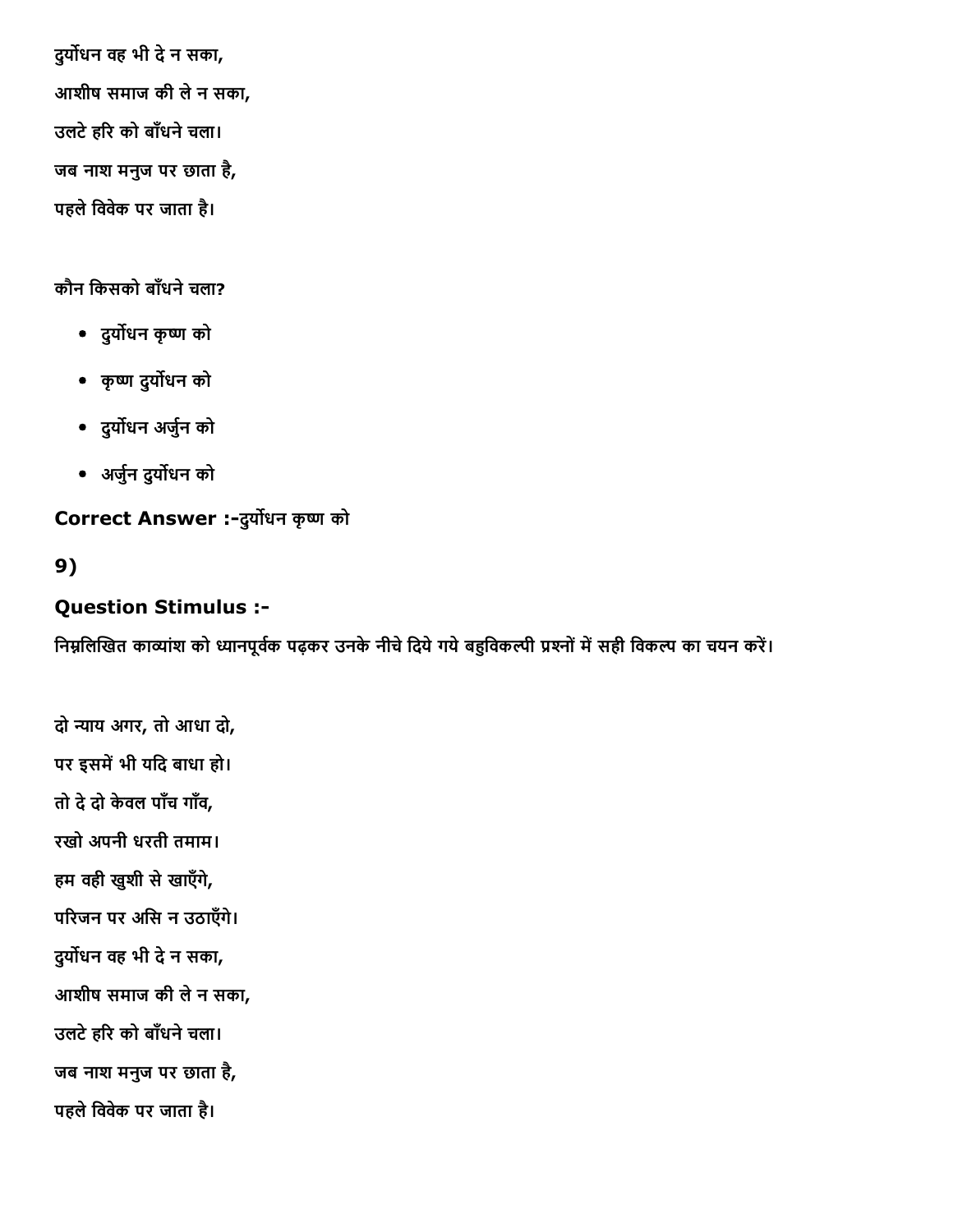विवेक पहले कब मर जाता है?

- जब मनुष्य का नाश होना होता है
- जब व्यक्ति अहंकार ग्रस्त हो जाता है
- जब उसेकुछ नहींसूझता
- कोई अन्य कारण

Correct Answer :-जब मनुष्य का नाश होना होता है

#### 10)

#### Question Stimulus :

निम्नलिखित काव्यांश को ध्यानपूर्वक पढ़कर उनके नीचे दिये गये बहुविकल्पी प्रश्नों में सही विकल्प का चयन करें।

दो न्याय अगर, तो आधा दो, पर इसमें भी यदि बाधा हो। तो देदो केवल पाँच गाँव, रखो अपनी धरती तमाम। हम वही खुशी सेखाएँगे, परिजन पर असि न उठाएँगे। दुर्योधन वह भी दे न सका, आशीष समाज की लेन सका, उलटे हरि को बाँधने चला। जब नाश मनुज पर छाता है, पहले विवेक पर जाता है।

''दो न्याय अगर तो आधा दो" यह बात कौन किससे कह रहा है?

- कृष्ण अर्जुन से
- कृष्ण दुर्योधन से
- अजु혟न दुय⸡☡धन से
- कृष्ण युधिष्ठर से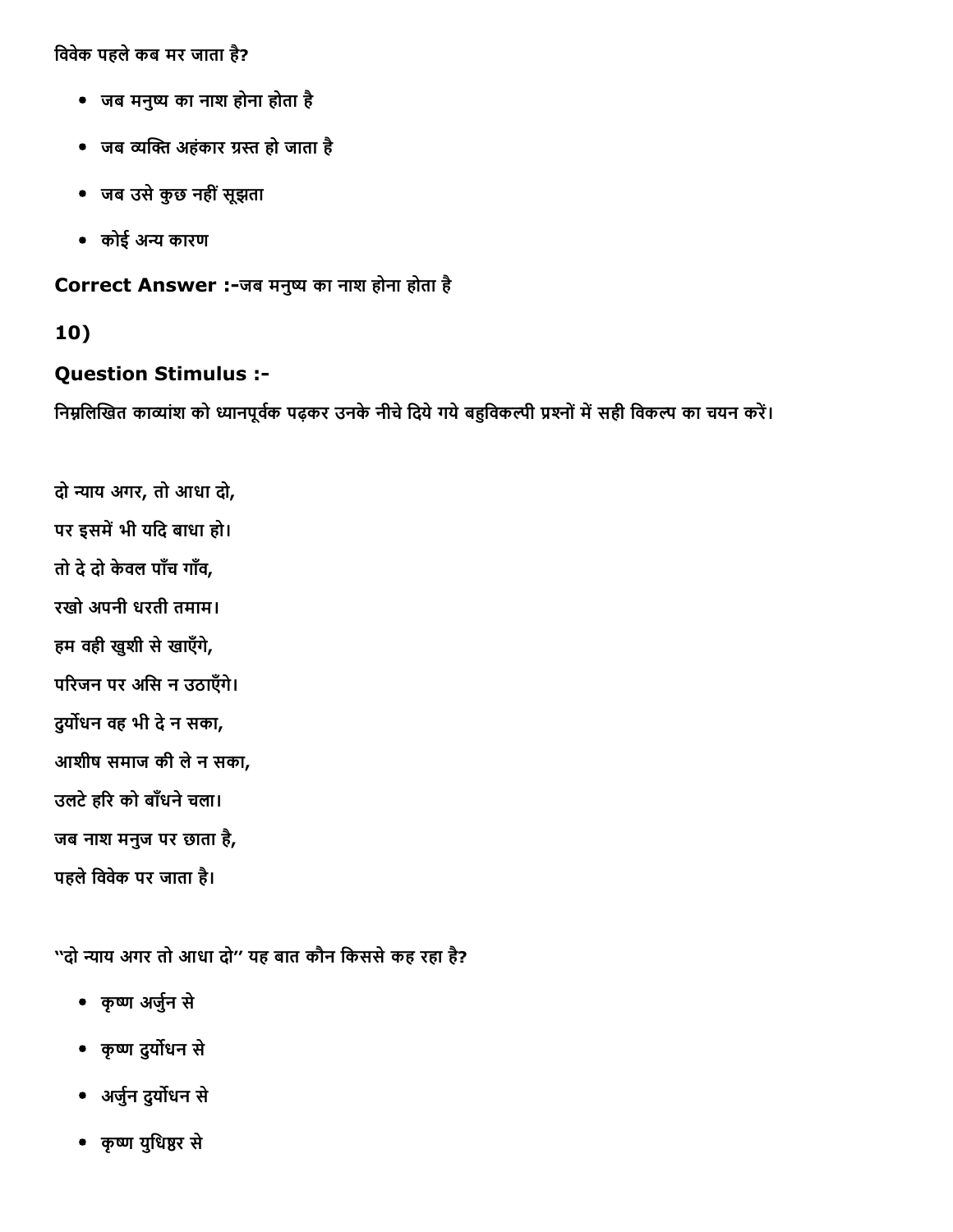Correct Answer :- कृष्ण दुर्योधन से

# 11)

### Question Stimulus :

''अवचेतन'' शब्द में प्रयुक्त उपसर्ग है-

- अवक
- अ
- अव
- अवका

Correct Answer :-अव

# 12)

### Question Stimulus :

''नि" उपसर्ग से निर्मित शब्द नहीं है-

- िनिहत
- िनकंुज
- िनधन
- निर्गुण

### Correct Answer :-निर्गुण

13)

### Question Stimulus :

''अनुज'' शब्द को स्त्रीवाचक बनाने के लिए आप किस प्रत्यय का प्रयोग करेंगे?

- इक्
- ईय
- आ
- ई

### **Correct Answer :-आ**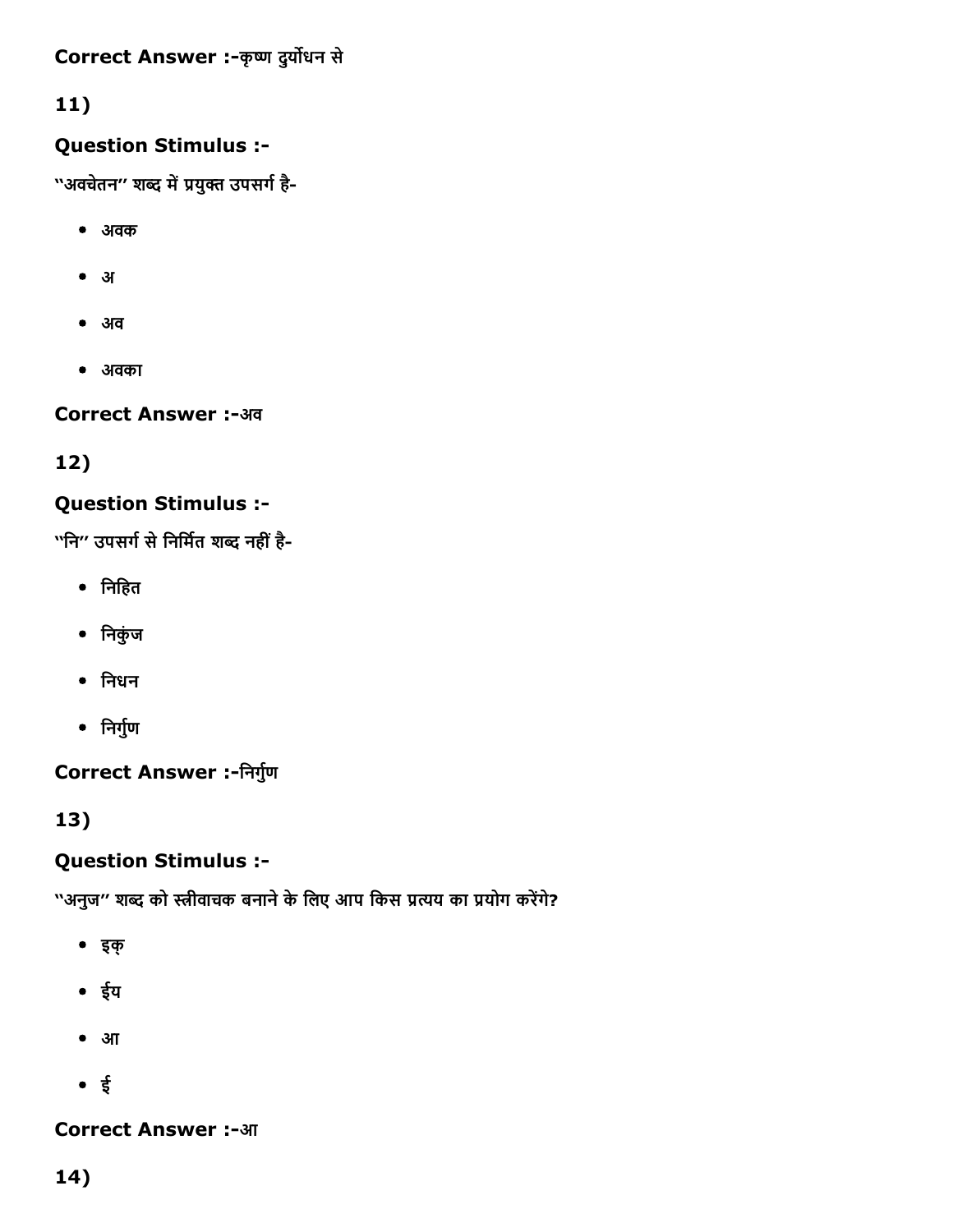### Question Stimulus :

निम्नलिखित में से कौन-सा शब्द प्रत्यय से बना है?

- देहदान
- पीकदान
- जीवनदान
- उपर्युक्त सभी

### Correct Answer :- उपर्युक्त सभी

15)

### Question Stimulus :

विहंगम-दृष्टि का अर्थ है-

- $\bullet$  सरसरी दृष्टि
- सम्यक् दृष्टि
- गहरी दृष्टि
- पैनी दृष्टि

Correct Answer :-सम्यक् दृष्टि

16)

### Question Stimulus :

'कूपमंडूक होना' मुहावरा का अर्थ है-

- घर में ही रहना
- कुएँ में गिरना
- अत्यंत सीमित ज्ञान होना
- मूर्ख होना

Correct Answer :-अत्यंत सीमित ज्ञान होना

### 17)

Question Stimulus :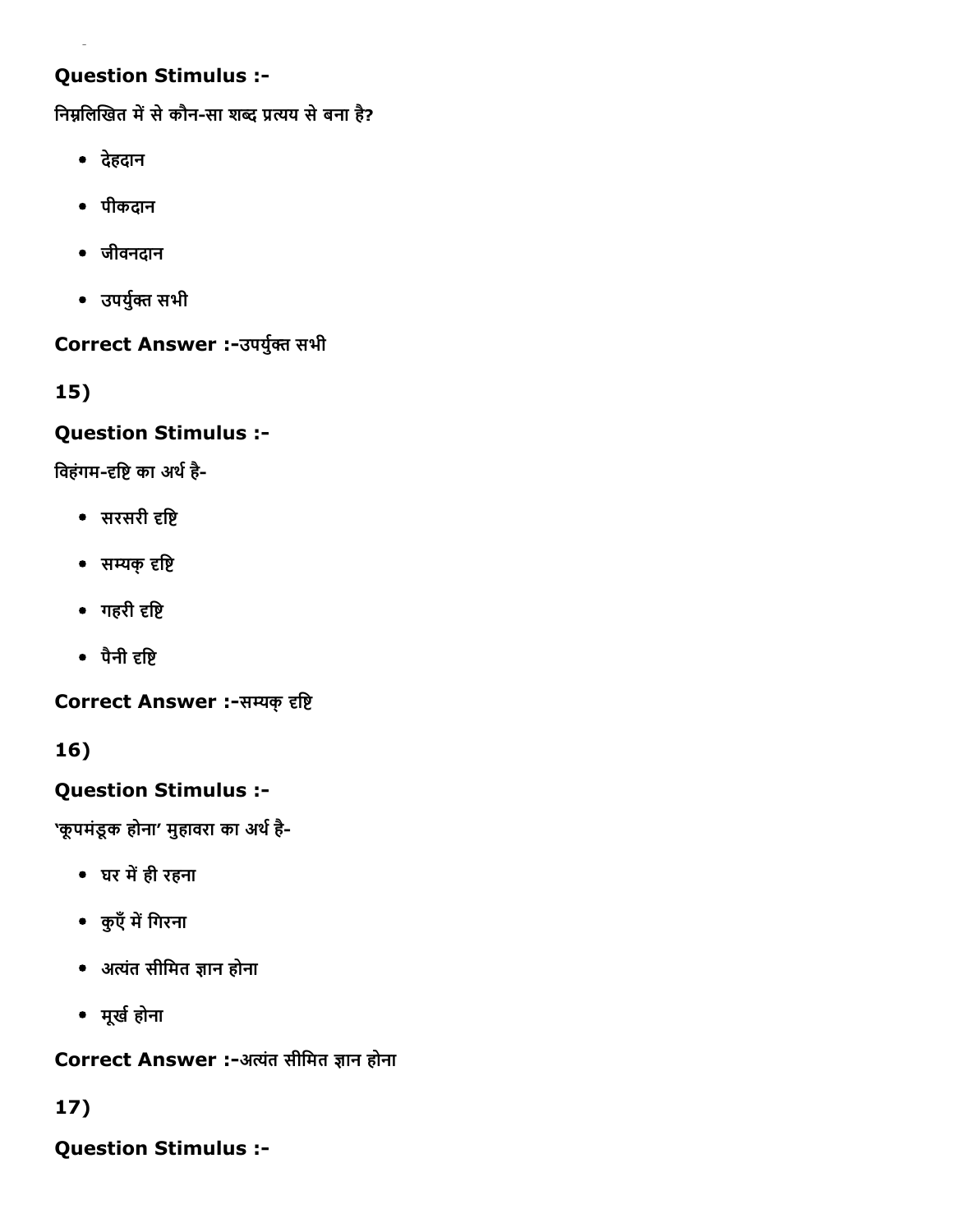"होश उड़ जाना" के लिए उपयुक्त मुहावरा होगा-

- घर फूँक तमाशा देखना
- घिग्घी बँधना
- िसीिपी गुम होना
- चुटकियों में उड़ाना

Correct Answer :-सिट्टी-पिट्टी गुम होना

18)

# Question Stimulus :

दिये गये वाक्यांश के लिए एक शब्द का प्रयोग कीजिए-

'बड़ी मुश्किल से भिक्षा मिलना'

- दुश्पाच्य
- दुर्निवार
- दुर्भिक्ष
- दुर्भेद्य

Correct Answer :- दुर्भिक्ष

19)

# Question Stimulus :

'अतिवृष्टि' शब्द के लिए वाक्यांश का चयन कीजिए-

- अ퀁鸃िधक िवचार करना
- अत्यधिक वर्षा होना
- अ퀁鸃िधक सूखा पड़ना
- अत्यधिक संतुष्ट होना

Correct Answer :-अत्यधिक वर्षा होना

20)

# Question Stimulus :

निम्न पंक्ति में कौन-सा छंद है-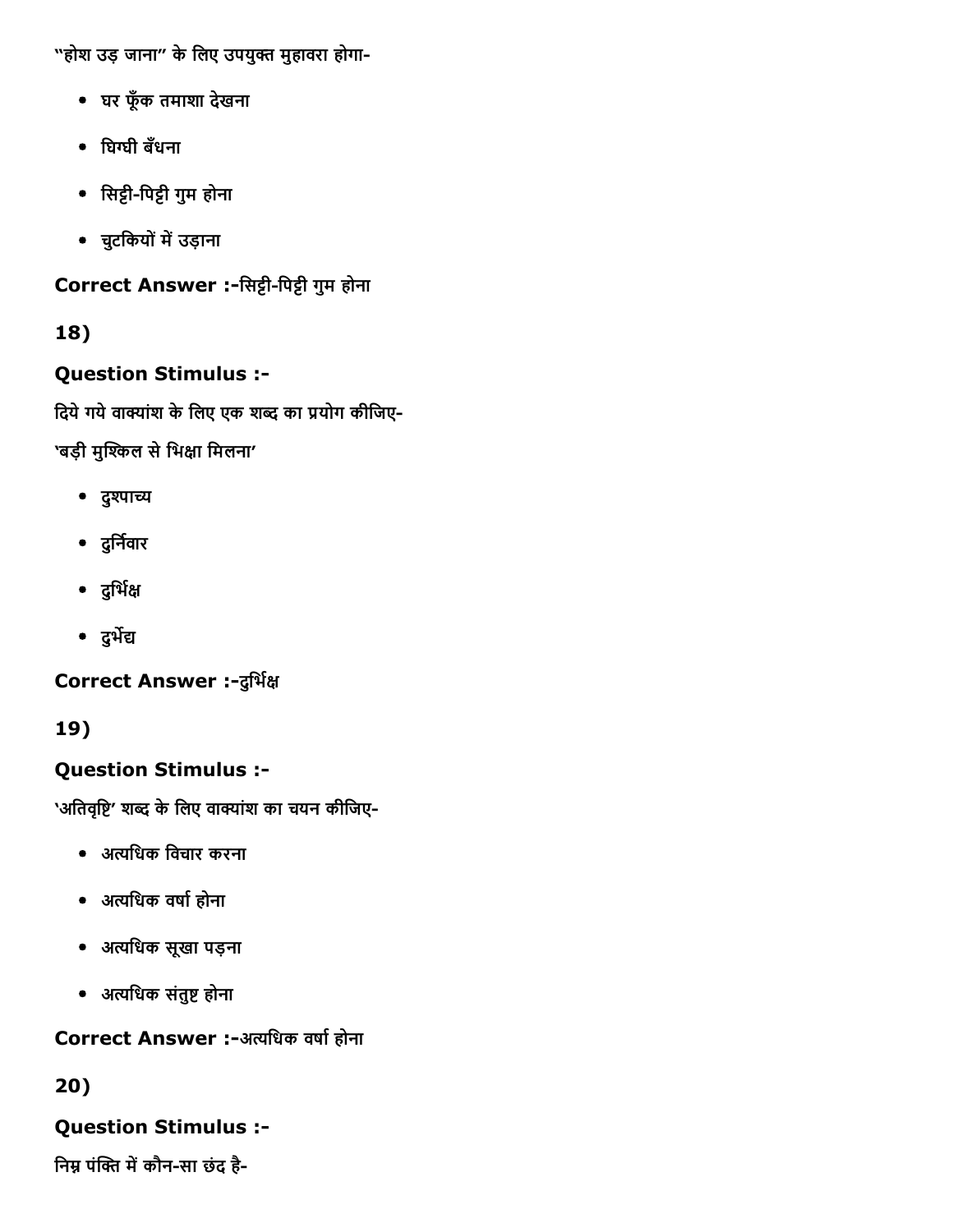''जय हनुमान 娎ान गुन सागर। जय कपीस तिहुँ लोक उजागर।। राम दूत अतुिलत बलधामा। अंजनि पुत्र पवन सुत नामा।।"

- रोला
- चौपाई
- सोरठा
- बरवै

Correct Answer :चौपाई

21)

### Question Stimulus :

निम्न पंक्तियों में कौन-सा छंद है ?

''मंगल भवन अमंगल हारी, द्रवहु सो दशरथ अजिर बिहारी। दैहिक दैविक भौतिक तापा, राम काज काहुहि नहीं व्यापा''

- सोरठा
- दोहा
- सवयैा
- इनमें से कोई नहीं

Correct Answer :-इनमें से कोई नहीं

22)

### Question Stimulus :

प्रार्थना पत्र एवं कार्यालयीन पत्र.................... की श्रेणी में आते हैं।

- व्यापारिक पत्र
- $\bullet$  सामाजिक पत्र
- $\bullet$  निमंत्रण पत्र
- इनमें से कोई नहीं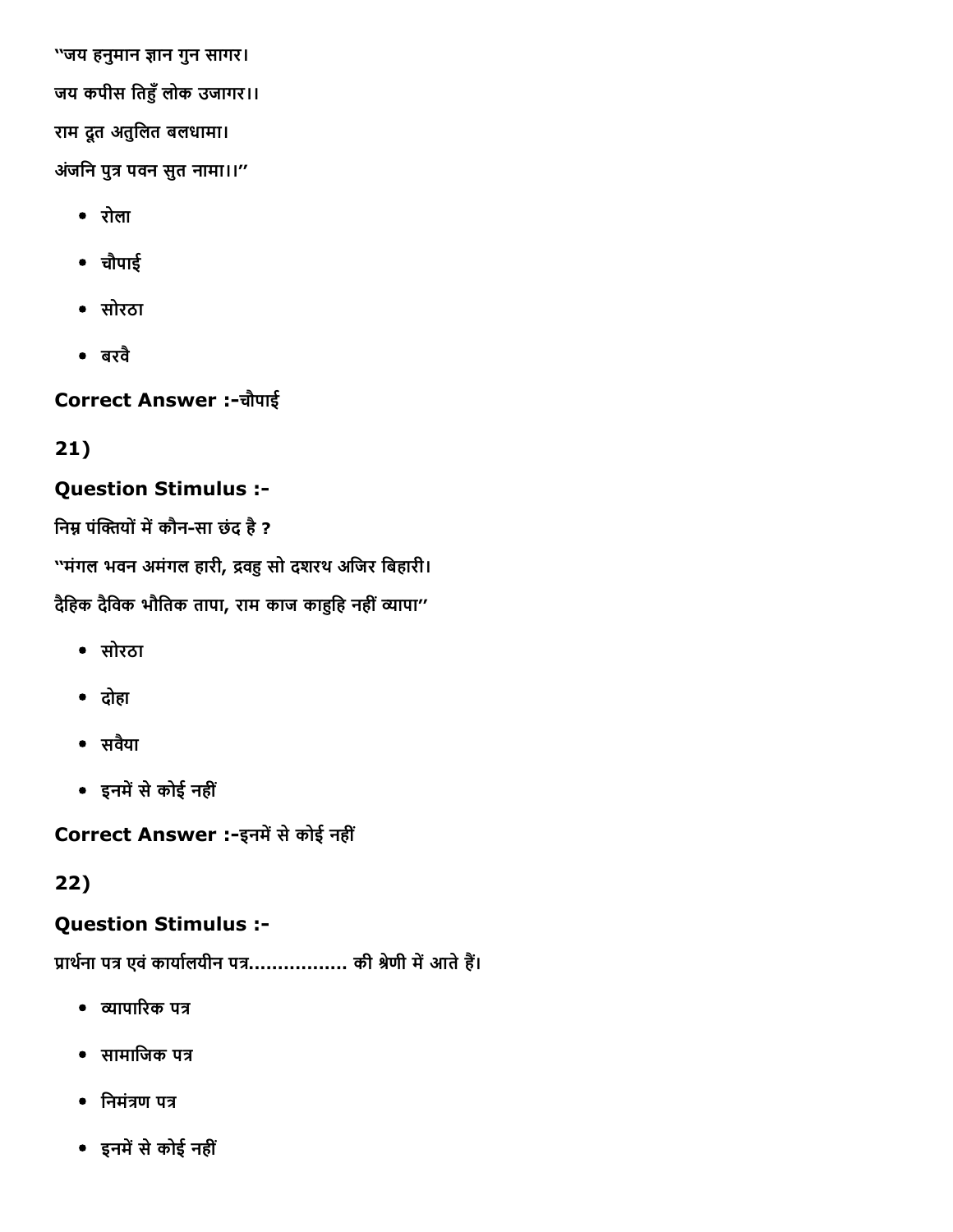Correct Answer :-व्यापारिक पत्र

23)

### Question Stimulus :

निम्न में से शुद्ध वर्तनी का चयन कीजिए-

- एिसया
- रिण
- ईर्सा
- एषणा

**Correct Answer :-एषणा** 

24)

# Question Stimulus :

निम्न में से अशुद्ध वर्तनी का चयन कीजिए-

- भाကଁर
- उपदेश
- ऋषि
- उपासक

Correct Answer :-भाष्कर

25)

# Question Stimulus :

मैथिली भाषा का केन्द्र है-

- तिरूहत
- अयोध्या
- कु⤢Ḣजनपद
- लखनऊ

# Correct Answer :-तिरूहत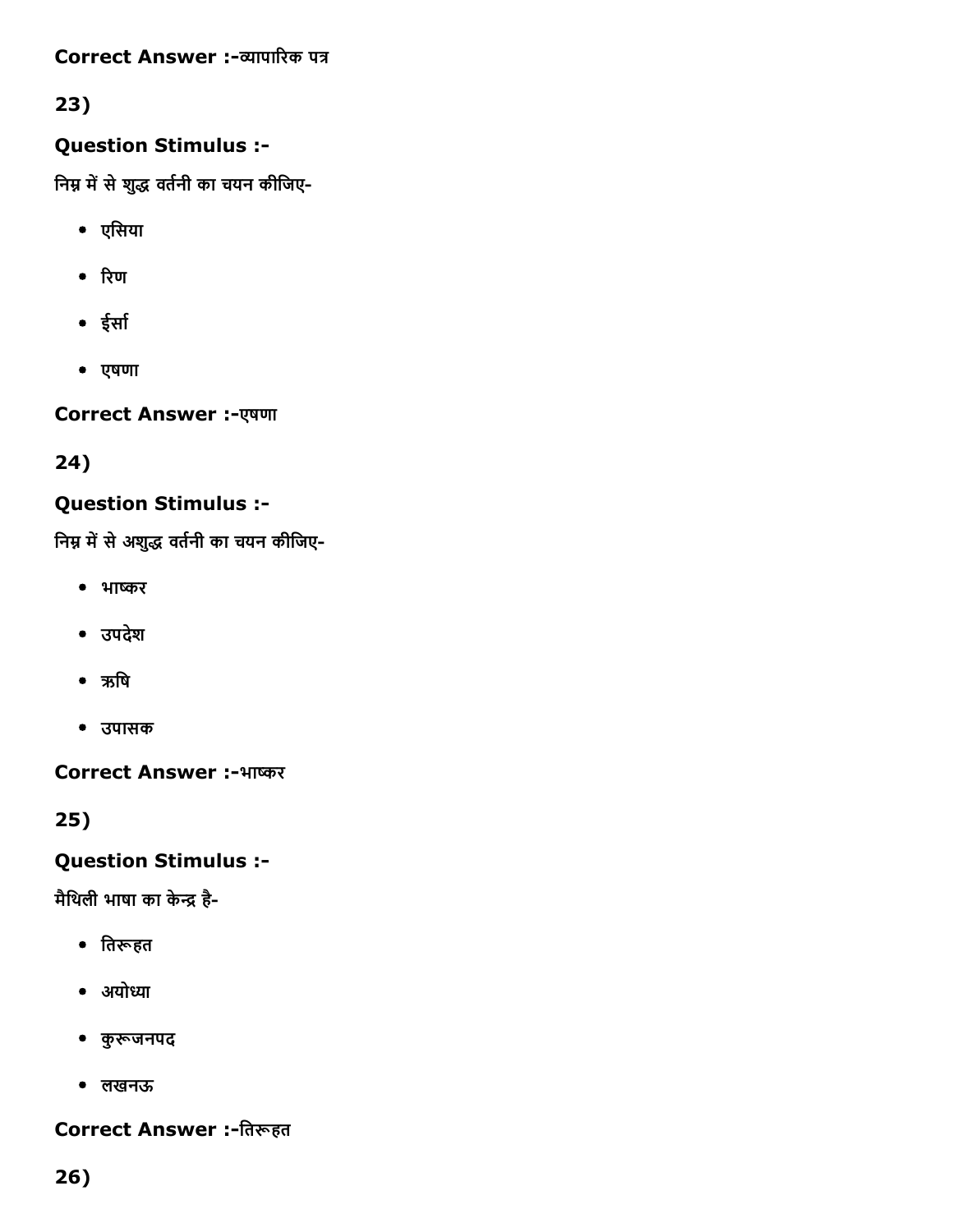### Question Stimulus :

ददर भाषा का दूसरा नाम है

- बलूची
- ∙ द्रविड़
- यूनानी
- पैशाची

Correct Answer :-पैशाची

27)

### Question Stimulus :

निम्न में से 'तटनी' का पर्यायवाची नहीं है-

- आपगा
- तरंिगणी
- तरिण
- निर्झरिणी

**Correct Answer :-तरणि** 

28)

### Question Stimulus :

'पुत्री' निम्न में से किसका पर्यायवाची है-

- तनय
- आत्मज
- प्रिया
- दुिहता

Correct Answer :-दुहिता

29)

Question Stimulus :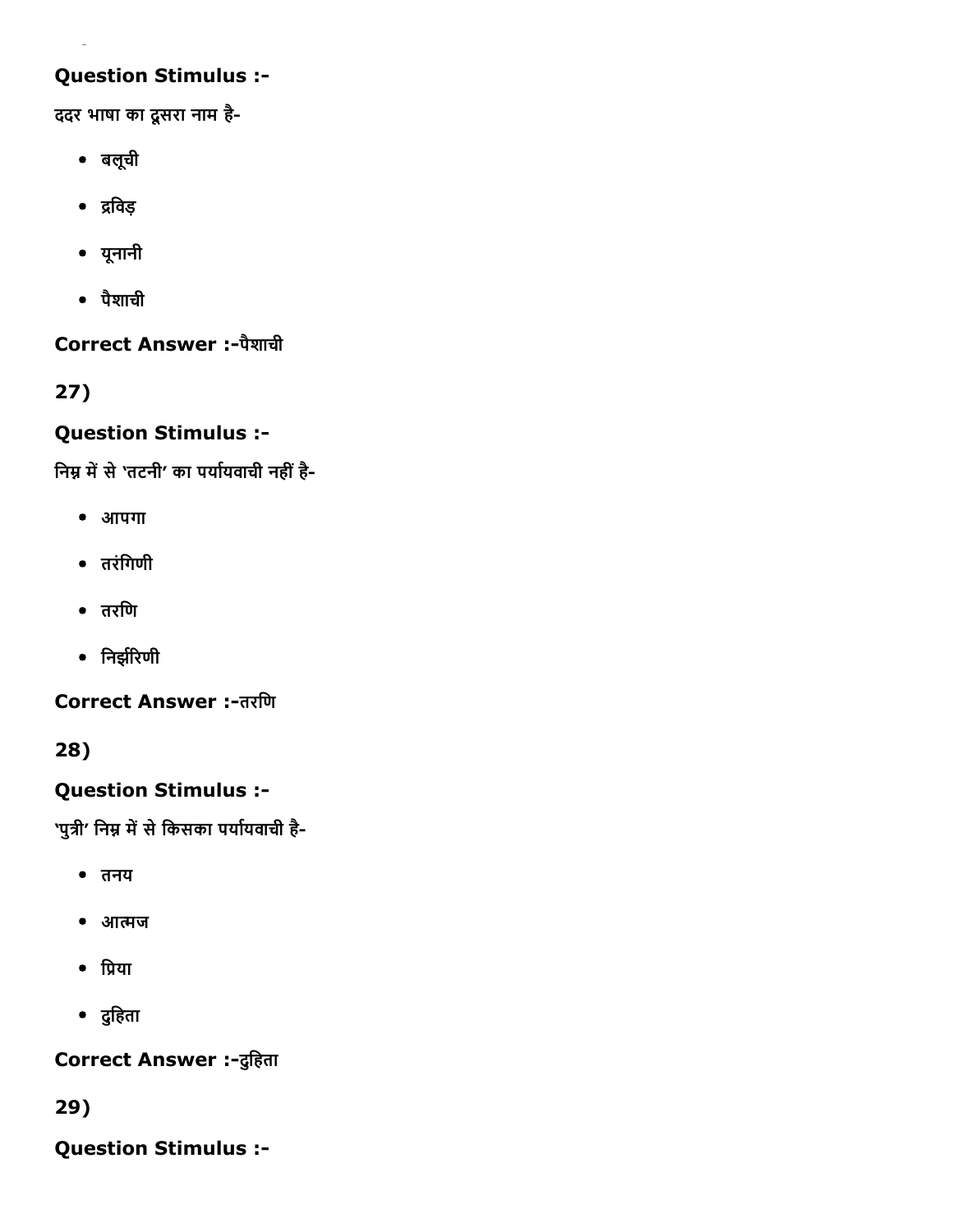'अगम' का तत्सम शब्द है-

- अग
- अक्षय
- अनेकांत
- आगंतुक

**Correct Answer :-अगम्य** 

30)

#### Question Stimulus :

'ज्येष्ठ' का तद्भव शब्द है-

- जयेष्ठ
- जेठ
- बड़ा
- ज्येठ

Correct Answer :-जेठ

31)

### Question Stimulus :

'हगंचल' का संधि विच्छेद है-

- दृग+अंचल
- 焉瀉गं+अचल
- 焉瀉क्+अचंल
- $\bullet$   $\vec{\epsilon}$ ग+चल

Correct Answer :- दक्+अंचल

32)

### Question Stimulus :

'मतैक्य' में प्रयुक्त संधि कौन-सी है?

गुण संिध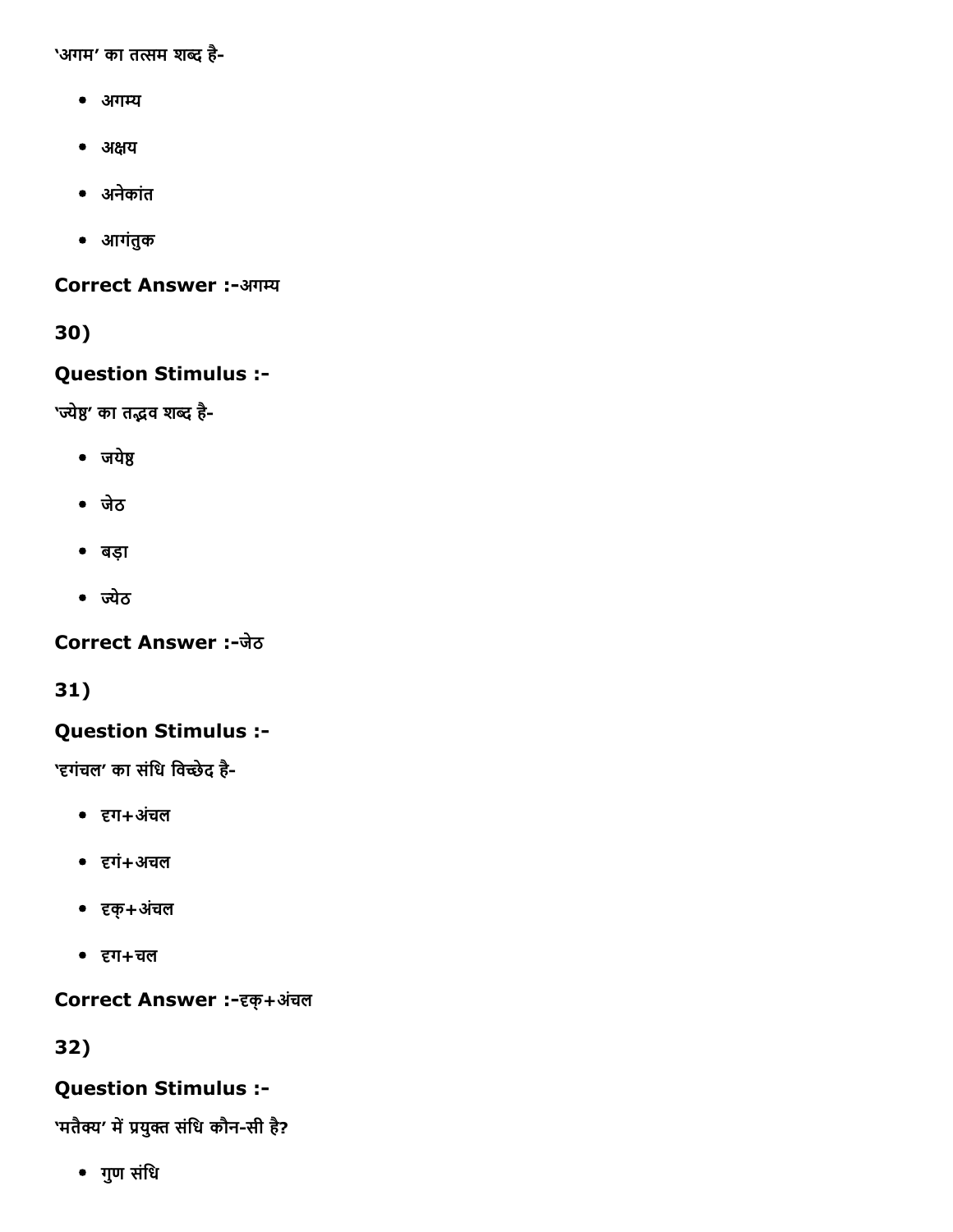- दीर्घ संधि
- यण संिध
- वृद्धि संधि

Correct Answer :-वृद्धि संधि

33)

### Question Stimulus :

संधि के कितने भेद होते हैं?

- दो
- तीन
- चार
- पांच

Correct Answer :-तीन

34)

### Question Stimulus :

निम्न लिखित 6 वाक्यांश में से प्रथम व अंतिम निश्चित हैं, शेष को उचित क्रम में व्यवस्थित कीजिए।

- (1) हमारी शिक्षा का
- (य) होना चािहए िक हम
- (र) में रख सकें तथा अपने शरीर को
- (ल) अपने शरीर को अच्छी अवस्था
- (व) प्रथम आदर्श यह
- (6) बलवान व दृढ़ बना सके।
	- व य र ल
	- व य ल र
	- य ल र व
	- र य ल व

Correct Answer :व य ल र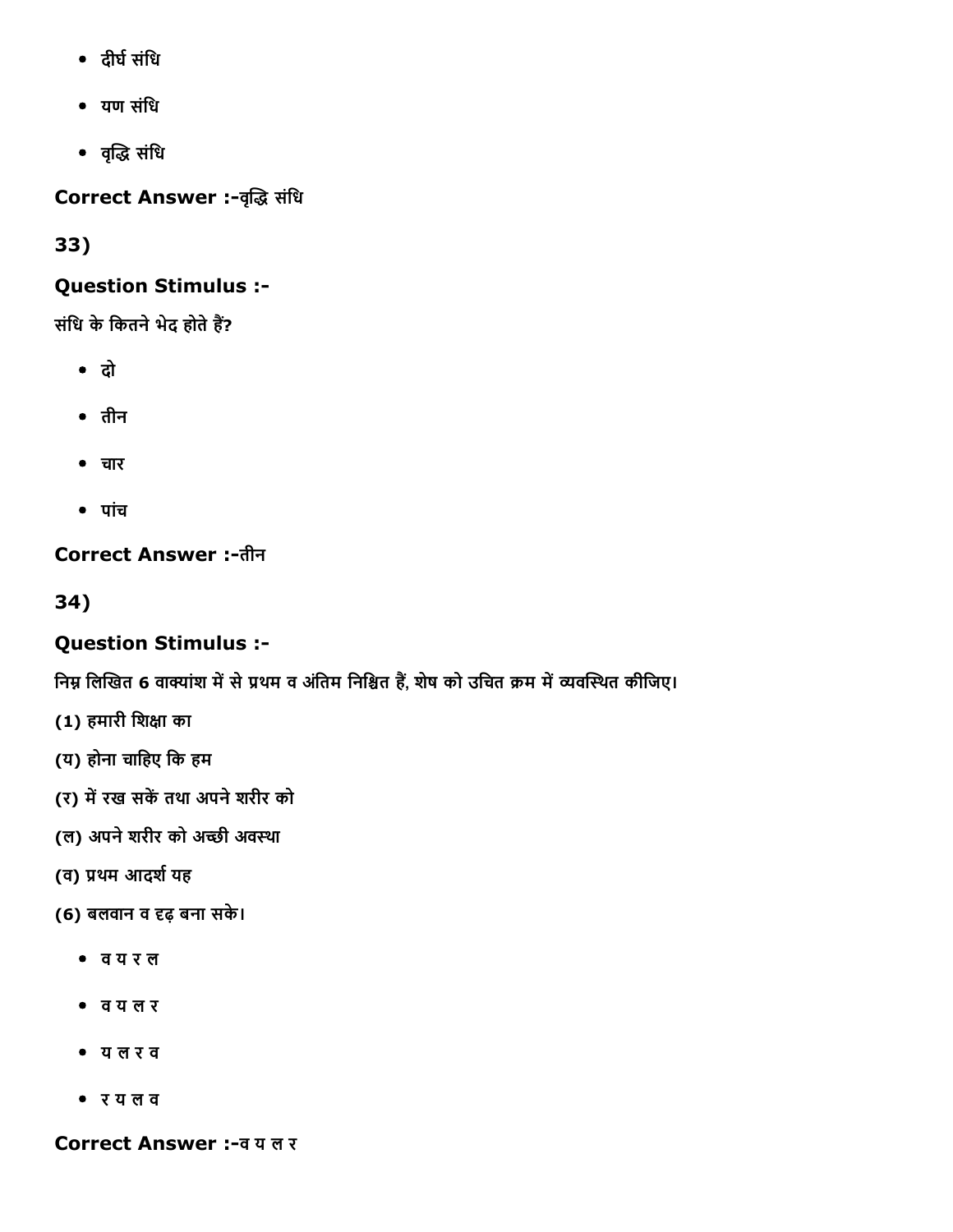35)

### Question Stimulus :

निम्न वाक्यांश को उचित क्रम में व्यवस्थित कीजिए-

- (य) बाद में आर्यो ने ऐसा नहीं समझा
- (र) परमात्मा के लिए विष्णु और नारायण
- (ल) वैदिक काल की आरंभिक अवस्था में

(व) नाम भी प्रयुक्त होता था लेकिन

- ल र व य
- र ल व य
- व ल र य
- य ल र व

#### Correct Answer :-ल र व य

36)

### Question Stimulus :

आचार्य भरत ने कितने अलंकारो का उल्लेख किया है?

- दो
- चार
- छः
- आठ

**Correct Answer :-चार** 

### 37)

### Question Stimulus :

'राधा का मुख चंद्र' पंक्ति में अलंकार है-

- उपमा
- संकर
- ⤢Ḣपक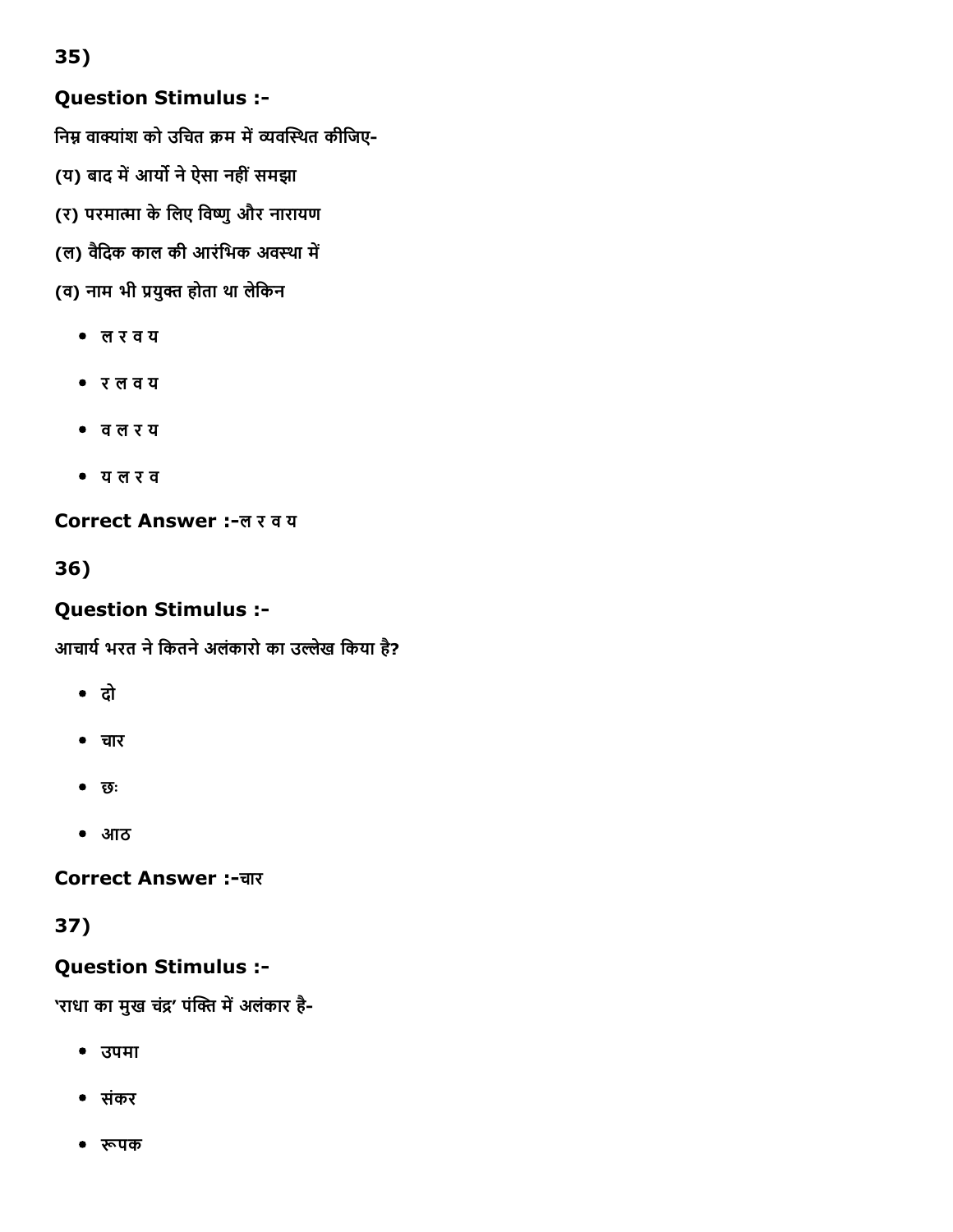यमक

Correct Answer :⤢Ḣपक

38)

Question Stimulus :

निम्न में सें शुद्ध वाक्य छाँटिए-

- तुम मेरे मित्र हो, मैं तुम्हें खुब जानता हूँ।
- तुम मेरे मित्र हो, मैं आपको खूब जानता हूँ।
- मैं तुम्हें जानत हैं।
- तुम मेरे मित्र है।

Correct Answer :-तुम मेरे मित्र हो, मैं तुम्हें खूब जानता हूँ।

39)

### Question Stimulus :

निम्न में सें अशुद्ध वाक्य छाँटिए-

- अध्यापक जी पढ़ा रही हैं।
- अध्यापक जी पढ़ा रहे हैं।
- अध्यापिका जी पढ़ा रहीं हैं।
- अध्यापक जी पढाते हैं।

Correct Answer :-अध्यापक जी पढ़ा रही हैं।

40)

### Question Stimulus :

निम्न पंक्तियों का संक्षेपण कीजिए-

संसार का कोई भी धर्म आदमी - आदमी में बैर रखना नहीं सिखाता। सभी धर्म यही कहते हैं - सभी मानव समान हैं। आश्चर्य की बात यही हैं कि सभी को समान कहते हुए भी वे आपस में लडते हैं। उन सब में एक बुराई समान रूप से घर कर जाती है। वे स्वयं को सबसे खास समझने लगते हैं। उनके मन में यह गुमान होने लगता है कि उनके धर्म को मानने वाले संसार में सवेश्रेष्ठ है। यहीं से औरों को नीचा मानने की शुरूआत हो जाती है। संसार में अनेक धर्म है। सभी धर्म एक दूसरे से टकराने को तैयार रहते है। उनकी इस टकराहट का लाभ उठाते हैं - कुछ स्वार्थी नेता।

- लड़कालड़की एक समान
- मज़हब नहीं सिखाता आपस में बैर रखना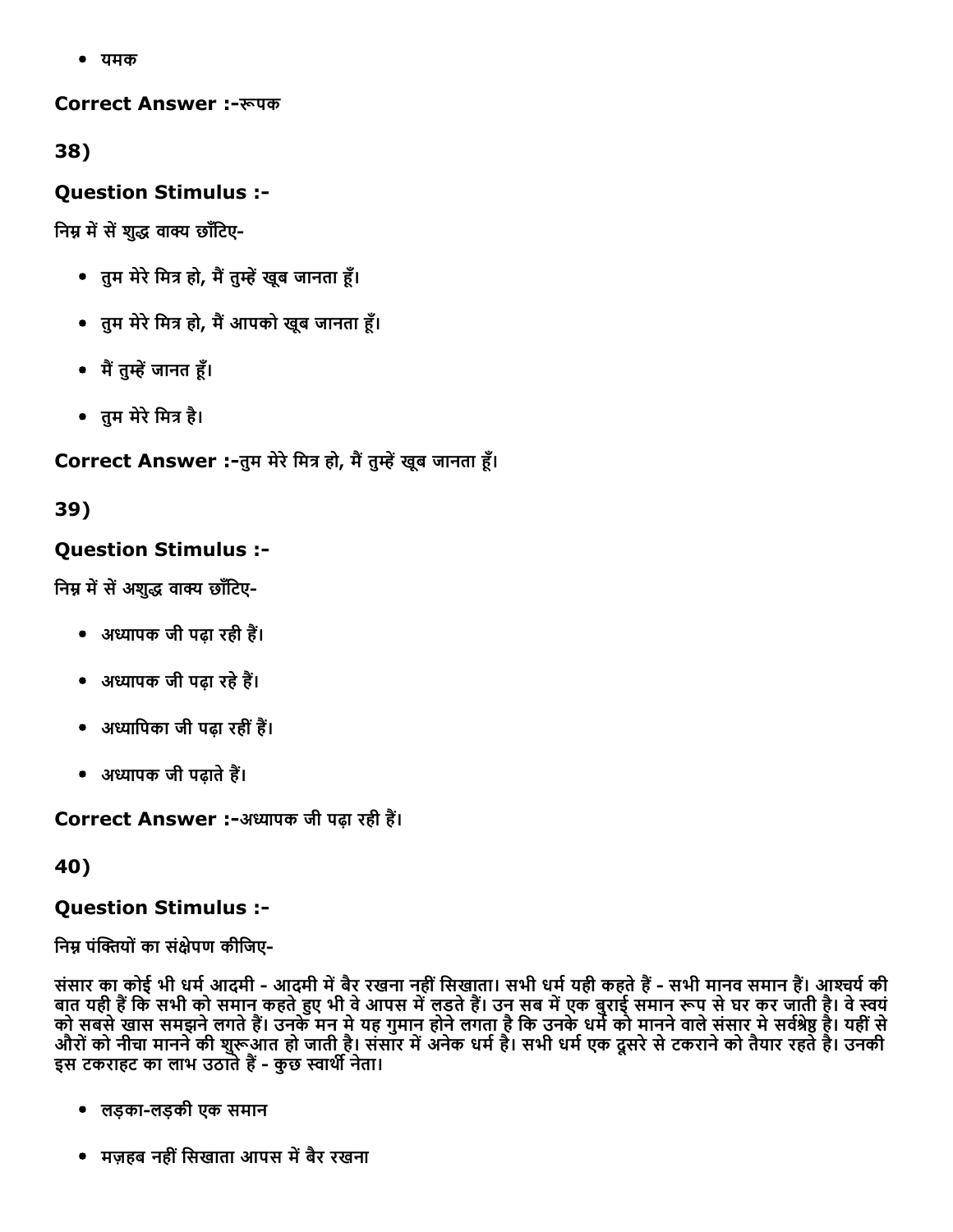- अधिकार और कर्तव्य
- अनुशासन

Correct Answer :-मज़हब नहीं सिखाता आपस में बैर रखना

41)

### Question Stimulus :

इनमें से कौन-सा विकल्प बाकी तीनों विकल्पों से पूरी तरह अलग है?

- महीधर
- महावीर
- शेषनाग
- $\bullet$  पर्वत

Correct Answer :-महावीर

42)

# Question Stimulus :

निम्न में से 'सारंग' शब्द का अनेकार्थी शब्द है-

- कोयल
- चातक
- काक
- खंजन

**Correct Answer :-कोयल** 

43)

### Question Stimulus :

'उच्चरित' के लिए विलोम शब्द होगा-

- अनुच्चरित
- अनुउ倎㠎ꬥꄥरत
- अउच्चरित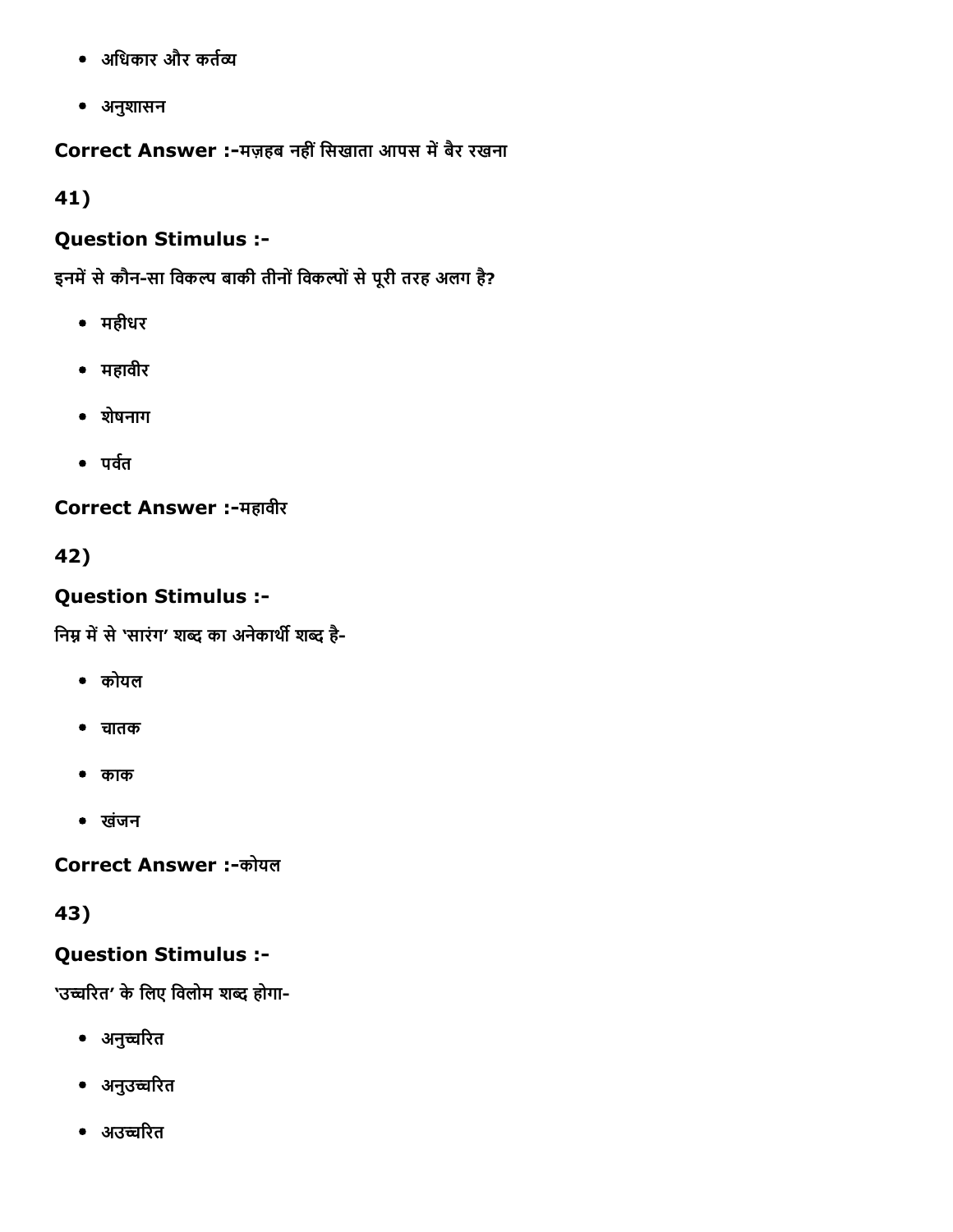• इनमें से कोई नहीं

Correct Answer :-अनुच्चरित

44)

Question Stimulus :

'कुंठित' का विलोम इनमें से नहीं है-

- कुिटल
- अकंुिठत
- तीखा
- धारदार

Correct Answer :- कुटिल

45)

### Question Stimulus :

जहाँ वाक्य की गति अंतिम रूप ले ले विचार के तार एकदम टूट जाएं, वहां किस विरामचिंह का प्रयोग होता है-

- योजक
- उद्धरण
- अ鸆鴆िवराम
- पूर्ण विराम

Correct Answer :- पूर्ण विराम

46)

### Question Stimulus :

गीता महाकाव्य के रचियता कौन हैं?

- महर्षि वेदव्यास
- महर्षि वेदव्या
- तुलसीदास
- वाल्मीकि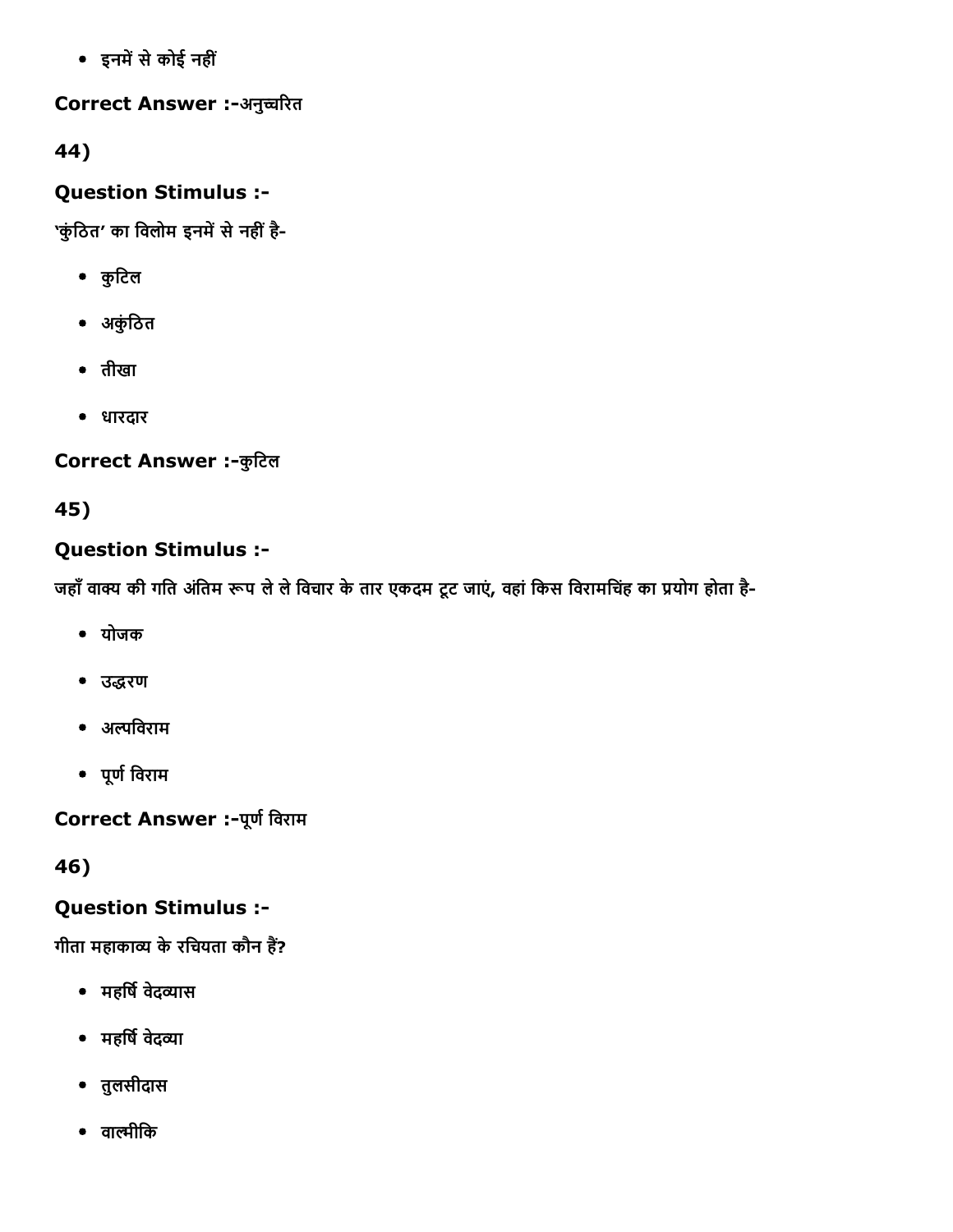### Correct Answer :-महर्षि वेदव्यास

### 47)

### Question Stimulus :

'भक्तिरसामृतसिंधु' किसकी रचना है?

- कुलपति मिश्र
- िभखारीदास
- केशवदास
- ⤢Ḣपगो㔆ामी

Correct Answer :-रूपगोस्वामी

### 48)

### Question Stimulus :

''जीवित सुन प्रिय मिलन हित, सखि-सखि जिय शेष '' पंक्ति में प्रयुक्त रस है-

- ∙ रोद्र
- करूण
- हास्य
- भयानक

Correct Answer :-करूण

49)

### Question Stimulus :

अतीत के चलचित्र नामक निबंध के निबंधकार निम्न में से कौन हैं?

- महादेवी वर्मा
- सुमित्रानंदन पंत
- सूर्यकांत त्रिपाठी निराला
- जयशंकर प्रसाद

### Correct Answer :-महादेवी वर्मा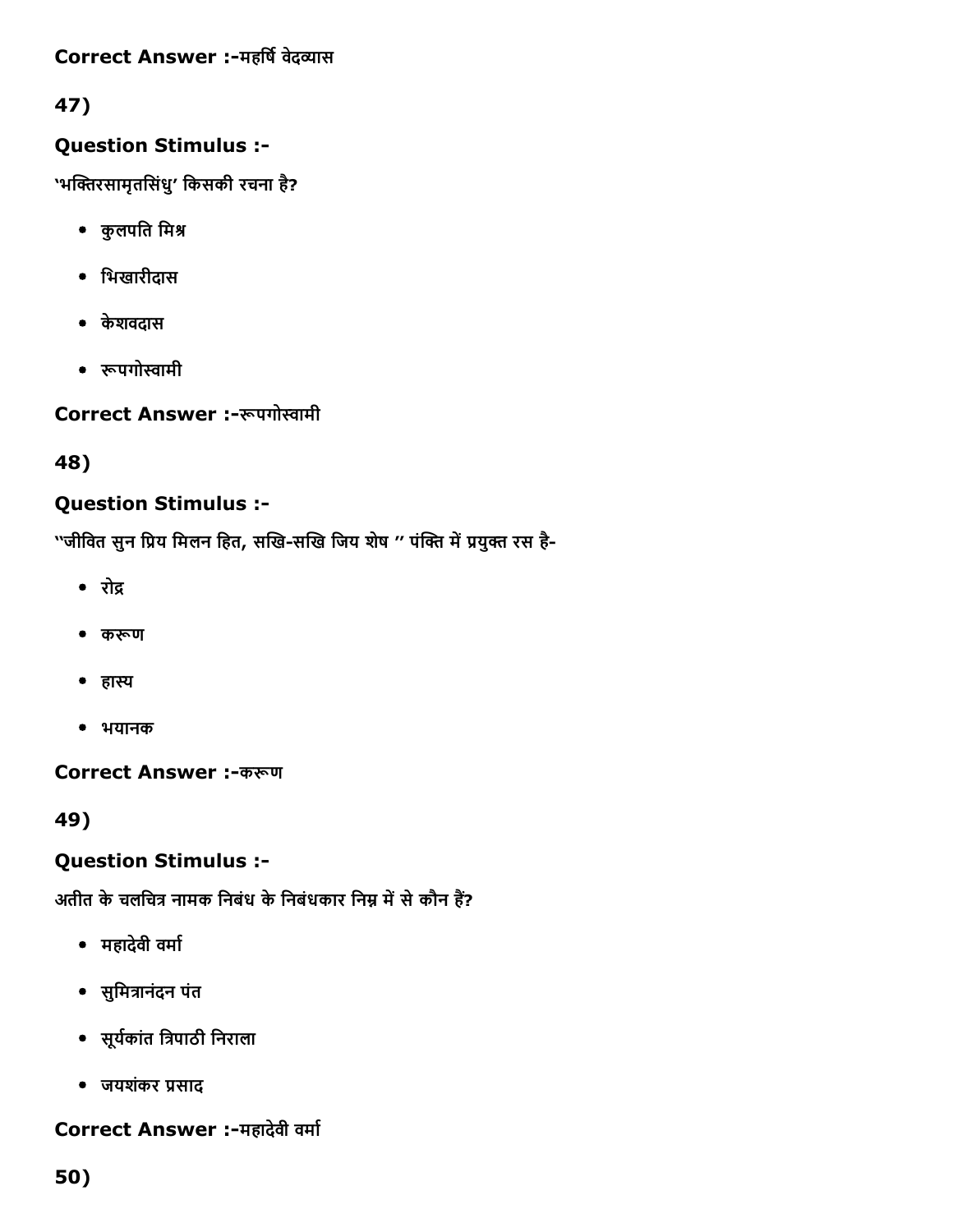### Question Stimulus :

''बादल की मृत्यु '' नामक एकांकी के लेखक निम्न में से कौन है?

- विष्णु प्रभाकर
- उपेनाथ 'अကଁ'
- कामता प्रसाद गुरू
- डॉ. रामकुमार वर्मा

#### Correct Answer :-डॉ. रामकुमार वर्मा

### 51)

### Question Stimulus :

निम्न में से किस शहर से सर्वाधिक समाचार पत्र प्रकाशित होते हैं?

- इंदौर
- भोपाल
- रीवा
- ग्वालियर

Correct Answer :-भोपाल

52)

### Question Stimulus :

निम्न पहेली का सही उत्तर चुनिए-

''पहले हती मैं। भोरी भारी, तब सहत्ती मार। अब में पहत्ती लाल घंघरिया, अब न सैहों मार।।''

- आकाश
- पकी मटकी
- पका फल
- $•$  पृथ्वी

Correct Answer :पकी मटकी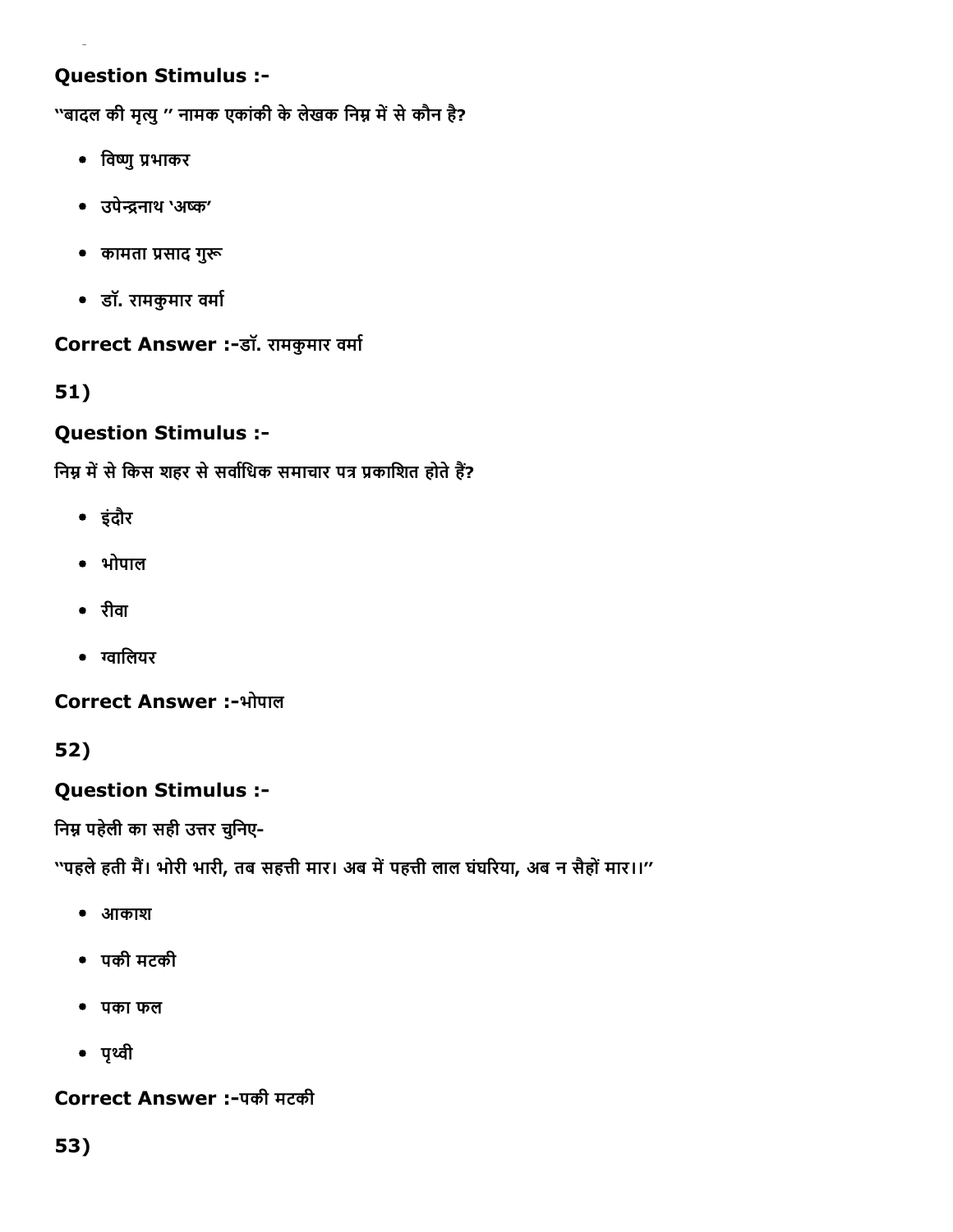### Question Stimulus :

निम्न पहेली का सही उत्तर चुनिए-

''गाय चलती जाय, दूध पड़तो जाय।''

- आरी
- $\bullet$  मक्खन
- चक्की
- मथानी

Correct Answer :-चक्की

54)

#### Question Stimulus :

'बहुब्रीहि' का शुद्ध वर्तनी विश्लेषण होगा-

- ब्+ अ + ह्+ व्+ र्+ ई + ह्+ इ
- ब्+ अ + ह्+उ + ब्+ र्+ ई + ह + ई
- ब्+ अ + ह्+ उ + ब्+ र्+ ई + ह्+ इ
- ब्+ अ + ह्+ उ + ब्+ र्+ इ + ह्+ इ

Correct Answer :-ब्+अ+ह्+उ+ब्+र्+ई+ह्+इ

55)

#### Question Stimulus :

हलंत युक्त व्यंजन तब लिखा जाता है, जब-

- व्यंजन में `आ' की मात्रा होती है।
- व्यंजन में `अ' की मात्रा नहीं होती।
- हलंत युक्त व्यंजन संस्कृत भाषा का है।
- हलंत युक्त व्यंजन अपने मूल रूप में नहीं होता।

Correct Answer :-व्यंजन में 'अ' की मात्रा नहीं होती।

56)

Question Stimulus :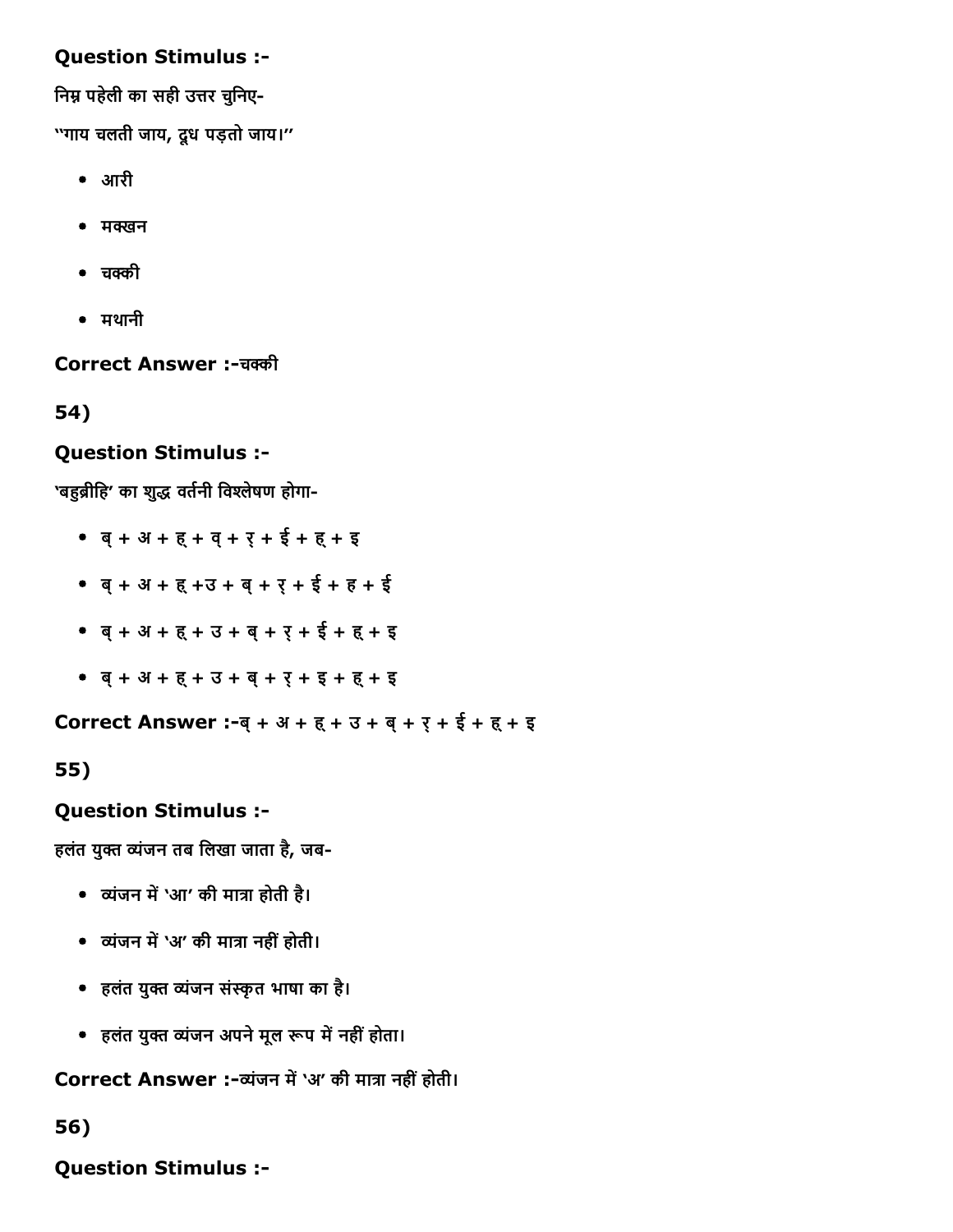''आपात-आपाद'' युग्म का सही अर्थ होगा-

- आकस्मिक घटना-मानसिक कष्ट
- मानसिक कष्ट-पैरों तक
- आकस्मिक घटना-पैरों तक
- इनमें से कोई नहीं

### Correct Answer :-आकस्मिक घटना-पैरों तक

### 57)

### Question Stimulus :

निम्न में से कोई एक युग्म समोच्चारित नहीं है, चयन कीजिए-

- आकरआकार
- असन-आसन
- असक्त-अशक्त
- आदी-अभ्यस्त

Correct Answer :-आदी-अभ्यस्त

### 58)

### Question Stimulus :

निम्न में से ''निरंकुशता'' शब्द के समानार्थी शब्द का चयन कीजिए-

- 㔆े刎ाचाꬥꄥरता
- $\bullet$  स्वतंत्रता
- आत्मनिर्भरता
- वीरता

### Correct Answer :-स्वेच्छाचारिता

# 59)

# Question Stimulus :

निम्नलिखित वाक्य में से रेखांकित शब्द के समानार्थी शब्द का चयन कीजिए-

''वह <u>परेशान</u> था कि इतने कम समय में किस प्रकार परीक्षा की तैयारी करेगा।''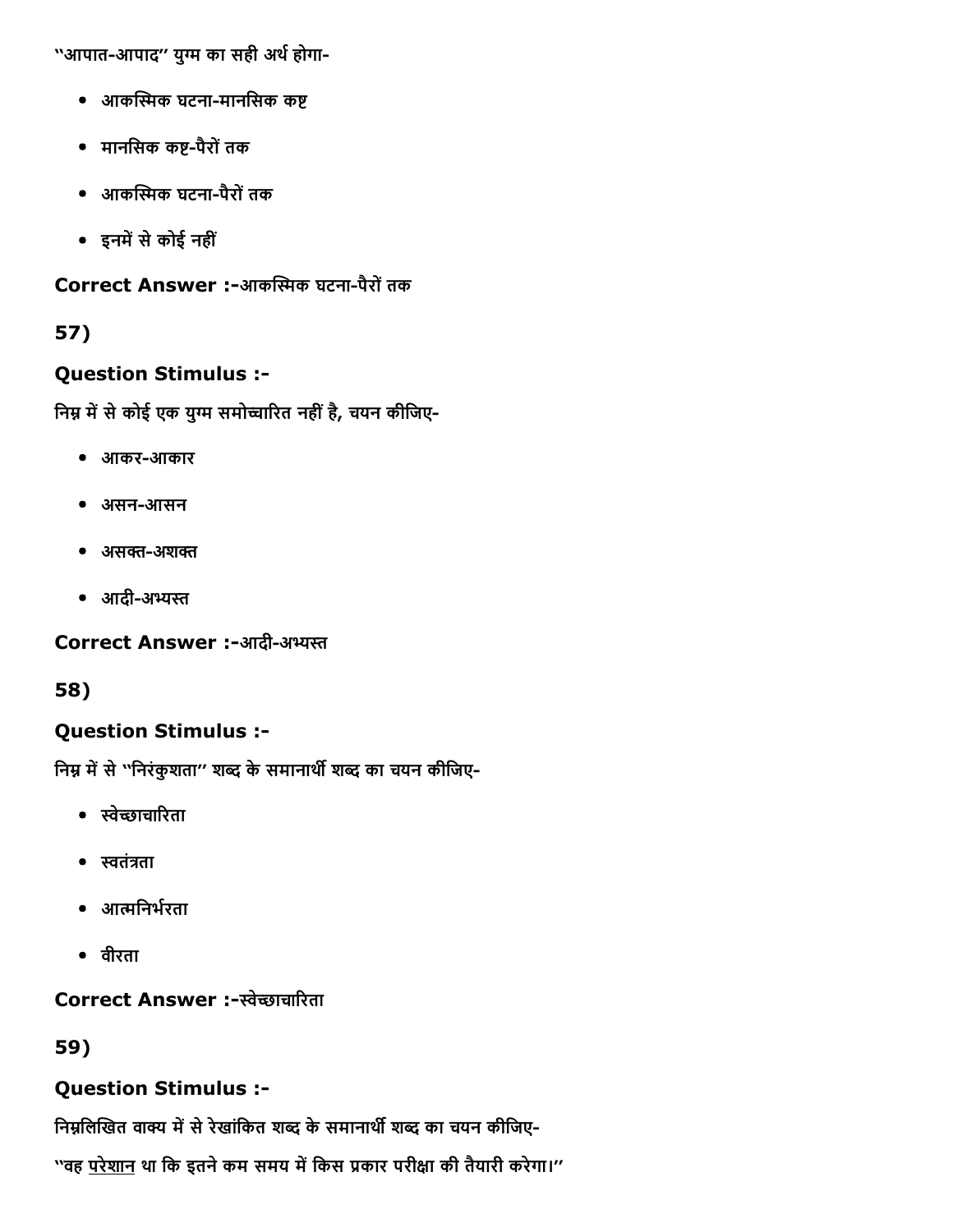- उदास
- दुःखी
- हैरान
- िचिंतत

Correct Answer :-चिंतित

60)

## Question Stimulus :

निम्न में सें द्वन्द्व समास का उदाहरण नहीं है-

- पीताम्बर
- चाँद-सूरज
- अध्यापक-अध्यापिका
- ⤢Ḣपयापैसा

Correct Answer :-पीताम्बर

61)

## Question Stimulus :

निम्नांकित में सें कौन-सा पद अव्ययीभाव समास है?

- अतिथ्यर्पण
- आचारकुशल
- िदनानुिदन
- अनुभवजन्य

Correct Answer :-दिनानुदिन

62)

## Question Stimulus :

'वीणापाणि' शब्द किस समास का उदाहरण है?

洀欀䄎㼎洀欀 समास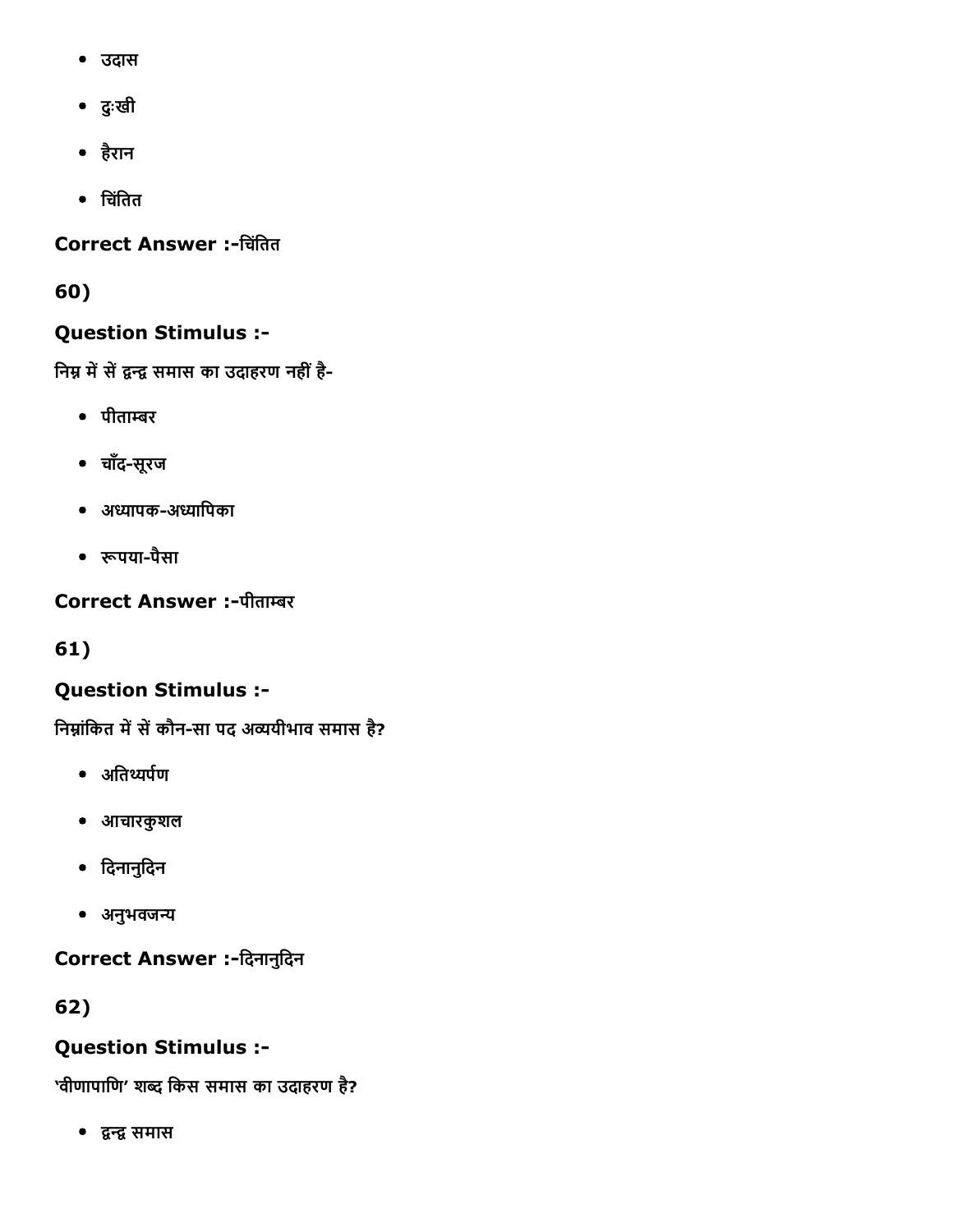- तत्पुरूष समास
- बဣȣ ीिह समास
- कर्मधाराय समास

Correct Answer :-बहुब्रीहि समास

63)

## Question Stimulus :

निम्न वाक्यों में सें संयुक्त वाक्य का चयन कीजिए-

- सब अच्छे हैं।
- मैंने खाना खाया।
- ये भी अच्छे हैं और वे भी अच्छे हैं।
- इनमें से कोई नहीं

Correct Answer :-ये भी अच्छे हैं और वे भी अच्छे हैं।

64)

## Question Stimulus :

निम्न में सें भाव वाच्य होगा-

- कल देर तक पढ़ा गया
- आप गाना गाइए
- सलौनी सेहंसा नही जाता
- इनमें से कोई नहीं

Correct Answer :-सलौनी से हंसा नही जाता

65)

## Question Stimulus :

'प्राप्ति की सूचना देना' के लिए उपयुक्त शब्द है-

- Accept
- Acceded to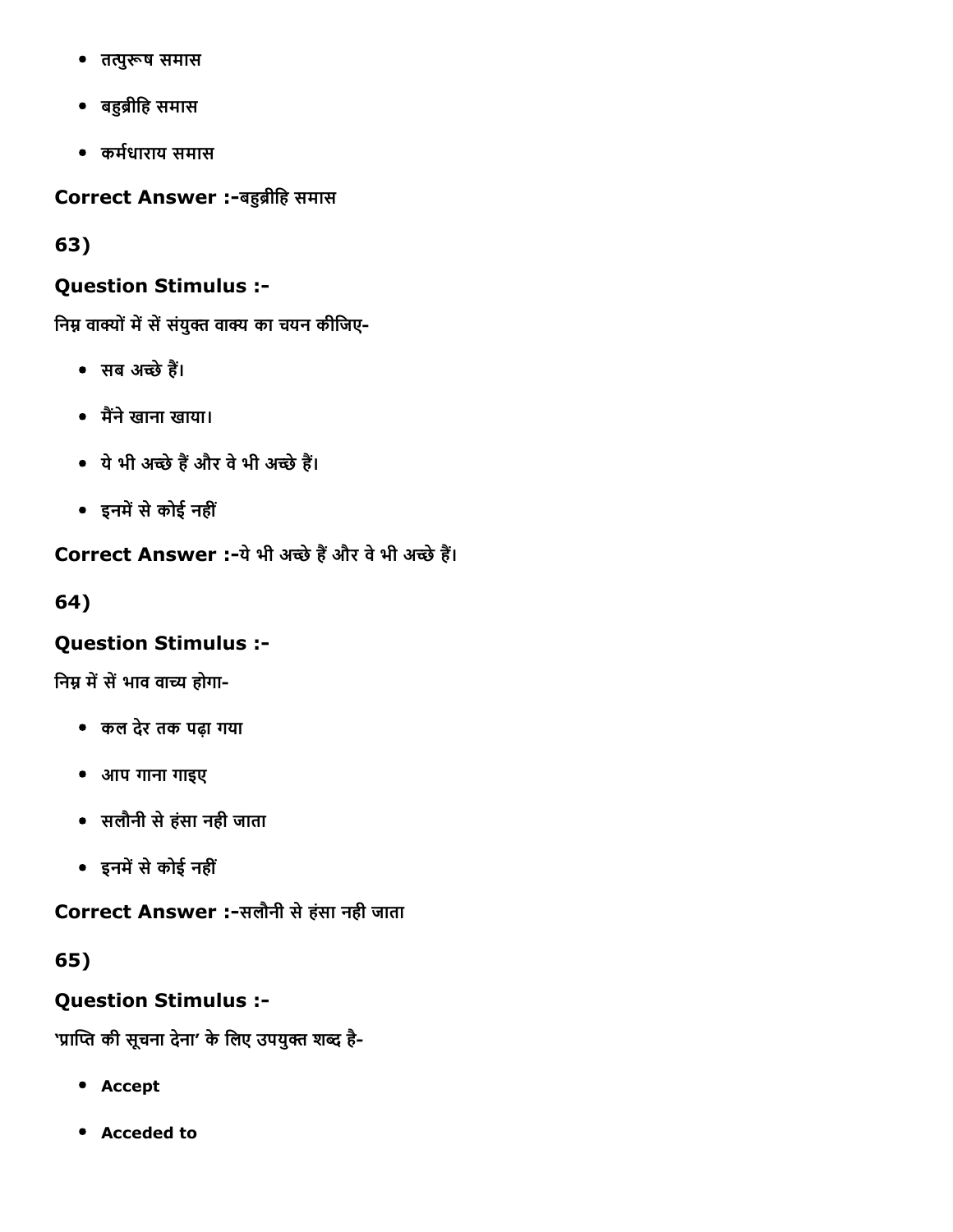- Acknowledge
- इनमें से कोई नहीं

**Correct Answer :- Acknowledge** 

66)

Question Stimulus :

'Suo motu' शब्द का अनुवाद है-

- 㔆撫カेरणा
- परप्रेरणा
- 撫カेरणा
- अभिप्रेरणा

Correct Answer :-स्वप्रेरणा

67)

## Question Stimulus :

'टूट चाप नहीं जुरै रिसाने' लोकोक्ति का क्या अर्थ है?

- टूटा धनुष Dोध करनेसेनहींजुड़ता
- िचतंा छोड़ो, सुख सेिजओ
- नुकसान के लिए परेशान नहीं होना चाहिए
- नुकसान हो जाने पर क्रोध करना व्यर्थ होता है

Correct Answer :-नुकसान हो जाने पर क्रोध करना व्यर्थ होता है

## 68)

## Question Stimulus :

'कमावै धोती वाला, उड़ावै टोपी वाला' लोकोक्ति का क्या अर्थ है?

- सीधे व्यक्ति कमाते हैं और दिखावटी उसे खर्च करते हैं
- परिश्रमी लोग कमाते हैं और शौकीन उसे खर्च करते हैं
- पिता कमाता है और बच्चे उसे खर्च करते हैं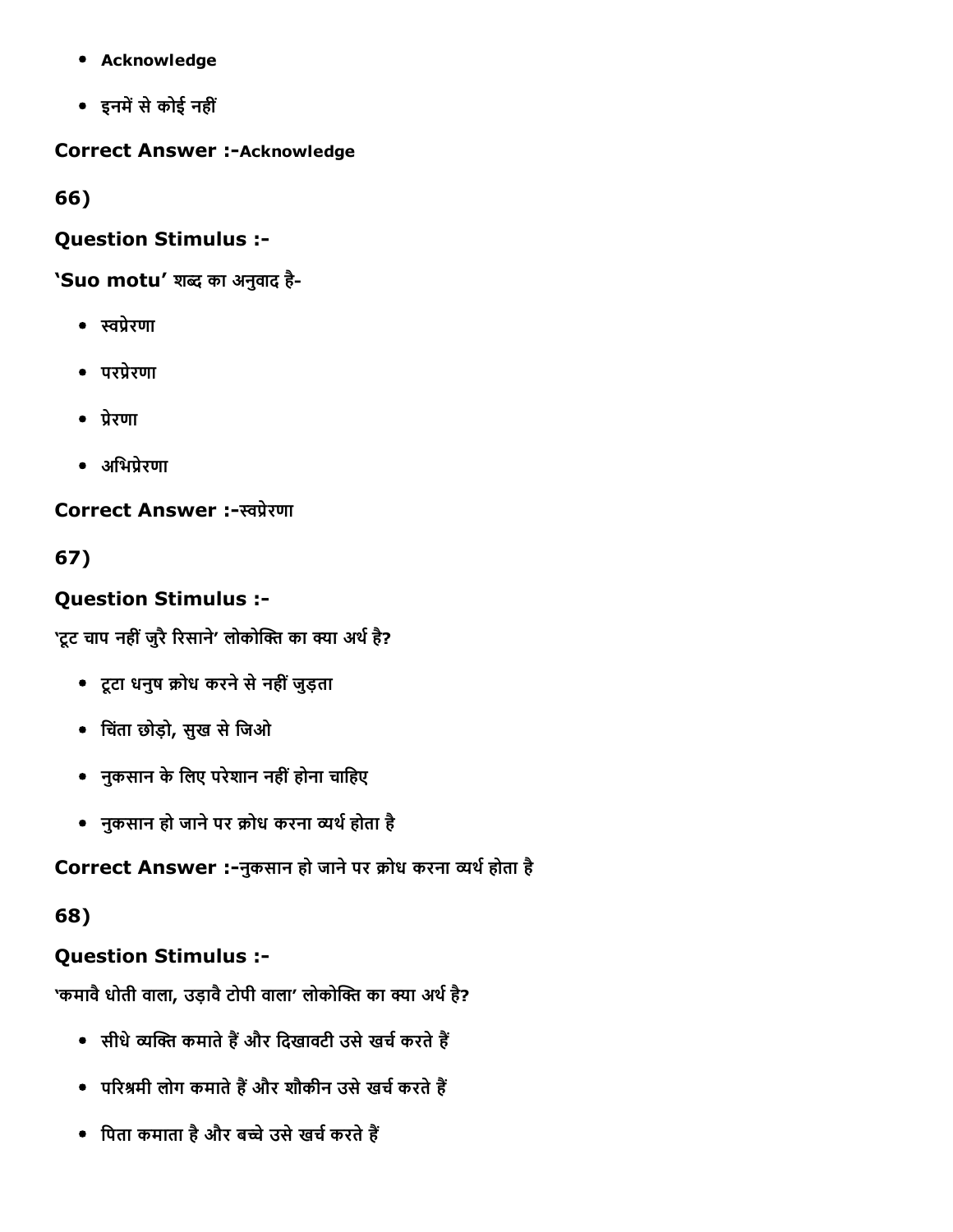• इनमें से कोई नहीं

Correct Answer :-परिश्रमी लोग कमाते हैं और शौकीन उसे खर्च करते हैं

69)

## Question Stimulus :

'दर्जी की सुई कभी ताश में कभी टाट में' लोकोक्ति का क्या अर्थ है?

- कोई दोष न होना
- खाली न होना
- कबाड़ी का काम करना
- बेकार होना

Correct Answer :-खाली न होना

70)

## Question Stimulus :

''रहीम'' किव िकस बादशाह केदरबारी किव थ?े

- बाबर
- शेरशाह
- शाहजहाँ
- अकबर

Correct Answer :-अकबर

## **Topic:- General Knowledge** 1)

## Question Stimulus :

The well-known book "The Rediscovery of India" has been written by– / प्रसिद्ध पुस्तक "द रिडिस्कवरी ऑफ़ इंडिया" को इनके द्वारा लिखा गया है:

- Meghnad Desai / मेघनाद देसाई
- Vikram Seth / विक्रम सेठ
- Anita Desai / अनीता देसाई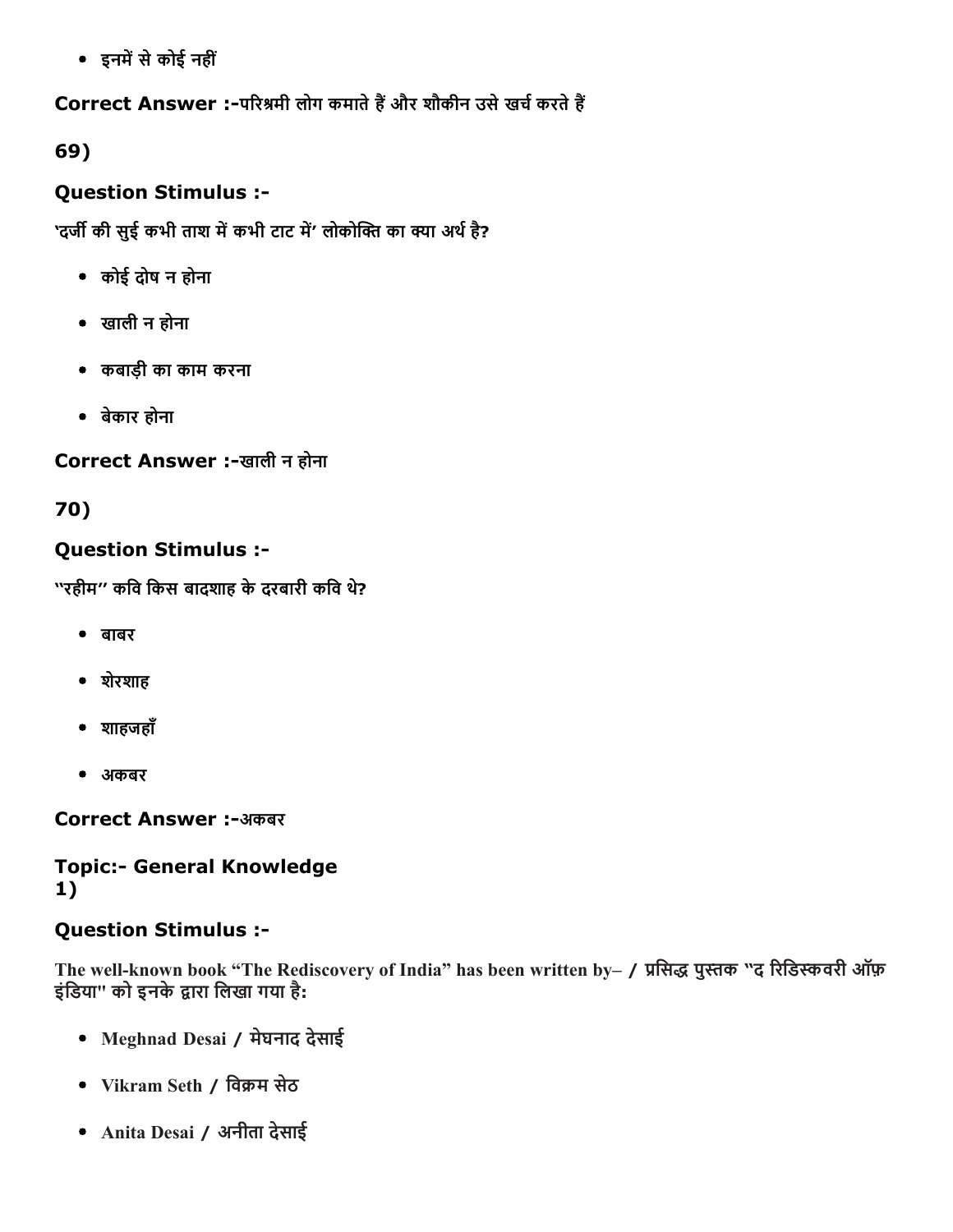• Arundhati Roy / अरुंधती रॉय

Correct Answer :-Meghnad Desai / मेघनाद देसाई

2)

#### Question Stimulus :

Match the following and select the correct answer from the codes given below: : नीचे दिए गए कूटों के आधार पर सही उत्तर का चयन करें एवं मिलाएँ:

| List-I                  | <b>List-II</b>        |
|-------------------------|-----------------------|
| 1. Bihar                | a. Mumbai             |
| 2. West Bengal          | b. Thiruvananthapuram |
| 3. Kerala               | c. Kolkata            |
| 4. Maharashtra          | d. Patna              |
| सूचि-I                  | सूचि-II               |
| 1. बिहार                | a. मुंबई              |
| 2. पश्चिम बंगाल         | b. तिरुवनंतपुरम       |
| 3. केरल                 | c. कोलकाता            |
| 4. महाराष्ट्र           | d. पटना               |
| 1-c, 2-d, $3-b$ , $4-a$ |                       |

- 1-d, 2-c,  $3-a$ ,  $4-b$
- 1-d, 2-c, 3-b, 4-a
- 1-d, 2-b, 3-c, 4-a

Correct Answer :-1-d, 2-c, 3-b, 4-a

## 3)

#### Question Stimulus :

What is the source of all the energy on Earth? / पृथ्वी पर समस्त ऊजो का स्रोत क्या है?

- Wind Energy / वायु ऊर्जा
- Gas energy / गैस ऊर्जा
- Solar Energy / सौर ऊर्जा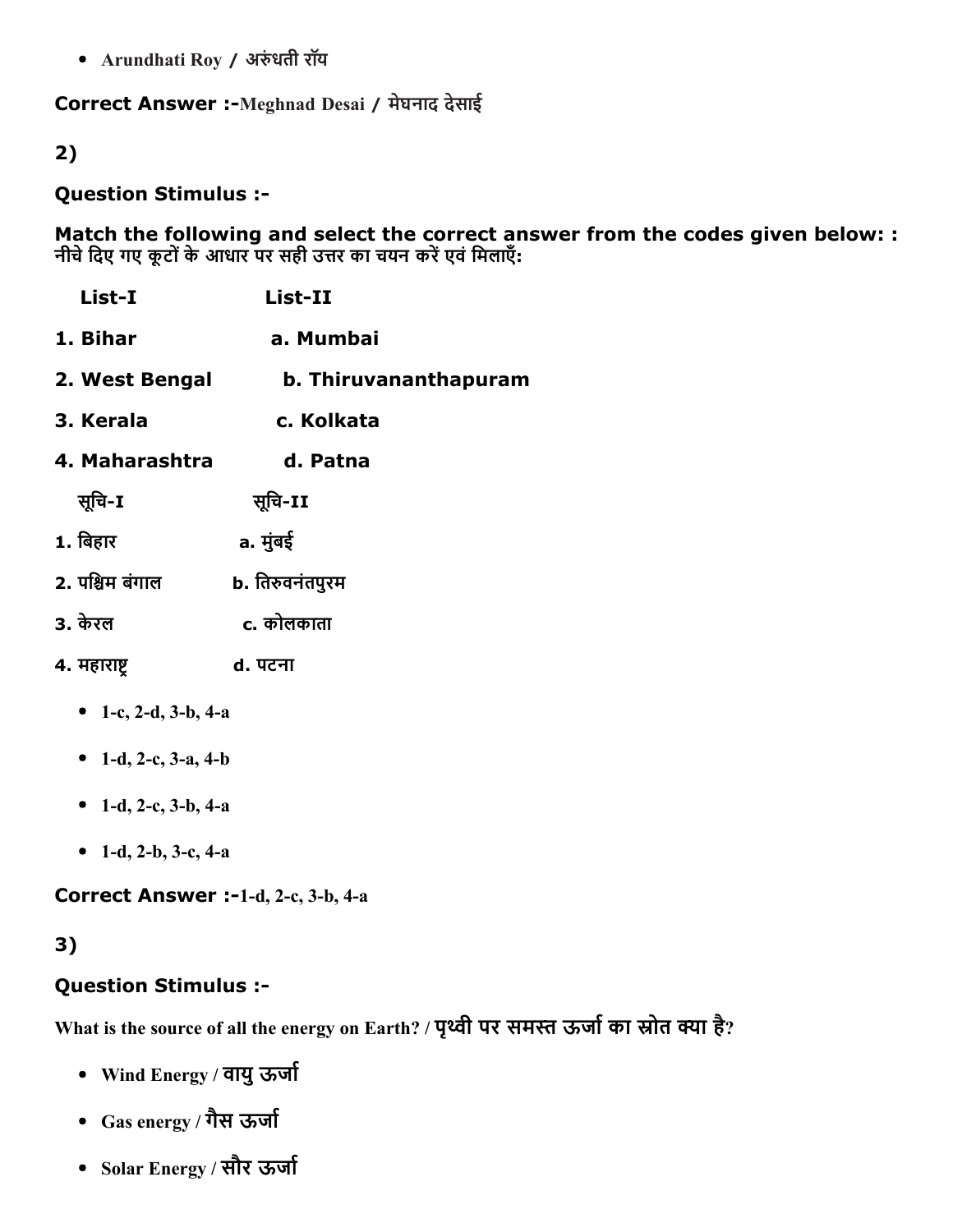• Water energy / जल ऊर्जा

## Correct Answer :-Solar Energy / सौर ऊर्जा

#### 4)

#### Question Stimulus :

Electric bulb filament is made of \_\_\_\_\_\_\_. / विदुयत बल्ब का तंतु \_\_\_\_\_\_\_ से बना है

- Aluminium / एल्युमिनियम
- Tungsten / टंगस्टन
- Lead / सीसा
- Copper / तांबा

### Correct Answer :-Tungsten / टंगस्टन

## 5)

#### Question Stimulus :

The moon is a \_\_\_\_\_\_\_\_\_\_\_\_\_\_\_\_\_\_. / चंद्र एक \_\_\_\_\_\_\_\_\_\_\_\_\_\_\_\_\_\_\_\_\_\_\_\_\_\_ है।

- Satellite/ उपग्रह
- Star/ तारा
- Planet/ ग्रह
- Sky/ आकाश

**Correct Answer :-Satellite/ उपग्रह** 

## 6)

## Question Stimulus :

What is the main cause of movement in the earth's atmosphere? / पृथ्वी के वायुमंडल में संचलन का मुख्य कारण क्या है?

- Difference in a air pressure / वायु के दबाव में अंतर
- Difference in temperature / तापमान में अंतर
- Solar Energy / सौर ऊर्जा
- Wind / वायु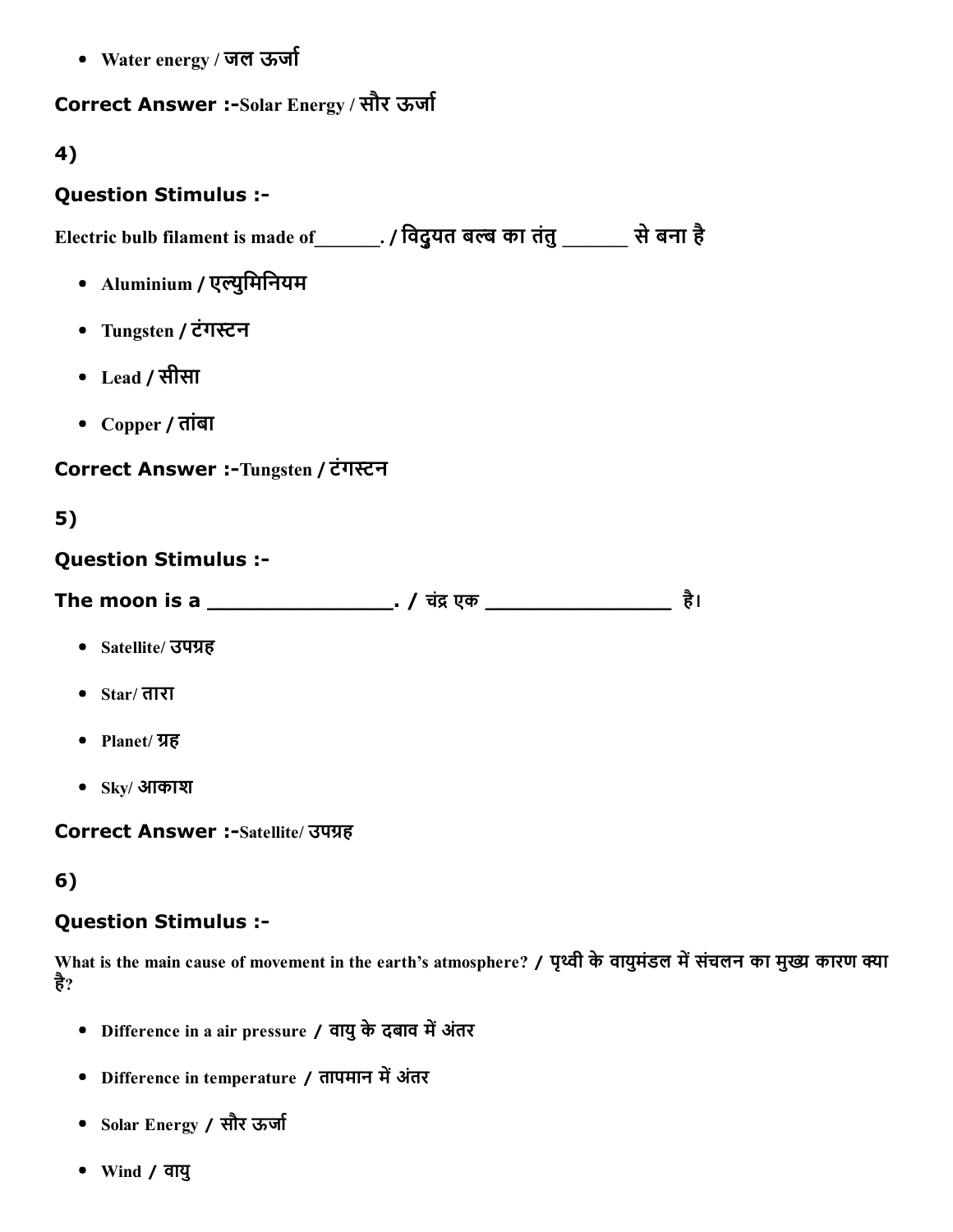## Question Stimulus :

Which of the following states is NOT on the border of Himachal Pradesh? / निम्न में से कौन सा राज्य हिमाचल प्रदेश की सीमा नहीं है?

- Jammu & Kashmir / जम्मू और कश्मीर
- Punjab / पंजाब
- Uttarakhand / उत्तराखण्ड
- Rajasthan / राजस्थान

## Correct Answer :-Rajasthan / राजस्थान

## 8)

## Question Stimulus :

Sabarimala Ayyappa Swamy Temple is located in which State? / सबरीमाला अय्यप्पा स्वामी मंदिर किस राज्य में स्थित है?

- Maharashtra/ महाराष्ट
- Andhra Pradesh/ आँध्र प्रदेश
- Kerala/ केरल
- None of the above/ इनमें से कोई नहीं

## Correct Answer :-Kerala/ केरल

## 9)

## Question Stimulus :

Which of the following States abounds in Black soil? / निम्नलिखित राज्यों में से किसमें काली मिट्टी की प्रचुरता है?

- Andhra Pradesh / ऑध्रप्रदेश
- Gujarat / गुजरात
- Madhya Pradesh / मध्यप्रदेश
- All of these / येसभी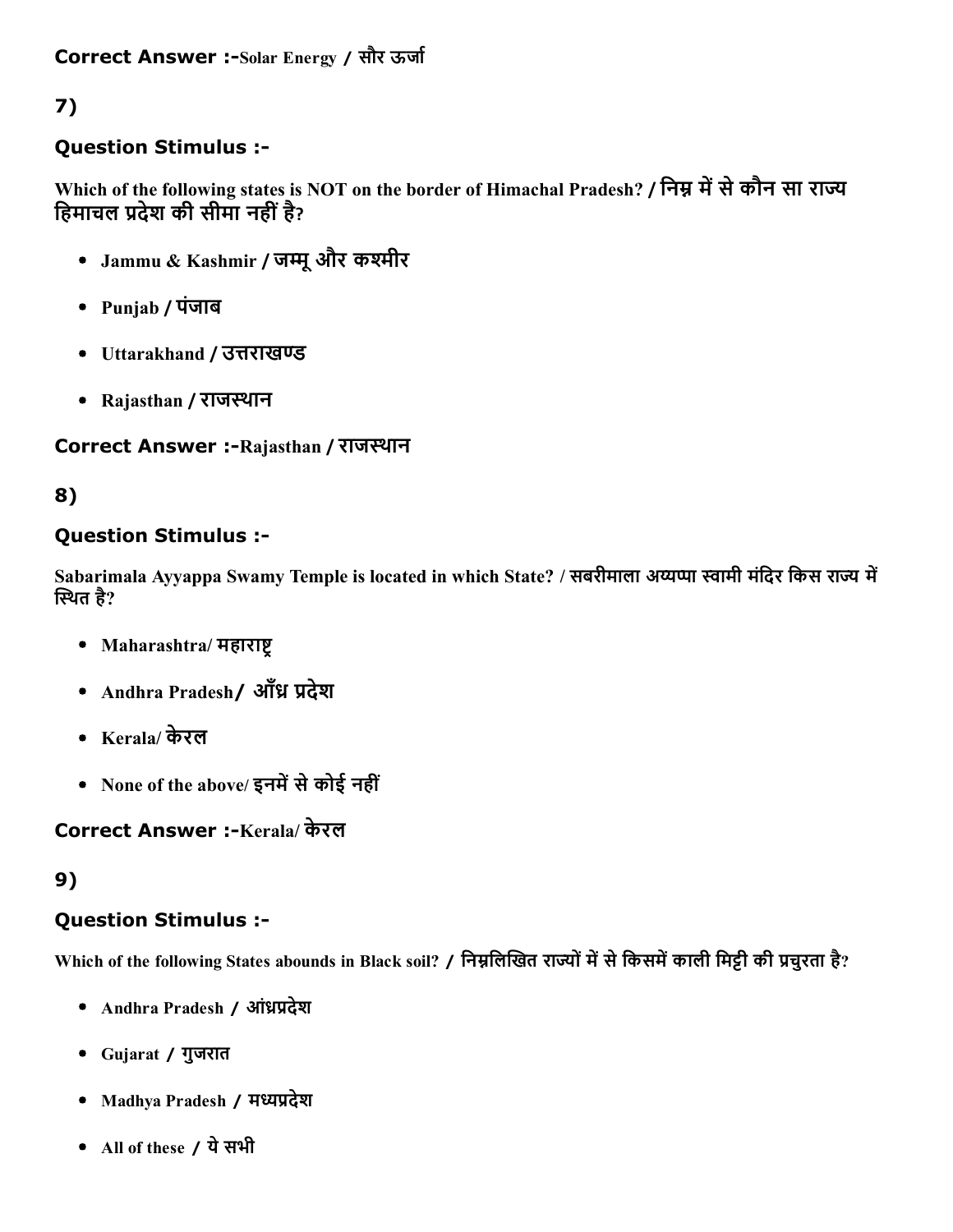#### Correct Answer :- All of these / ये सभी

## 10)

## Question Stimulus :

The National Animal of Bangladesh is/ बांग्लादेश का राष्ट्रीय पशु है

- Lion/ िसंह
- Kangaroo/ कंगारू
- Cow/ गाय
- Bengal Tiger/ बंगाल टाइगर

#### Correct Answer :-Bengal Tiger/ बंगाल टाइगर

## 11)

### Question Stimulus :

Find the odd one out / विषम का चुनाव करिये

- West Bengal/ वेस्ट बंगाल
- Tripura / त्रिपुरा
- Nagaland / नागालैंड़
- Gangtok/ गंगटोक

#### Correct Answer :Gangtok/ गंगटोक

## 12)

#### Question Stimulus :

Which of the following states is on the border of Arunachal Pradesh? / निम्न में से कौन सा राज्य अरूणाचल प्रदेश की सीमा है?

- Manipur / मिणपुर
- Meghalaya / मेघालय
- Assam / असम
- Bihar / िबहार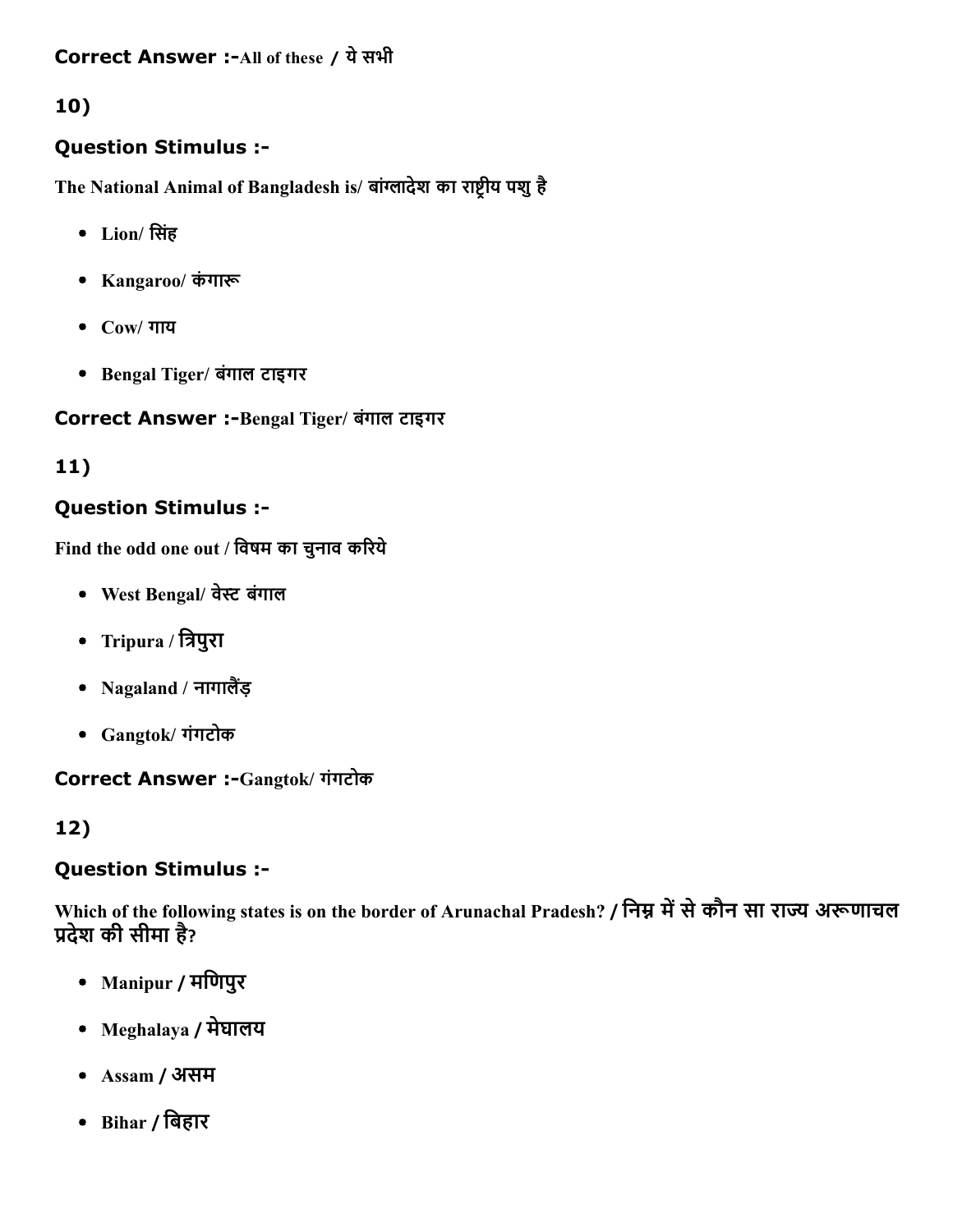#### Correct Answer :-Assam / असम

## 13)

### Question Stimulus :

How many times has Brazil won the World Cup Football? / ब्राज़ील ने फुटबॉल का विश्व कप कितनी बार जीता है?

- Two times / दो बार
- Three times / तीन बार
- Four times / चार बार
- Five times / पाँच बार

## Correct Answer :-Five times / पाँच बार

## 14)

## Question Stimulus :

Find the odd one out / बेजोड़ ढूँढ़कर िनकालो

- London / लंदन
- Jamaica/ जमैका
- Poland / पोलंड़
- Sudan / सूड़ान

#### Correct Answer :London / लंदन

## 15)

## Question Stimulus :

The most salty sea in the world is \_\_\_\_\_\_\_\_. / विश्व का सबसे खारा समुद्र \_\_\_\_\_\_\_ है।

- Red Sea / लाल सागर
- Dead Sea / मृत सागर
- Arabian Sea / अरब सागर
- Mediterranean Sea / भूमध्य सागर

#### Correct Answer :-Dead Sea / मृत सागर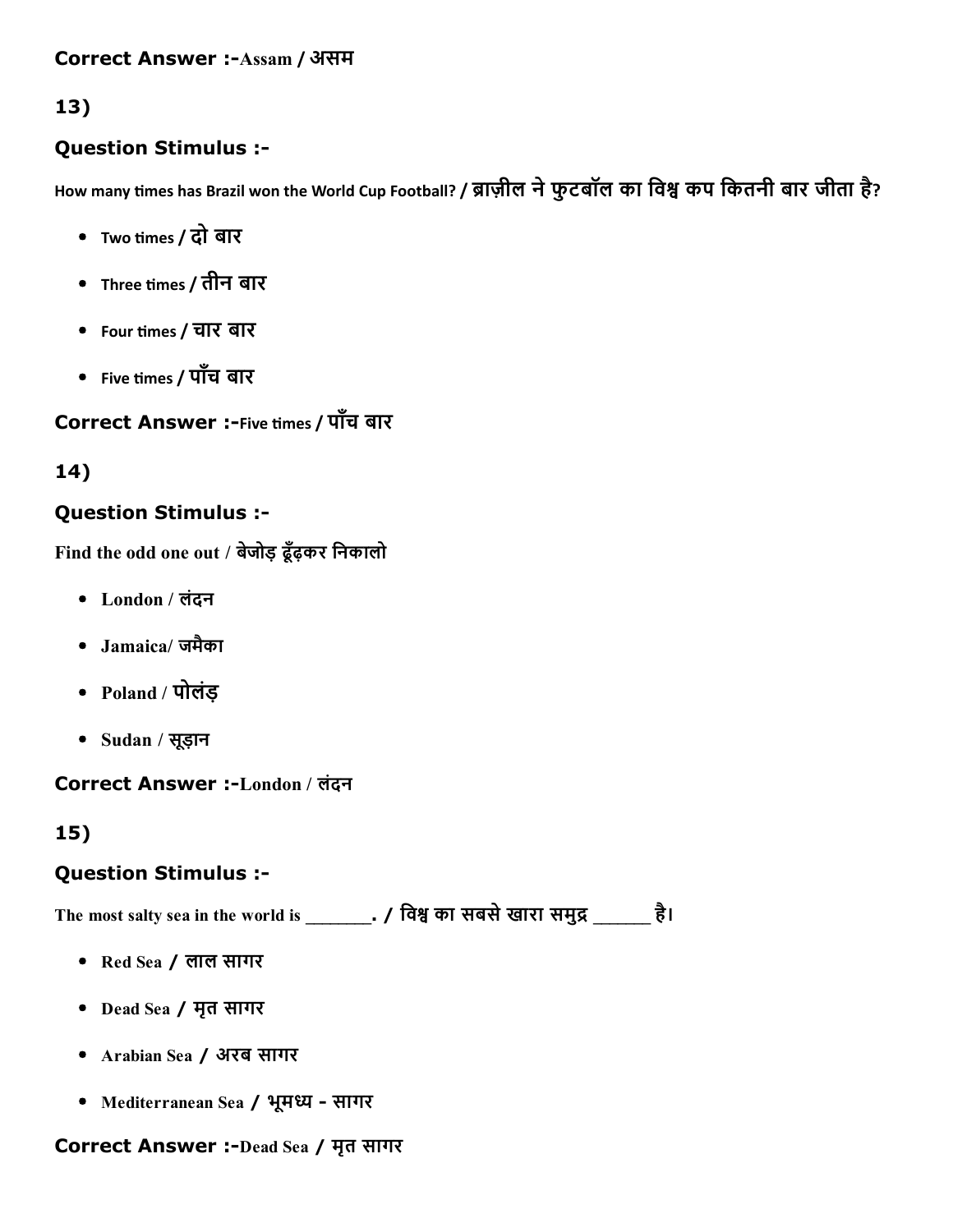## Question Stimulus :

Who is the oldest Indian to score an ODI hundred? / एकदिवसीय शतक बनाने वाले सबसे पुराने खिलाड़ी कौन हैं?

- Anil Kumble/ अनिल कुंबले
- Sachin Tendulkar/ सचिन तेंदुलकर
- Sunil Gavaskar/ सुनील गावस्कर
- Kapil Dev/ किपलदेव

Correct Answer :-Sunil Gavaskar/ सुनील गावस्कर

## 17)

### Question Stimulus :

Who won the men's singles title of 2016 Wimbledon / 2016 विंबलडन के पुरुष सिंगल उपाधि को किसने जीता?

- Roger federer/ रोजेर फ़ेडेरेर
- Novak Djokovic/ नोवक जोकोिवक
- Rafael Nadal/ राफेल नडाल
- Andy Murray/ एंडी मरे

#### Correct Answer :-Andy Murray/ एंडी मरे

## 18)

#### Question Stimulus :

What was the legal name of Legendary Boxer Muhammad Ali? / दिग्गज बॉक्सर मुहम्मद अली का विधिक नाम क्या था?

- Muhammad Ali / मुहम्मद अली
- Mike Tyson / माइक टायसन
- Cassius Clay / कैसियस क्ले
- Lala Ali / लैला अली

## Correct Answer :-Cassius Clay / कैसियस क्ले

#### 16)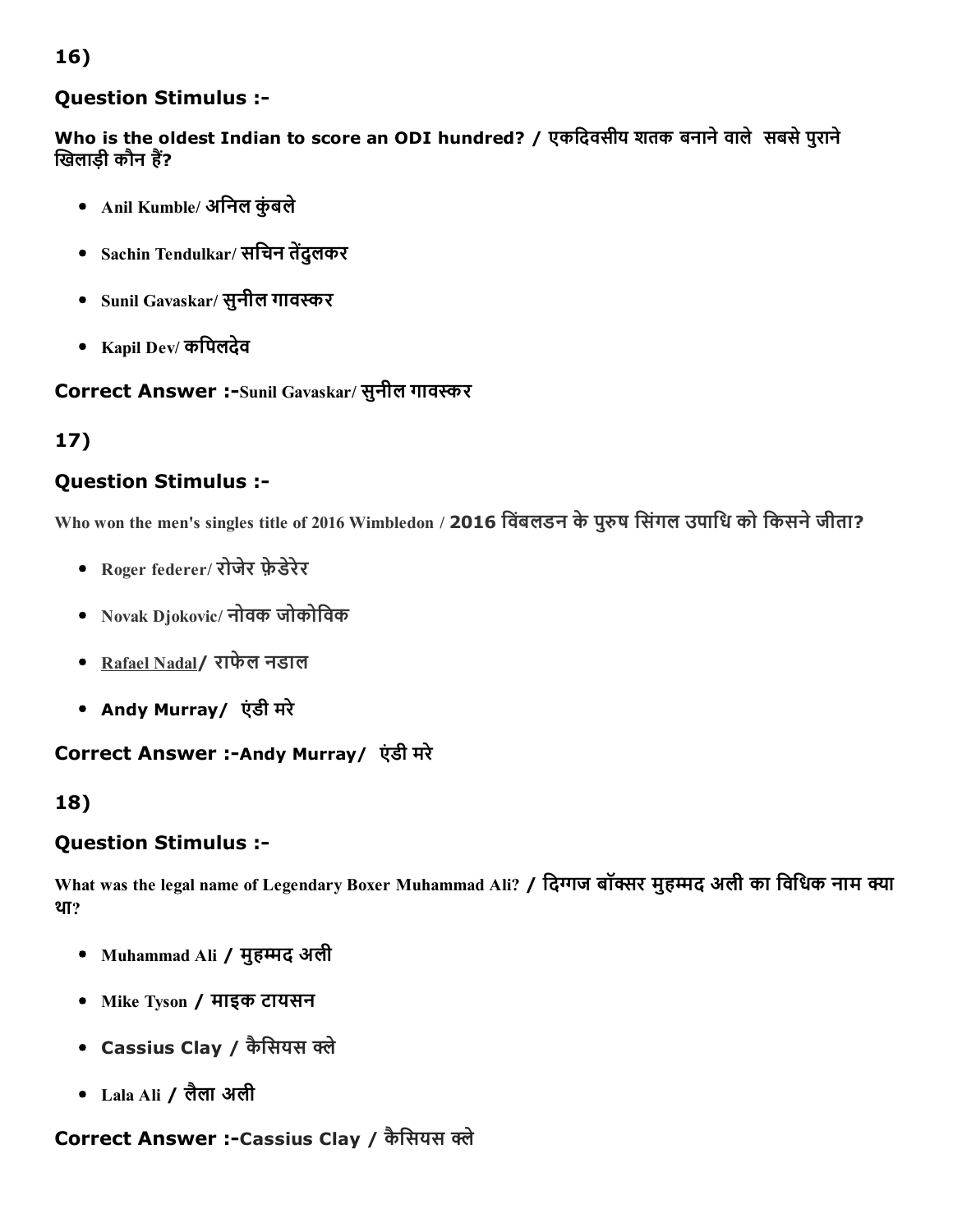## Question Stimulus :

Which one of the following sports has been included by the International Olympic Committee in 2020 Tokyo Olympics? / अंतरराष्ट्रीय ओलंपिक समिति द्वारा, 2020 टोक्यो ओलंपिक्स के लिए निम्न में से किस खेल को शामिल किया गया है ?

- Sports Climbing / स्पोर्ट्स क्लाइम्बिंग
- Surfing / सर्फिंग
- So├ball / सॉ猁䈀 बॉल
- All of the above / उपरोक्त सभी

## Correct Answer :-All of the above / उपरोक्त सभी

20)

### Question Stimulus :

series has celebrated its Silver Jubilee on April 2016? / 3 अंखला ने अप्रैल 2016 में अपनी रजत जयंती मनायी।

- Hockey India League / हॉकी इंिडया लीग
- Sultan Azlan Shah Cup / सुल्तान अज़लान शाह कप
- Premier Hockey League / 撫カीिमयर हॉकी लीग
- Asian Hockey Championship / एशियन हॉकी चैम्पियनशिप

## Correct Answer :-Sultan Azlan Shah Cup / सुल्तान अज़लान शाह कप

21)

#### Question Stimulus :

This famous person led the March on Washington for Jobs and Freedom in 1963 \_\_\_\_. / इस प्रसिद्ध व्यक्ति ने 1963 में नौकरियों और स्वतन्त्रता के लिए वाशिंगटन में जुलूस का नेतृत्व किया था \_\_\_\_\_

- Abraham Lincoln / अब्राहम लिंकन
- George HW Bush / जॉर्ज एच डब्ल्यू बुश
- Martin Luther King Jr. / मार्टिन लूथर किंग जूनियर
- Richard Nixon / रिचर्ड निक्सन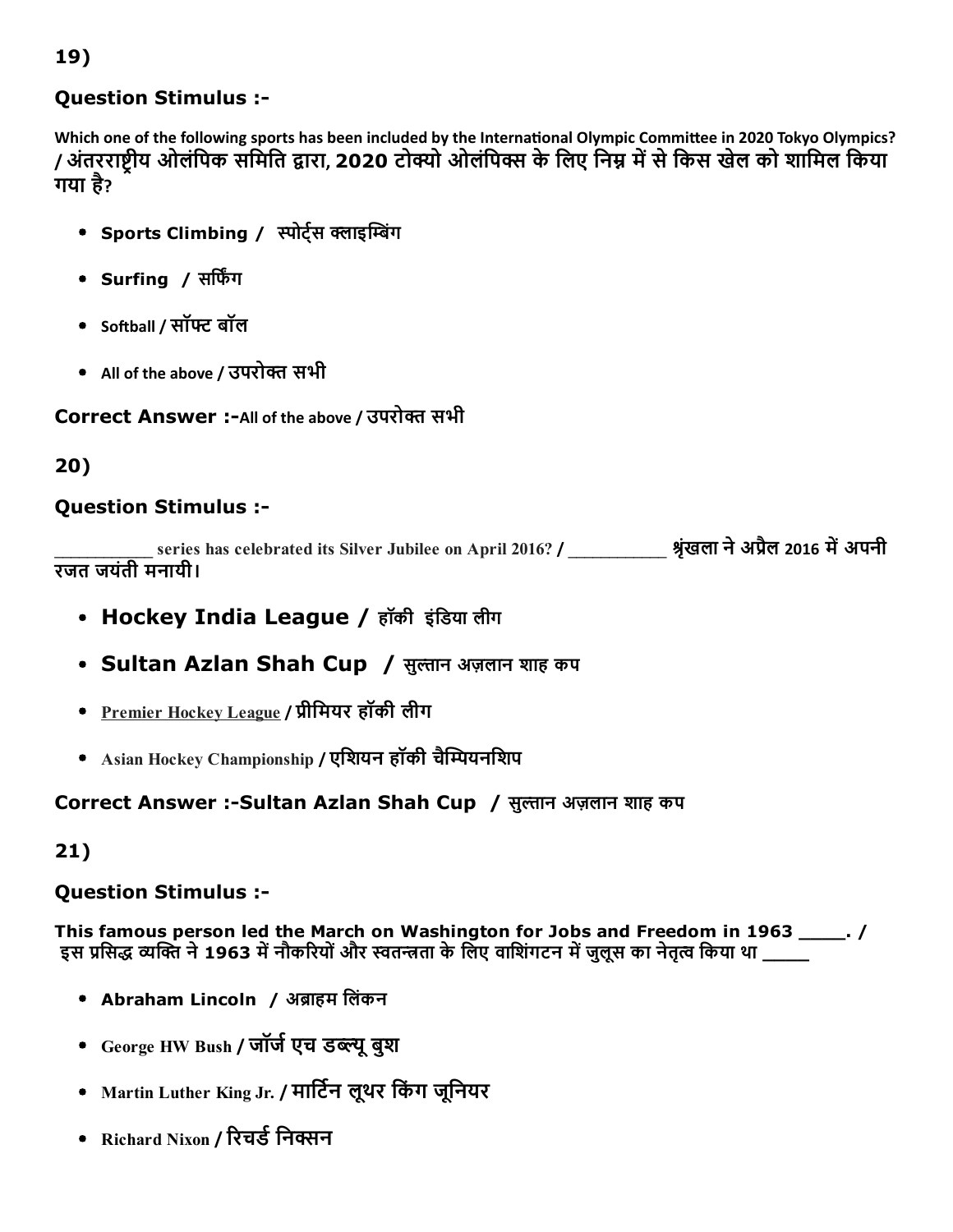Correct Answer :-Martin Luther King Jr. / मार्टिन लूथर किंग जूनियर

22)

## Question Stimulus :

Find the odd one out / विषम का चुनाव करिये

- Toyota/ टोयटा
- Nissan/ िनशान
- Royal Enfield / रॉयल एनफील्ड
- $\bullet$  Volvo / वोल्वो

Correct Answer :- Royal Enfield / रॉयल एनफील्ड

## 23)

## Question Stimulus :

The head office of State Bank of India is in / भारतीय स्टेट बैंक का मुख्यालय है

- Bangalore / बैंगलोर
- $\bullet$  Delhi / दिल्ली
- Kolkata / कोलकाता
- Mumbai / मुंबई

## Correct Answer :- Mumbai / मुंबई

## 24)

## Question Stimulus :

Which of the following States leads in commerce and industry? / इनमें से वाणिज्य और उद्योग में अग्रणी राज्य कौन है?

- $\bullet$  Maharashtra / महाराष्ट्
- Tamil Nadu / तिमलनाडु
- Uttar Pradesh / उत्तर प्रदेश
- West Bengal / पि恪म बंगाल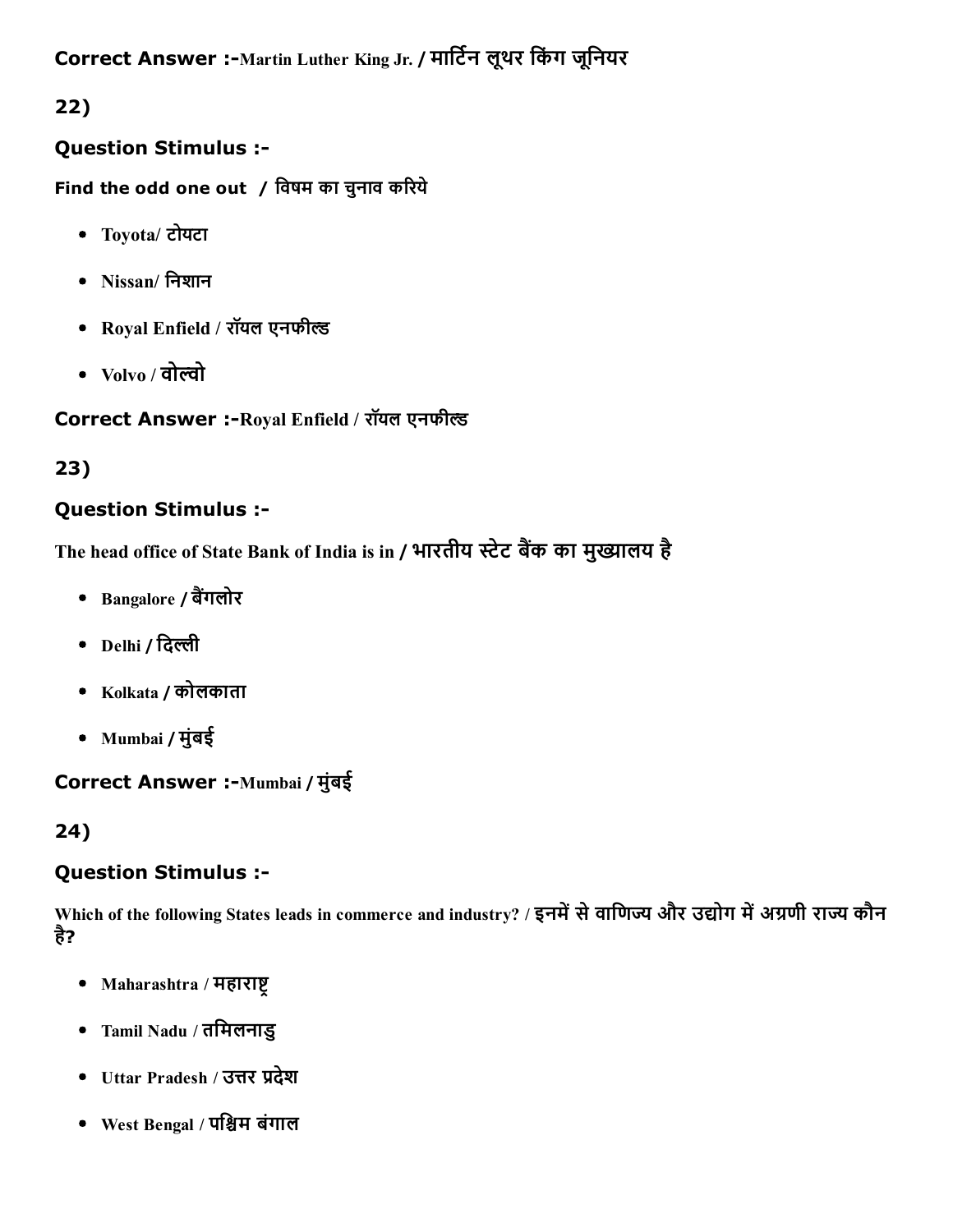### Question Stimulus :

Which of the following persons got both the Nobel Prize and Bharath Ratna Award? / निम्न में से किस व्यक्ति को नोबेल पुरूस्कार और भारत रत्न पुरुस्कार दोनों मिले हैं?

- Mother Teresa / मदर टेरेसा
- M.K.Gandhi / एम.के.गाँधी
- Atal Bihari Vajpayee / अटल िबहारी वाजपेयी
- None of these / इनमें से कोई नहीं

## Correct Answer :-Mother Teresa / मदर टेरेसा

## 26)

## Question Stimulus :

Who among the following is Father of Economics? / निम्न मेँ कौन अर्थशास्त्र के जनक के रूप में जाना जाता हैँ?

- Aristotle / अरस्तू
- $Aryabhatta / 3\pi\mathbf{H}$ भट्टा
- Adam Smith / एडम स्मिथ
- None of these / इनमे से कोई नहीं

Correct Answer :-Adam Smith / एडम स्मिथ

## 27)

## Question Stimulus :

Who is known as the father of India's space programme?/ भारतीय अंतरिक्ष कार्यक्रम के जनक के रूप में किसको जाना जाता है?

- Dr Vikram Sarabhai / डॉ विक्रम साराभाई
- Dr APJ Abdul Kalam / डॉ एपीजे अब्दुल कलाम
- Dr. K. Radhakrishnan / डॉ के राधाकृष्णन
- Dr. Shanti Swarup Bhatnagar / डॉ शांति स्वरुप भटनागर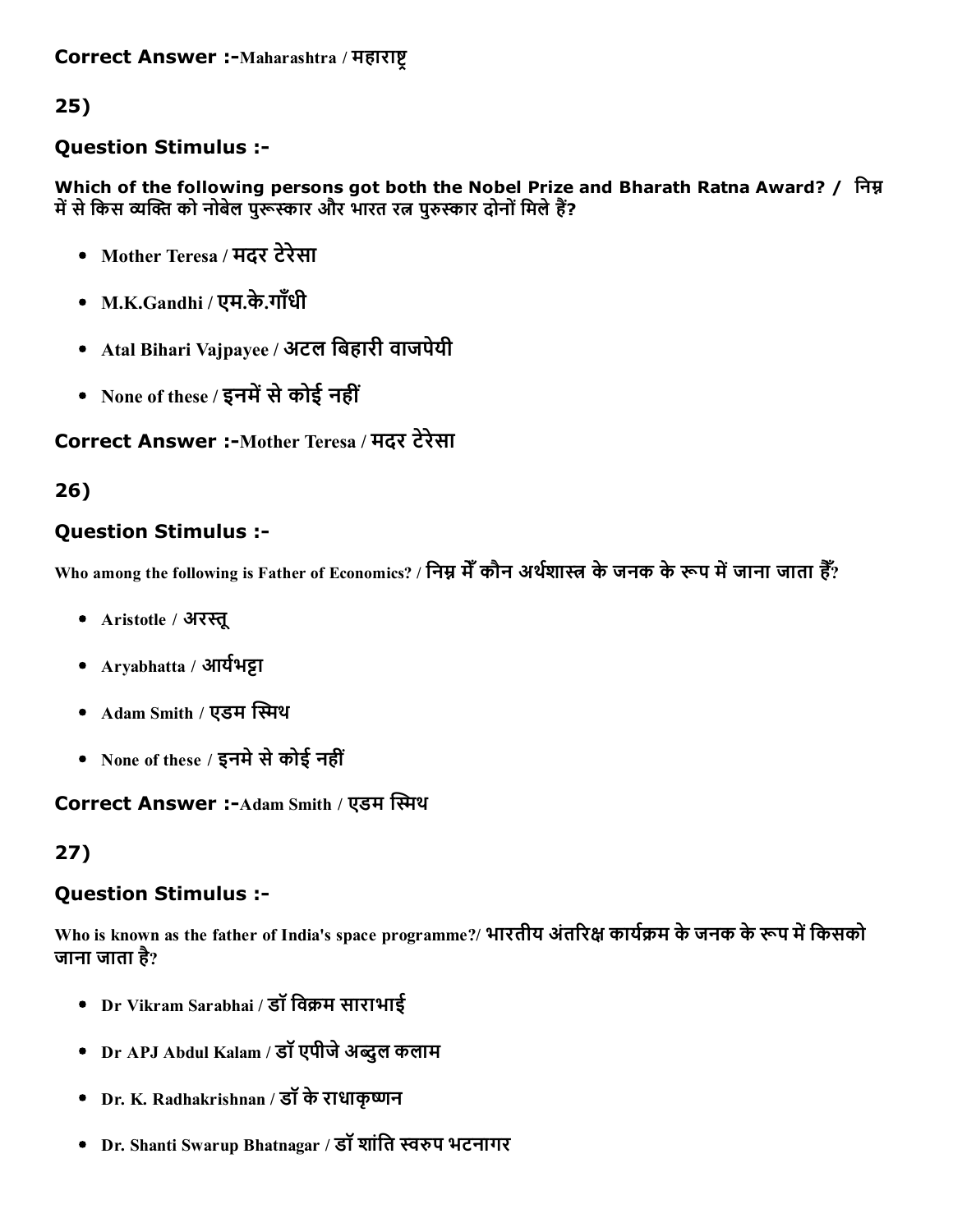## Question Stimulus :

Professor Amartya Sen is famous for his contributions in which field? / प्रोफेसर अमर्तय सेन किस क्षेत्र में अपने योगदान के लिए प्रसिद्ध हैं?

- Agriculture / कृिष
- Sports / खेल
- Culture / संस्कृति
- Economics / अर्थशास्त्र

#### Correct Answer :-Economics / अर्थशास्त्र

## 29)

## Question Stimulus :

Who wrote the famous document 'The Communist Manifesto' along with Karl Marx? / कार्ल माक्र्स के साथ किसने प्रसिद्ध दस्तावेज 'द कम्युनिस्ट मेनिफेस्टो' लिखा है?

- Friedrich Engels / फ्रेडरिक एंगेल्स
- Alfred Marshall / अल्फ्रेड मार्शल
- Lenin / लेिनन
- Joseph Stalin / जोसेफ स्टालिन

Correct Answer :-Friedrich Engels / फ्रेडरिक एंगेल्स

30)

## Question Stimulus :

Who is known as "Nightingale of India"? / भारत की कोकिला" के नाम से किसे जाना जाता है?

- Barada Sundari Devi / बरदा सुंदरी देवी
- Jhansi Rani Lakshmibai / झाँसी रानी लक्ष्मीबाई
- Maniben Patel / मिणबेन पटेल
- Sarojini Naidu / सरोिजनी नायडू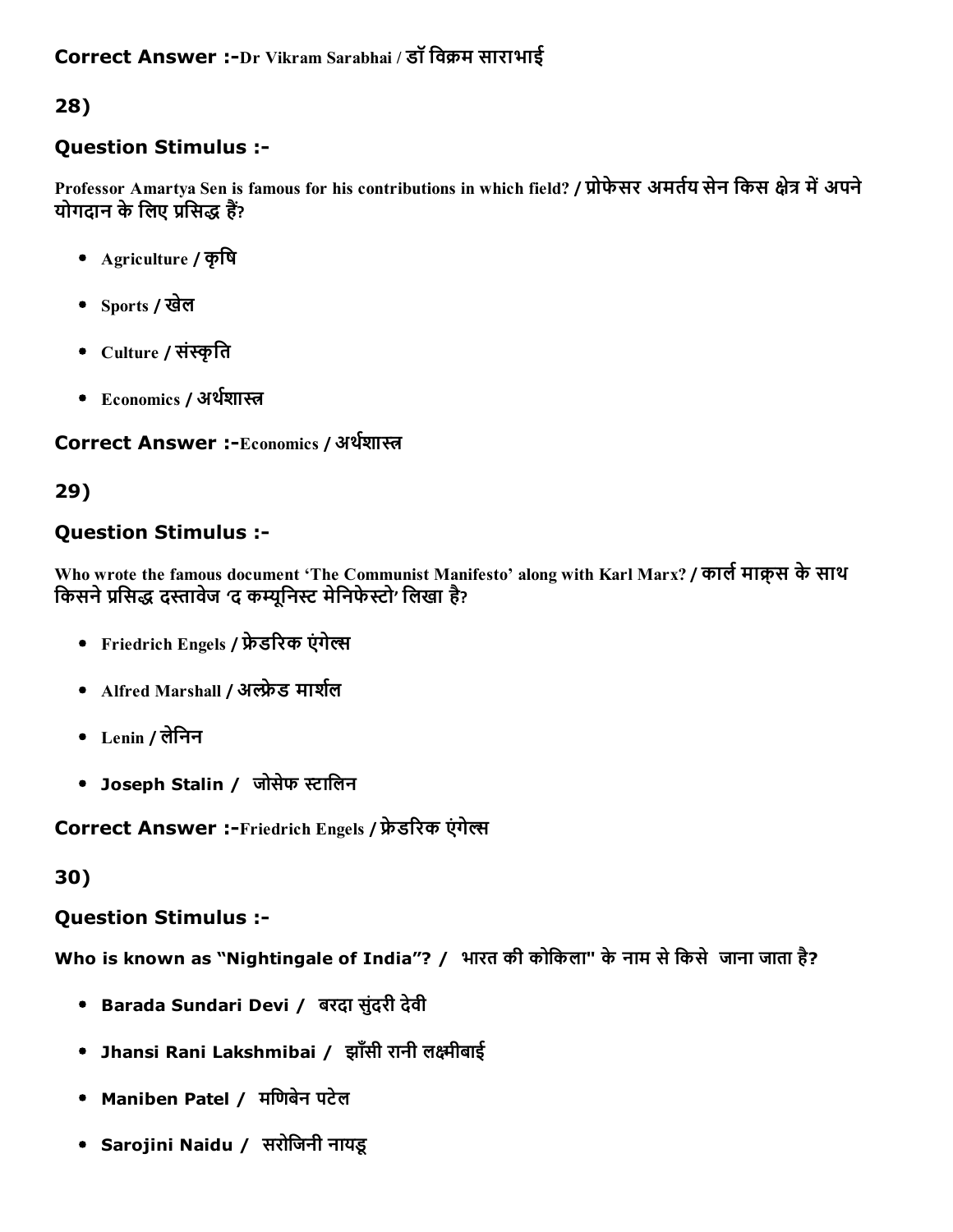Correct Answer :-Sarojini Naidu / सरोजिनी नायडू

31)

Question Stimulus :

The capital of Australia\_\_\_\_\_\_\_\_\_\_. / ऑस्ट्रेलिया की राजधानी \_\_\_\_\_\_\_\_\_\_\_\_ है।

- Sydney / सिडनी
- Melbourne / मेलबोर्न
- Perth / पर्थ
- Canberra / कैनबरा

## Correct Answer :-Canberra / कैनबरा

## 32)

## Question Stimulus :

Who was the first woman Chief Justice of a High Court in India? / भारत में उच्च न्यायालय की प्रथम महिला मुख्य न्यायाधीश कौन थीं $\overline{?}$ 

- Justice M. Fathima Beevi/ जस्टिस फ़ातिमा बीबी
- Justice R. Banumathi / जस्टिस आर भानुमति
- Justice Leila Seth / जस्टिस लीला सेठ
- None of the above / इनमें से कोई नहीं

Correct Answer :-Justice Leila Seth / जस्टिस लीला सेठ

## 33)

## Question Stimulus :

How many terms can a president serve in the United States? / संयुक्त राज्य अमेरिका में एक राष्ट्रपति कितनी बार नियुक्त हो सकता है?

- 1
- 2
- 3
- 4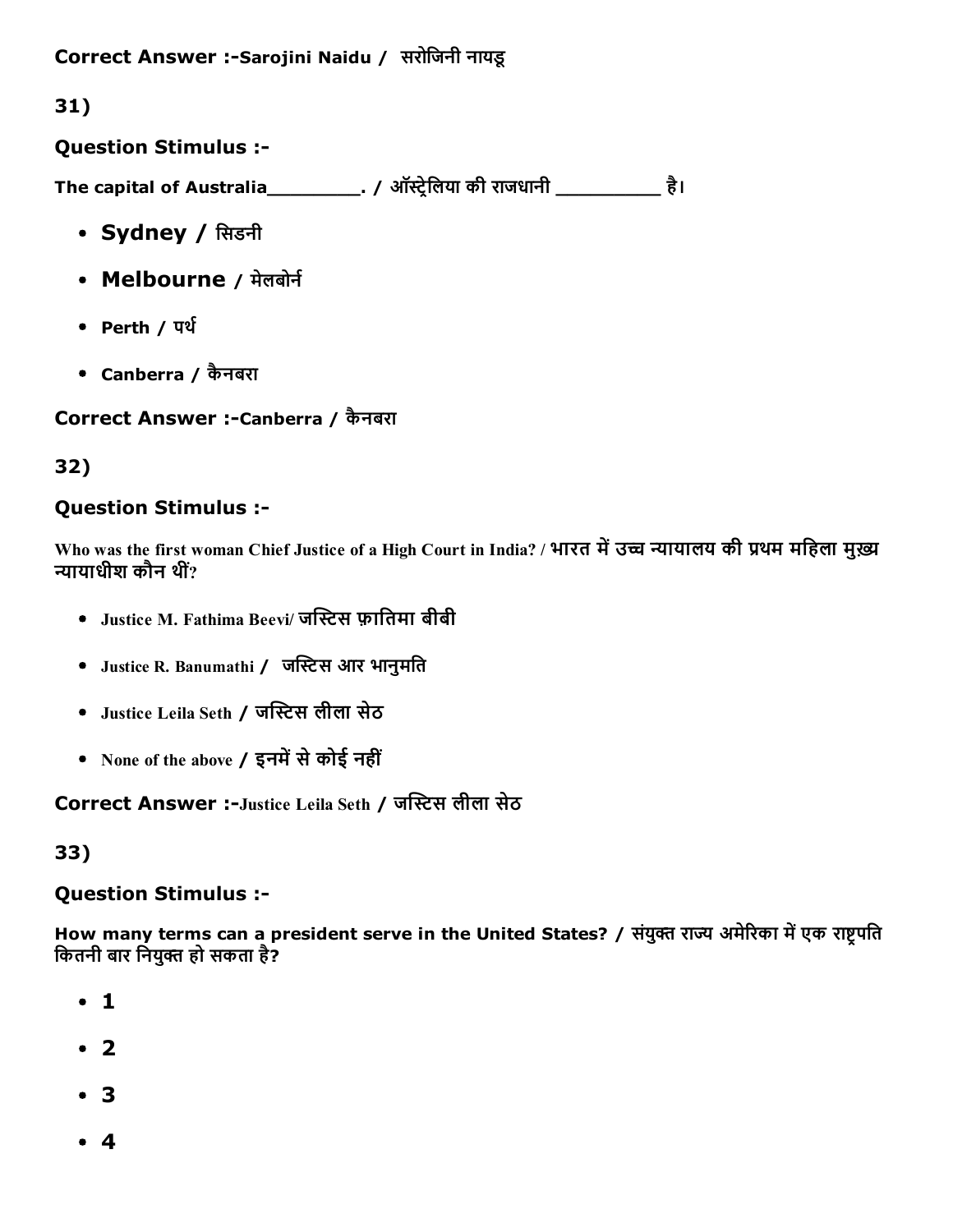#### **Correct Answer :-2**

## 34)

### Question Stimulus :

NITI Aayog has set the highway network target for 2016-17 at\_\_\_\_\_\_\_\_\_\_\_\_\_ / NITI आयोग ने राजमार्ग प्रसार क्षेत्र 2016-17 के लिए तय किया

- 76,372 km / 76,372 किमी
- 66,302 km / 66,302 िकमी
- 86,372 km / 86,372 िकमी
- 56,684 km / 56,684 िकमी

#### Correct Answer :-86,372 km / 86,372 किमी

## 35)

### Question Stimulus :

Foremost investigative Agency of India is called as / भारत की अग्रणी जांच एजेंसी को \_\_\_\_\_\_\_\_\_\_\_\_\_\_ कहा जाता है

- NIC/ एनआईसी
- CBI / सीबीआई
- CIA / सीआईए
- DIR / डीआईआर

Correct Answer :-CBI / सीबीआई

#### 36)

## Question Stimulus :

Who was the first Governor-General of India?/ भारत के पहले गवर्नर जनरल कौन थे?

- Sir John Macpherson / सर जॉन मैकफर्सन
- The Earl Cornwallis / अर्ल कार्नवालिस
- Warren Hastings / वारेन हास्टिंग्स
- The Lord Minto / लॉर्ड मिंटो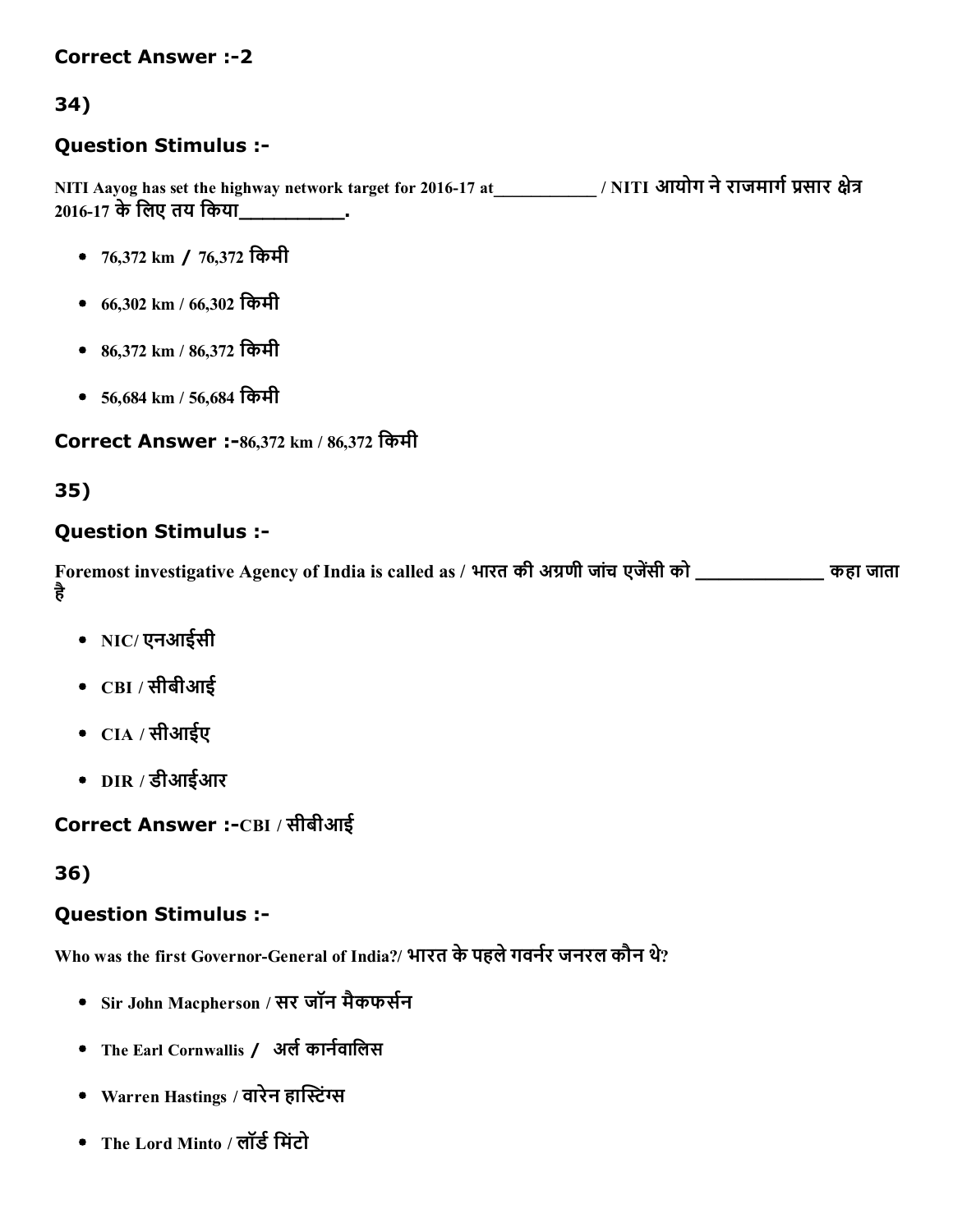### Question Stimulus :

In which year Indus Water Treaty was signed between India and Pakistan? / भारत और पर्किस्तान के बीच सिन्धु जल संधि पर हस्ताक्षर किस वर्ष में हुए थे?

- $-1960$
- 1964
- $-1948$
- $1955$

**Correct Answer :-1960** 

## 38)

### Question Stimulus :

Where is the ISRO headquarters situated? / ISRO का मुख्यालय कहाँ स्थित है?

- Mumbai / मुंबई
- Chennai / चेन्नई
- Bangalore / बैंगलोर
- Kolkata / कोलकाता

#### Correct Answer :-Bangalore / बैंगलोर

## 39)

#### Question Stimulus :

What is the strike range of Prithvi-II missile, which was recently successfully test-fired by India? / पृथ्वी-द्वितीय मिसाइल कालिक कोट साल साहुट से सामाने मालाइलेस, मालिम मेंडर स्टेटमाल, स्टेटस्टेंसी, स्टेट माउट टे,<br>की नतिलंब सीमा क्या है, जिसका हाल ही में सफलतापूर्वक भारत द्वारा परीक्षण किया गया?

- 150 km / िक.मी.
- 250 km / िक.मी.
- 350 km / िक.मी.
- 450 km / िक.मी.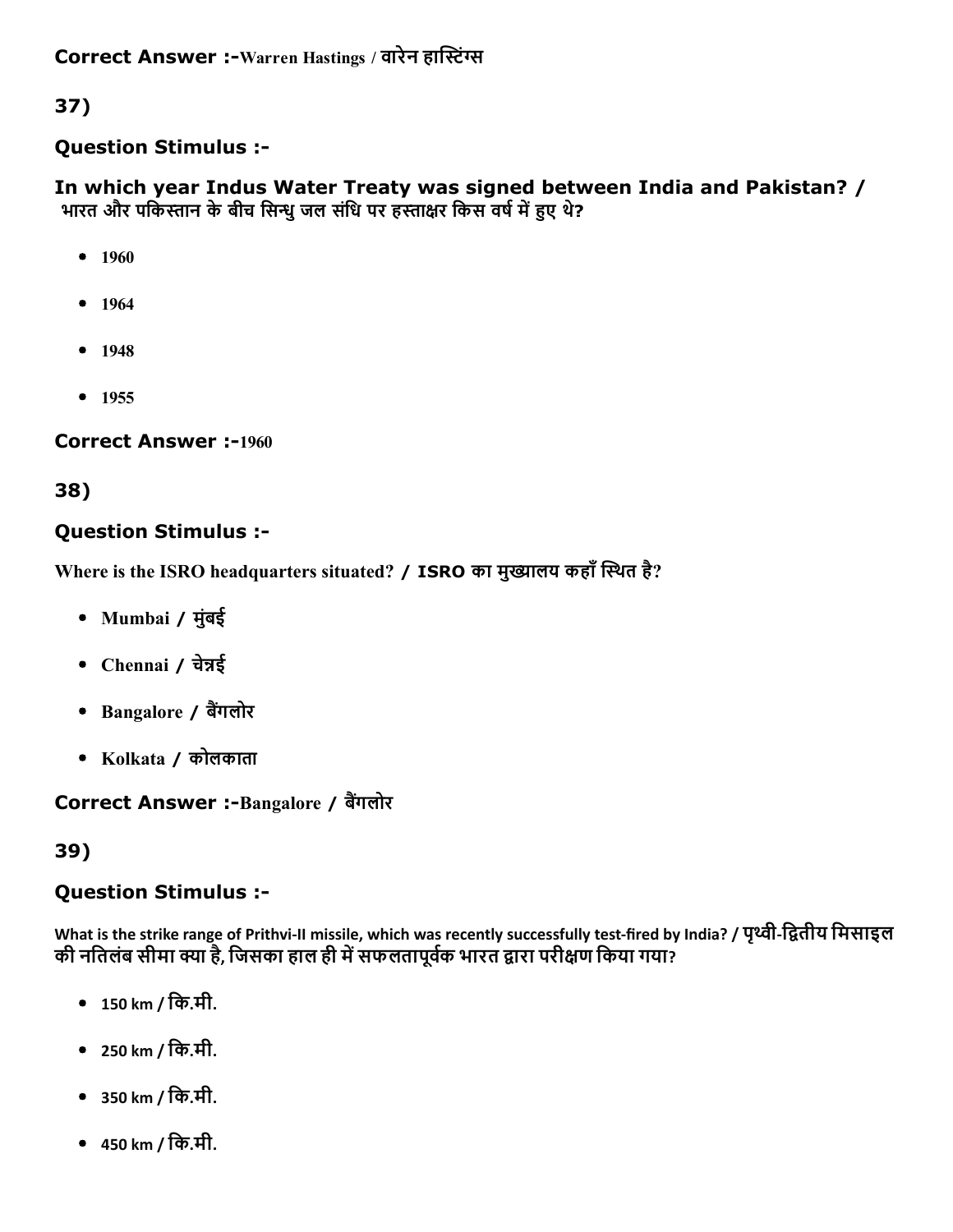## Correct Answer :-350 km / कि.मी.

#### 40)

#### Question Stimulus :

The headquarters of World Anti-Doping Agency is located at\_\_\_\_\_\_\_\_\_\_\_\_\_. / विश्व डोपिंग रोधी एजेंसी का मुꈏालाय \_\_\_\_\_\_\_\_\_\_\_\_\_\_ म瀠帠켥찥渎氎थत ह初।

- Sydney, Australia / सिडनी, ऑस्ट्रेलिया
- Montreal, Canada / मोन्ट्रियल, कैनेडा
- Geneva, Switzerland / जिनेवा, स्विट्ज़रलैंड
- Washington DC, USA / वािशगंटन डीसी, यूएसए

### Correct Answer :-Montreal, Canada / मोन्ट्रियल, कैनेडा

#### 41)

### Question Stimulus :

Which country's space agency has released a rocket motor test video in extreme slow motion? / िकस देश के अंतरिक्ष अभिकरण ने अत्यधिक धीमी गति में चलनेवाले राकेट मोटर टेस्ट वीडियो का मोचन किया है?

- Japan / जापान
- USA/ यूएसए (अमेरिका)
- China/ चीन
- India/ भारत

Correct Answer :-USA/ यूएसए (अमेरिका)

#### 42)

#### Question Stimulus :

Who has won the 2016 Global Indian Award of the year / वर्ष 2016 का ग्लोबल इंडियन पुरस्कार किसने जीता है?

- Shahrukh Khan / शाहरूख खान
- Aishwarya Rai Bachchan / ऐश्वर्या राय बच्चन
- Akshaya Kumar / अक्षय कुमार
- Kangna Ranaut / कंगना रनाउत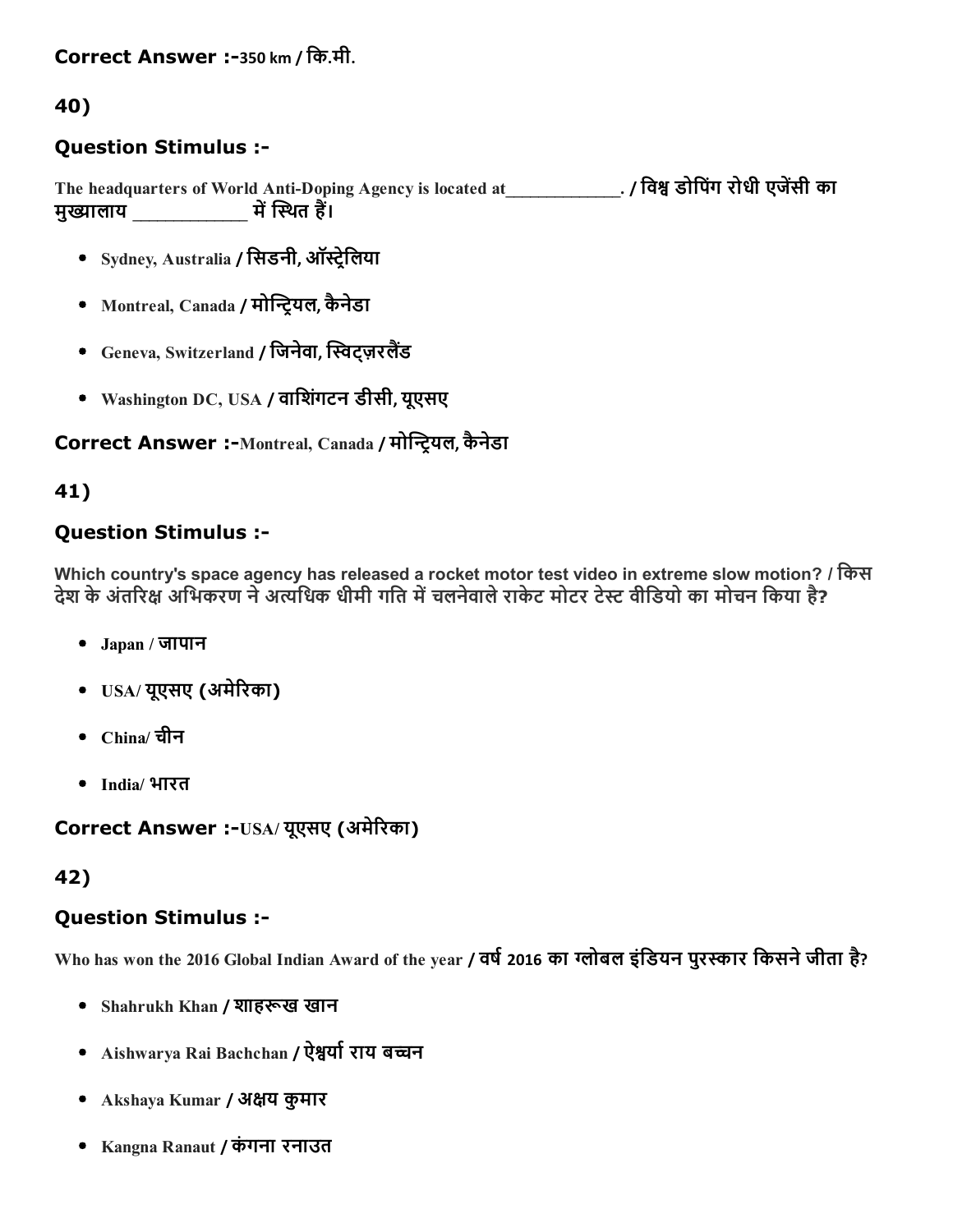## Question Stimulus :

Tha Sangeeta Ratna Award has been instituted in memory of \_\_\_\_\_\_\_\_\_\_\_\_\_\_. / संगीत रत्न पुरस्कार की स्मृति में स्थापित किया गया है

- Ustad Rashid Ahmed / उस्ताद राशिद अहमद
- Ustad Bismilla Khan / उस्ताद बिस्मिल्लाह खान
- M.S. Subbulakshmi / एम एस सुब्बुलक्ष्मी
- Pt. Ravishankar / पंिडत रिवशकंर

### Correct Answer :-Ustad Bismilla Khan / उस्ताद बिस्मिल्लाह खान

#### 44)

#### Question Stimulus :

Who is the author of the book "Anubandh"? / पुस्तक "अनुबंध" के लेखक कौन है?

- Chetan Bhagat / चतेन भगत
- Suresh Menon / सुरेश मेनन
- Arundhati Roy / अरुंधति राय
- Ela Bhatt / इला भट्ट

Correct Answer :-Ela Bhatt / इला भट्ट

#### 45)

#### Question Stimulus :

The tropical cyclone 'Roanu' has recently hit in May 2016 which country? / हाल ही मेँ उष्णकटिबंधीय चक्रवात "रोअनु" ने मई 2016 में किस देश को प्रभावित किया था?

- Japan/ जापान
- China/ चीन
- USA / यूएसए
- India/ भारत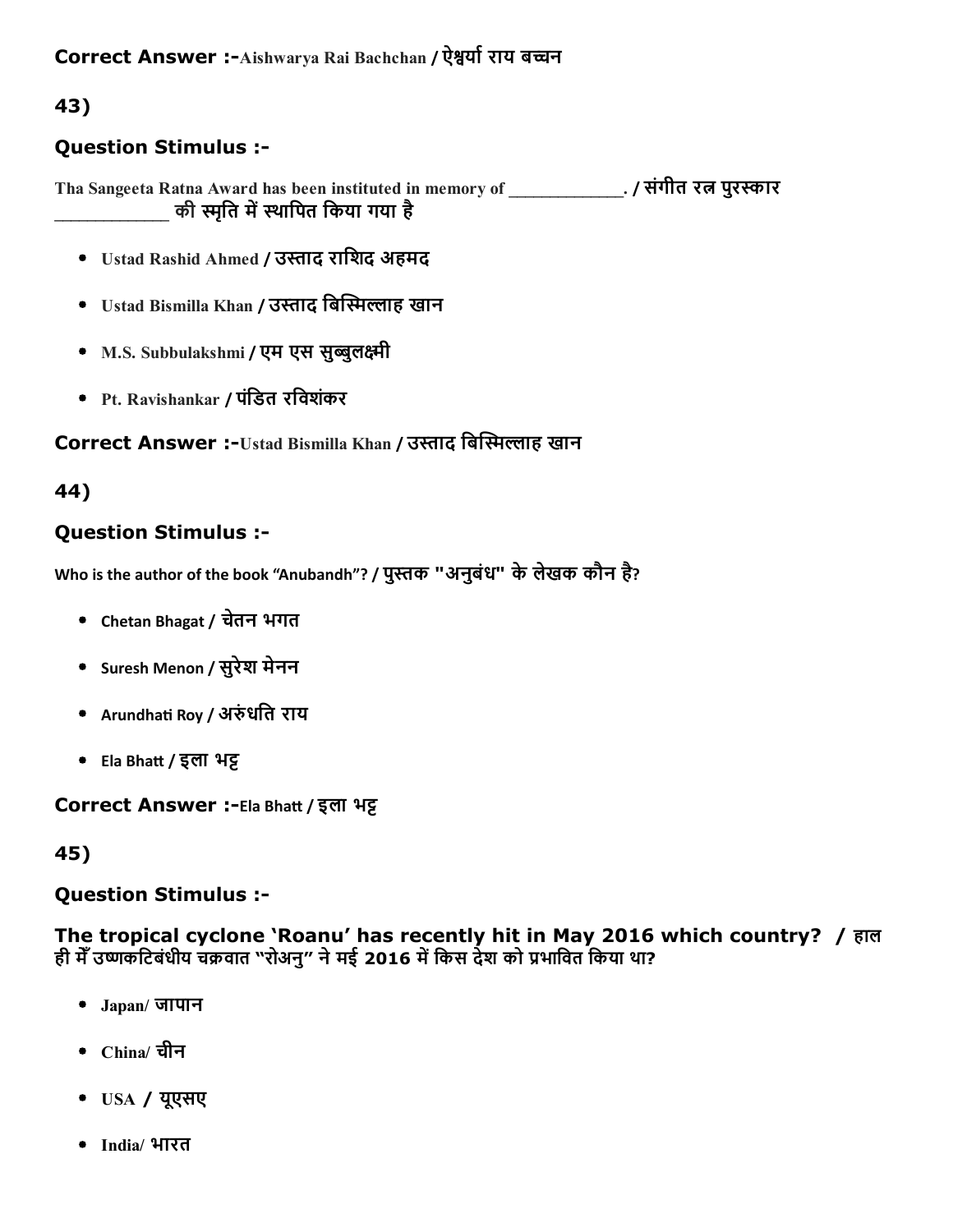Correct Answer :-India/ भारत

46)

#### Question Stimulus :

Which state announced the first ever 'Water Metro Project' in the country? / किस राज्य ने देश के पहले 'वॉटर मेटो प्रोजेक्ट'की घोषणा करी।

- Andhra Pradesh / आंध्र प्रदेश
- Odisha / ओिड़शा
- Kerala / केरल
- Maharashtra / महाराष्ट्र

Correct Answer :-Kerala / केरल

## 47)

## Question Stimulus :

Which among the following countries is NOT a member country of SAARC ? / निम्नलिखित में से कौन-सा देश सार्क का सदस्य देश नहीं है?

- Bangladesh / बांग्लादेश
- Maldives / मालदीव
- China / चीन
- Sri Lanka / 룾ीलंका

Correct Answer :-China / चीन

48)

## Question Stimulus :

Which day is observed as the World Diabetes day? / विश्व मधुमेह दिवस कब मनाया जाता है?

- 14<sup>th</sup> September/ 14वाँ सितम्बर
- 1<sup>st</sup> November/ 1 वाँ नवम्बर
- 24<sup>th</sup> November/24 वाँ नवम्बर
- 28<sup>th</sup> November/28 वाँ नवम्बर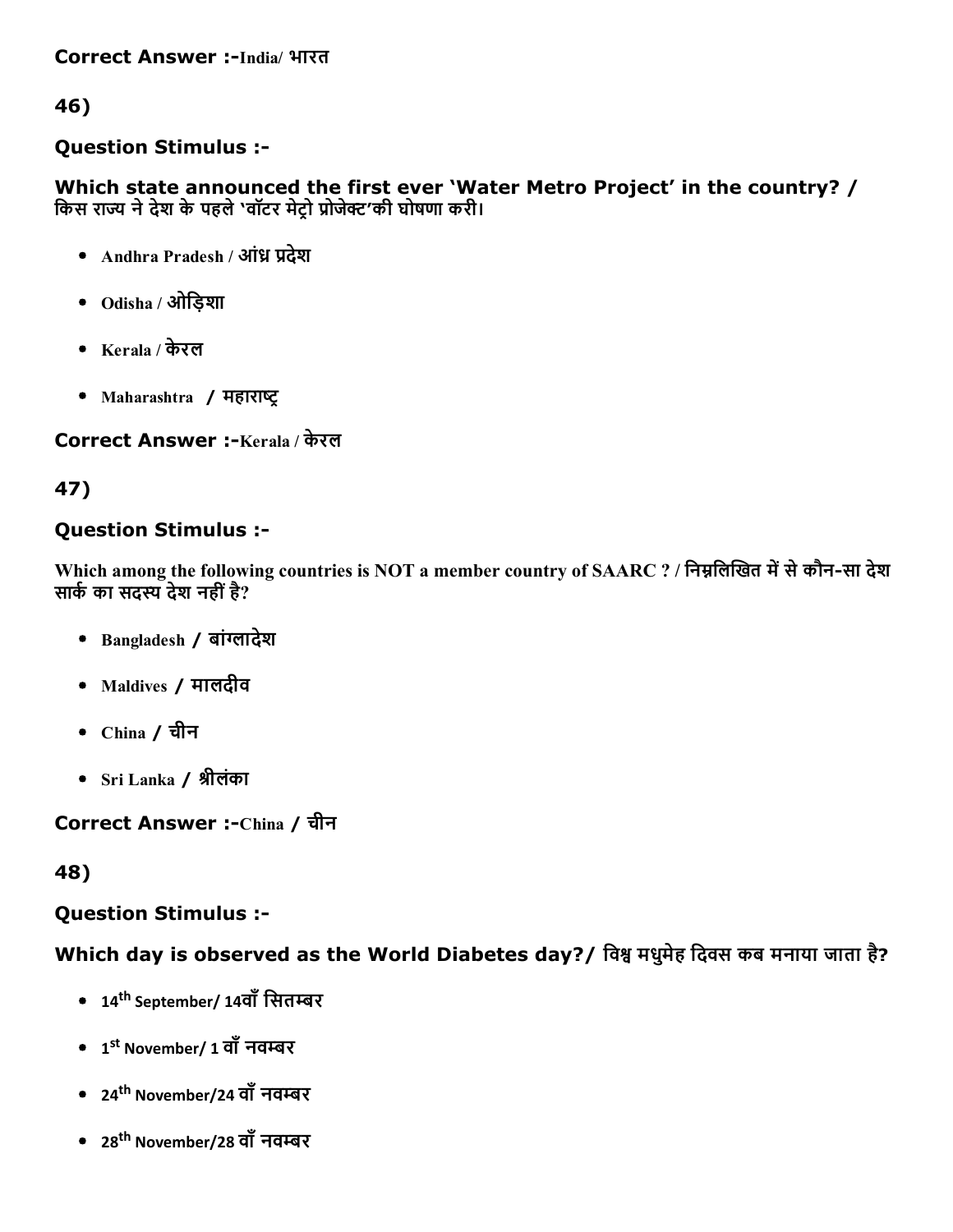## Question Stimulus :

Actor Salman Khan of Bollywood fame was born in / बॉलीवुड के प्रसिद्ध अभिनेता सलमान खान का जन्म कहाँ हुआ था?

- Indore / इंदौर
- Ujjain / उज्जैन
- Rewa / रीवा
- Chambal / चम्बल

## Correct Answer :Indore / इंदौर

## 50)

## Question Stimulus :

What is Betul famous for in Madhya Pradesh? / मध्यप्रदेश के बैतूल में प्रसिद्ध क्या है?

- Manganese / मैंगनीज
- Coal reserves / कोयला भंडार
- Bauxite / बॉक्साइट
- Iron / लोहा

Correct Answer :-Coal reserves / कोयला भंडार

## 51)

## Question Stimulus :

The additive inverse of  $\frac{-13}{25} \times \frac{-5}{8}$  is ------------./  $\frac{-13}{25} \times \frac{-5}{8}$  योगज प्रतिलोम है। 65 ‐65  $\overline{200}$ 13  $40$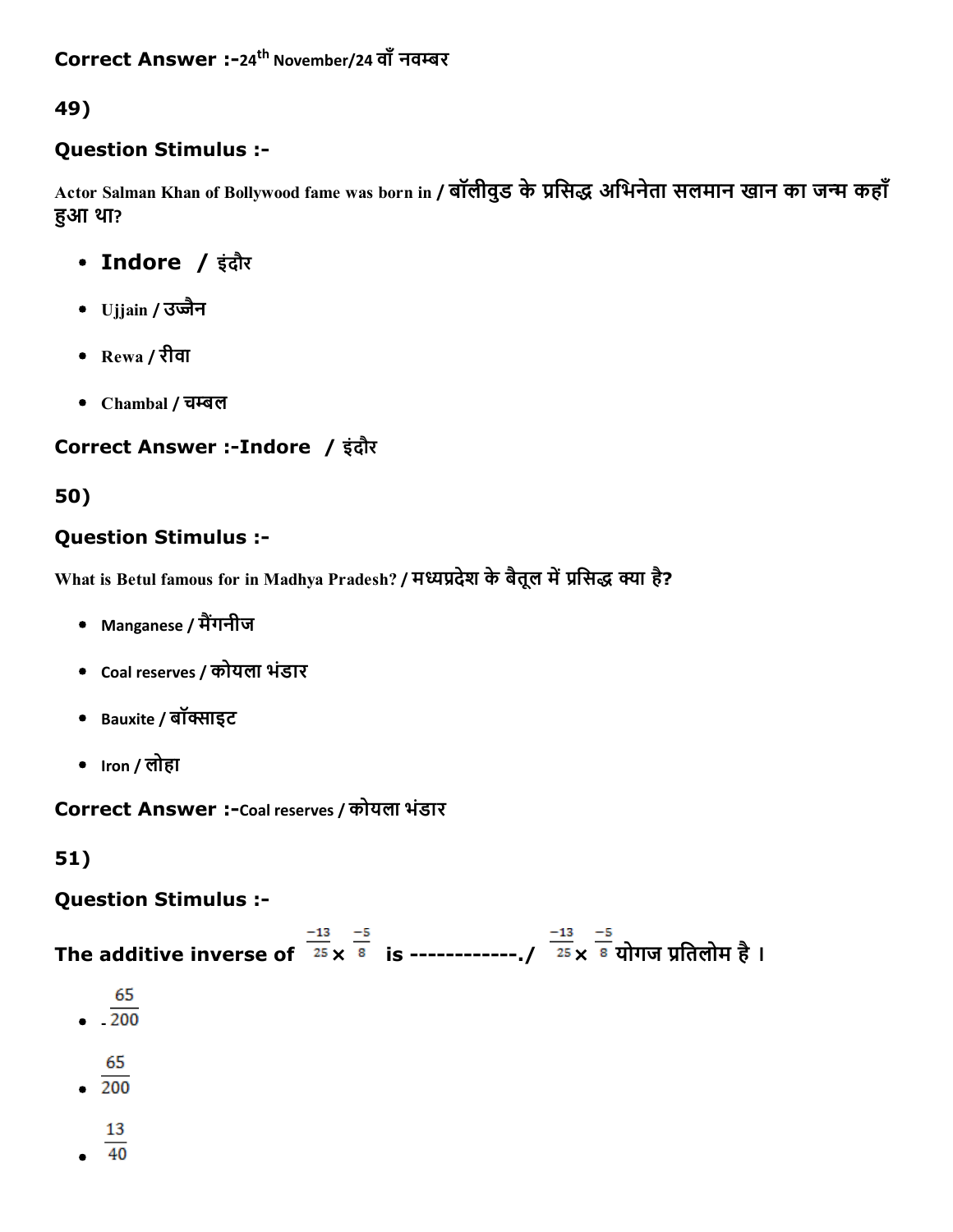200

65

65

Correct Answer :‐

52)

Question Stimulus :

The multiplicative inverse of  $\frac{-3}{5} \times \frac{-15}{8}$  is /  $\frac{-3}{5} \times \frac{-15}{8}$  / का गुणनात्मक प्रतिलोम है ।

- 45
- $\overline{40}$
- 45  $\frac{1}{40}$
- 
- $\frac{8}{9}$
- $rac{8}{9}$
- 

Correct Answer :

53)

## Question Stimulus :

When n = -3 the value of n (n<sup>2</sup>-7) = (choose the right answer and fill up the blank) / जब n = -3 है, n (n<sup>2</sup>-7) का मान=\_\_\_\_\_\_(सही उत्तर चुनिये और रिक्त स्थान भरिये)

- 48
- $-6$
- 6
- $-48$

**Correct Answer :-- 6** 

54)

Question Stimulus :

There are two circular fields with a radius of 9 ft and 12 ft respectively. A pit is dug around the centre of each field with a radius of 3 ft. The pits thus dug will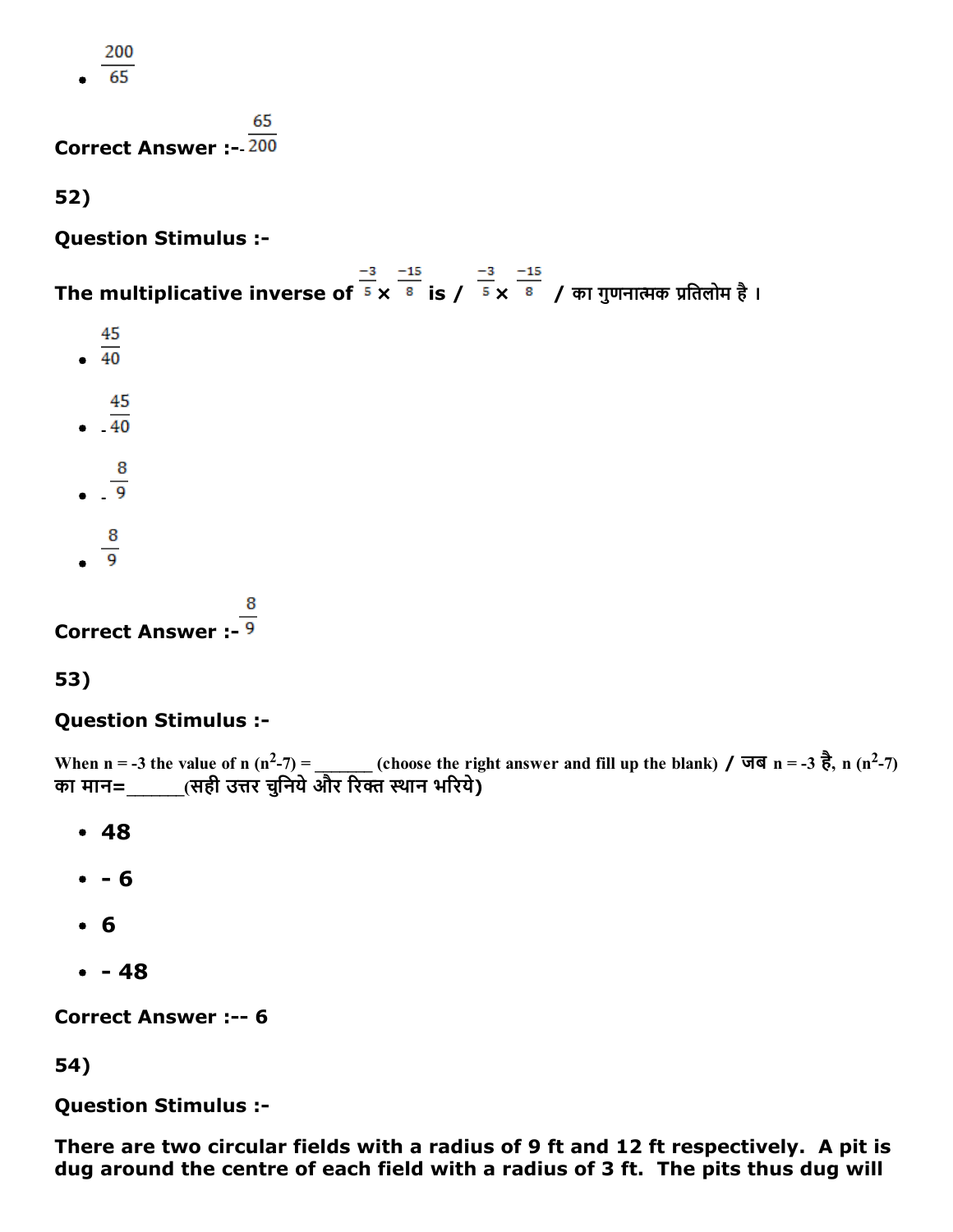have the same \_\_\_\_\_\_\_\_\_\_\_\_\_\_\_\_\_\_\_\_\_ and \_\_\_\_\_\_\_\_\_\_\_\_\_\_\_\_\_ / दो वृ謁褁ीय ꏪ㳪े琬測 हो के उनकी त्रिज्या क्रमश: 9 फुट और 12 फुट है. प्रत्येक क्षेत्र के गिर्द एक गड्ढा खोदा गया जिसकी त्रिज्या 3 फुट है. अत: खोदे गये गड्ढों की समान $\qquad \qquad \qquad$ और $\qquad \qquad$ होगी

- Circumference / परिधि
- Circumference and area / परिधि और क्षेत्रफल
- Circumference and volume / परिधि और आयतन
- Circumference, area and volume / परिधि, क्षेत्रफल और आयतन

Correct Answer :-Circumference and area / परिधि और क्षेत्रफल

55)

Question Stimulus :

The diagonals of a parallelogram ABCD intersect at O. A line through O intersect AB at X and DC at Y. if AB = 10 cm, AD = 9 cm, and  $OX = 5$  cm, then the length of OY is \_\_\_\_\_\_\_\_\_\_\_\_\_\_\_\_\_\_\_\_\_\_\_ / समानांतर चतुभु혟ज ABCD केिवकण혟O पर 撫カित刎ेद करतेह初। O से एक रेखा AB को X पर और DC को Y पर प्रतिच्छेद करती है। यदि AB = 10 सेमी, AD = 9 सेमी, और OX = 5 सेमी है, तो OY की लम्बाई है

- 4 cm / 4 सेमी
- 6 cm / 6 सेमी
- 5 cm / 5 सेमी
- 7 cm / 7 सेमी

Correct Answer :-5 cm / 5 सेमी

56)

Question Stimulus :

 $Y = 30 + 5$ m. The value for this equation to be plotted when  $m = 0$ , 2, 4, and 6 is \_\_\_\_\_\_\_\_\_\_\_\_\_\_\_\_\_\_\_\_\_\_\_\_ / Y = 30 + 5m. इस समीकरण केमान को 渁洁ॉट करना हैजब m = 0, 2, 4, और 6 है

- $\bullet$  30, 40, 60, 70
- $\bullet$  30, 50, 50, 70
- $\bullet$  30, 40, 50, 60
- $-40, 50, 60, 70$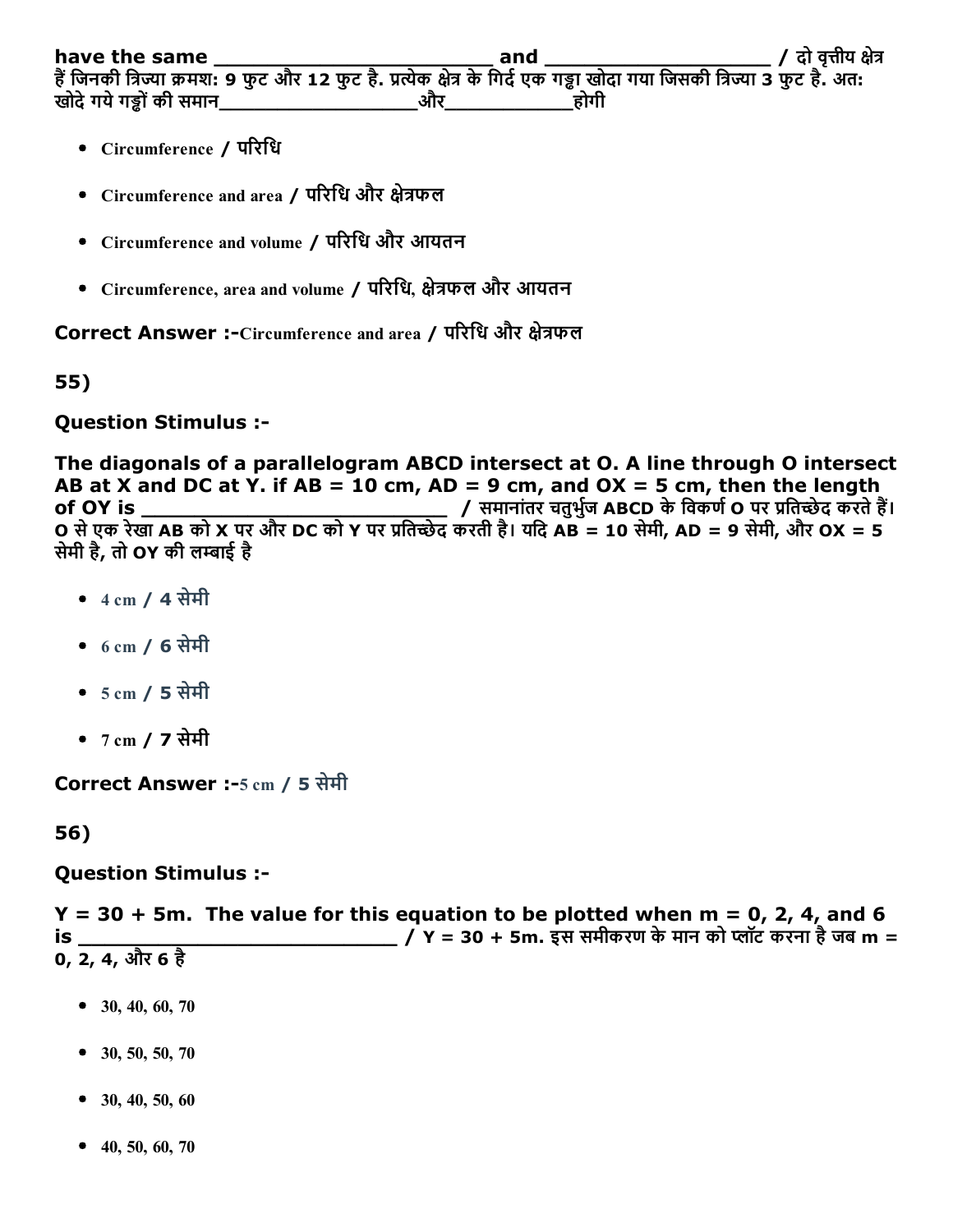**Correct Answer :-30, 40, 50, 60** 

57)

#### Question Stimulus :

What is the height side of a cube whose volume is 729 m<sup>3</sup>? / एक घन की ऊँचाई क्या है िजसका आयतन 729 मी3 है?

- $-13m$
- $-17 m$
- $9m$
- $-10m$

**Correct Answer :-9m** 

58)

#### Question Stimulus :

What is the height of the cuboid whose base is  $13 \times 10$  cm and volume is 780cm<sup>3</sup>? / घनाभ की ऊँचाई क्या होगी जिसका आधार 13 ×10 सेमी है और आयतन 780 सेमी<sup>3</sup> है?

- $6 cm$
- $3 cm$
- $-60$  cm
- $\bullet$  20 cm

**Correct Answer :-6 cm** 

#### 59)

#### Question Stimulus :

If 35% of a number is 700, how much would be 50% of the same number / यदि किसी संख्या का 35 प्रतिशत 700 है, तो उसी संख्या का 50 प्रतिशत कितना होगा?

- $-2000$
- $1000$
- 3500
- $1400$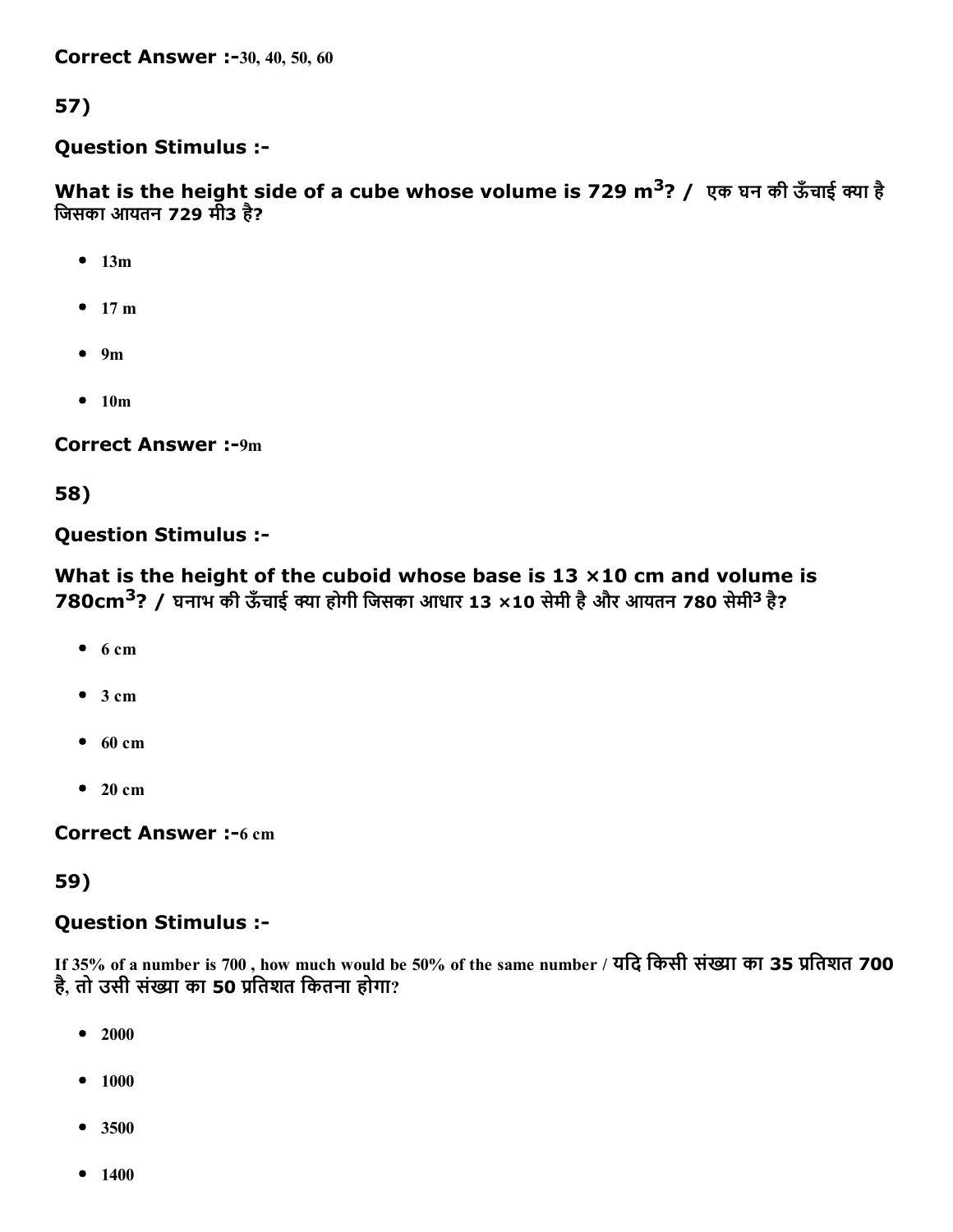Correct Answer :-1000

60)

Question Stimulus :

A spinning wheel has 10sectors and number 20 is marked in 5 sectors 0 in 2 sectors10 in 2sectors and 100 in the rest.What is the probability of getting a sector with 20? / एक चरखे के 10 अवखंड हैं और संख्या 20, 5 अवखंडों में चिन्हित है। 2 अवखंडों में 0, 2 अवखंडों में 10 और बाकी में 100 20 के अवखंड आने की संभावना क्या है?

```
-1/10
```
- $2/10$
- $1/4$
- $5/10$

**Correct Answer :-5/10** 

61)

Question Stimulus :

Which of the following has more energy? / निम्न में से किसमें अधिक ऊर्जा है?

- Microwaves / सूक्ष्म तरंगें
- X rays / एक्स किरणें
- Radiowaves / रेडियो तरंगें
- Light waves / प्रकाश तरंगें

Correct Answer :-X rays / एक्स किरणें

62)

Question Stimulus :

Pick the INCORRECT statement among those given below :8g of Methane and 16g of Oxygen will / नीचे दिए गए कथनों में से गलत कथन का चुनाव करें। 8 ग्राम मीथेन और 16 ग्राम ऑक्सीजन में

- Have same number of atoms / परमाणुओं की संख्या समान होगी
- Have same number of molecules / अणुओं की संख्या समान होगी
- Occupy same volume at S.T.P. / एस.टी.पी में समान आयतन होगा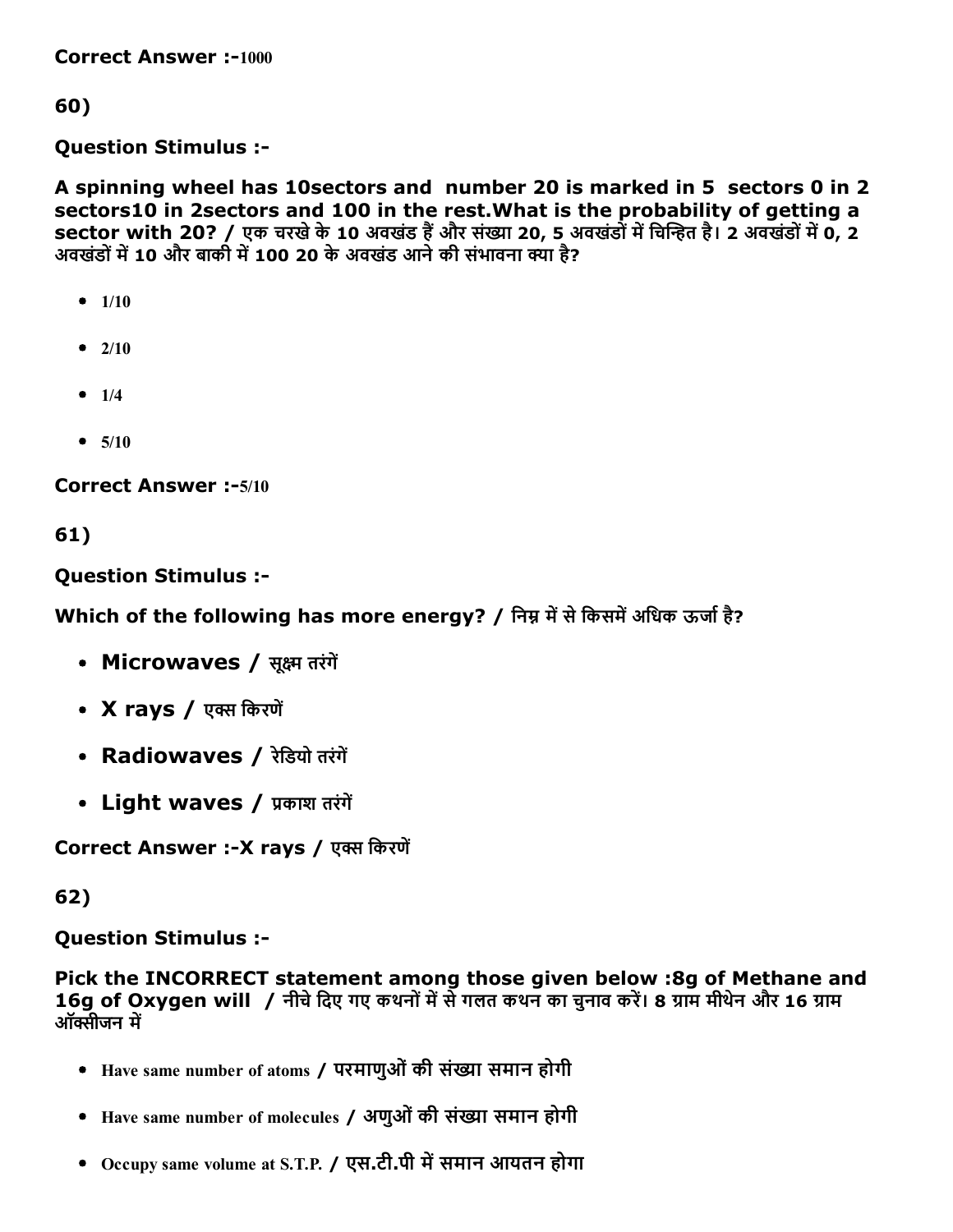• Have same number of moles. / मोल्स की संख्या समान होगी

Correct Answer :-Have same number of atoms / परमाणुओं की संख्या समान होगी

63)

#### Question Stimulus :

The work to be done to stop a car of mass 1200 kg and moving at a speed of 36 km/h is / 1200 किलो द्रव्यमान और 36 किमी/घण्टे की चाल से चल रही कार को रोकने के लिए कार्य करना होगा

- 60000 N
- 60000 J
- 6000 J
- 777600 J

Correct Answer :-60000 J

#### 64)

#### Question Stimulus :

Figure shows the distance-time graph of two cars A and B moving along a straight road. Which of the following statements is WRONG? / दी गयी आकृति दो कारें A और B का दूरी-समय ग्राफ दिखाती है जो एक सीधी रेखा के संग चल रही हैं। निम्न में से कौन सा कथन गलत है?



- Car B starts its journey after car A has started / कार B अपनी यात्रा कार A के शुरू करने के बाद शुरू करती है
- Car A moves faster than car B / कार A, कार B से ज्यादा तेज़ चलती है  $\bullet$
- Car B overtakes car A / कार B, कार A को ओवरटेक करती है
- Car A moves at a speed 30 km/h / कार A 30िकमी/घंटेकेवेग पर चलती है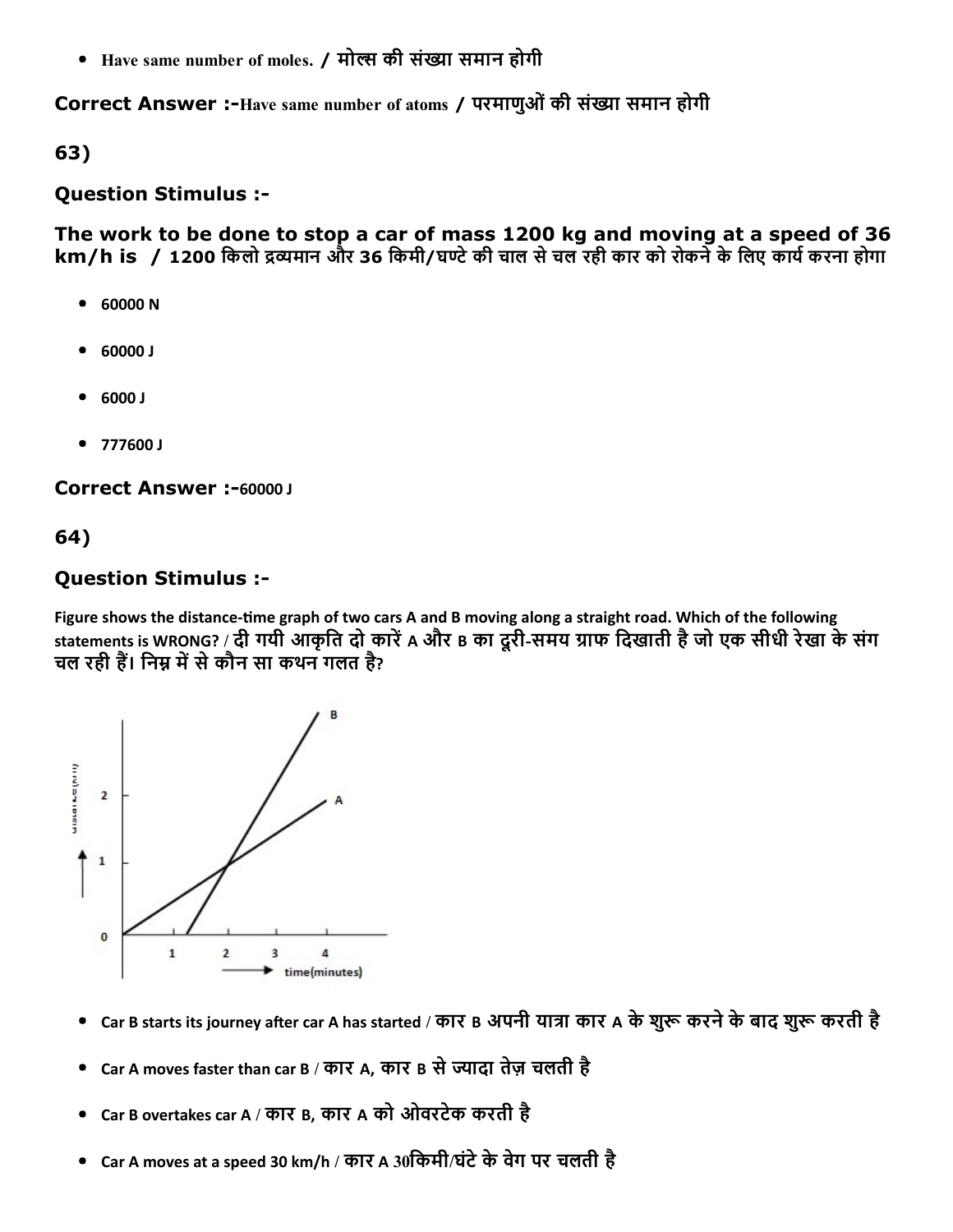## Question Stimulus :

Separating funnel is used to separate / पृथक्कारी कीप \_\_\_\_\_\_\_\_\_\_\_\_\_\_\_ को पृथक करने में प्रयोग होती है।

- Miscible liquids / मिश्रणीय द्रव
- Immiscible liquids / अमिश्रणीय द्रव
- Insoluble solid in solvent / विलायक में अघुनशील ठोस
- Soluble solid in solvent / विलायक में घुलनशील ठोस

Correct Answer :-Immiscible liquids / अमिश्रणीय द्रव

## 66)

## Question Stimulus :

The water kept in an earthen pot becomes cool during summer due to / एक मिट्टी केबत혟न म瀠帠रखा ဣȣआ पानी गिम혟योंकेदौरान \_\_\_\_\_\_\_\_\_\_ केकारण ठंडा बना रहता है

- Diffusion / िवसरण
- Osmosis / परासरण
- Evaporaĕon / वाᤆ뼆न
- Condensation / संघनन

Correct Answer :-Evaporation / वाष्पन

## 67)

## Question Stimulus :

Which is the default mechanism due to which new gene combinations are occurring in nature? / वह डिफॉल्ट यंत्र कौन सा है जिसके कारण नये जीन संयोजन प्रकृति में हो रहें हैं?

- Asexual reproduction/ अलैंगिक जनन
- Mutations / म्यूटेशन
- Sexual reproduction / लैंगिक जनन
- Environmental factors / पर्यावरणी कारक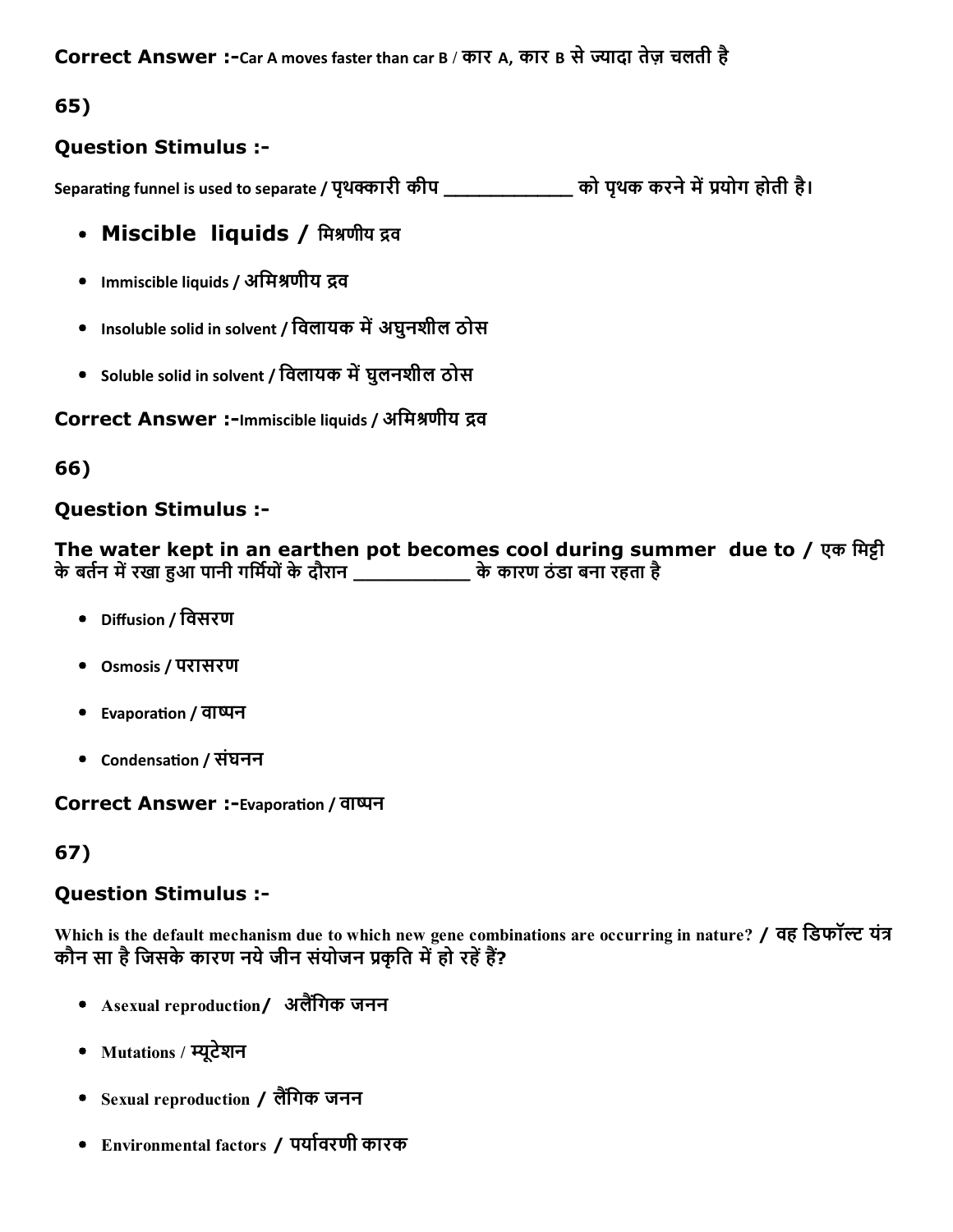### Correct Answer :-Sexual reproduction / लैंगिक जनन

68)

## Question Stimulus :

Which of these is a disease of the bone, caused due to the deficiency of Vitamin D? / निम्न में से कौन सी हड़ी की बीमारी है, जो िवटािमन D की कमी केकारण होती है?

- $Acrom$ egaly / अतिकायता
- Osteomalacia / अस्थिमृदुता
- Osteomyelitis / अस्थिमज्जा का प्रदाह
- Osteoporosis / ऑस्टियोपोरोसिस

Correct Answer :-Osteomalacia / अस्थिमृदुता

#### 69)

### Question Stimulus :

Which out of the following factors associated with an ecosystem is Biotic? / पारिस्थितिकी तंत्र के साथ जुड़े निम्न में से कौन से कारक जीवीय हैं?

- $\bullet$  Ouantity and quality of light / प्रकाश का परिमाण और गुणवत्ता
- Temperature variation and availability of water / तापमान परिवर्तन और जल की उपलब्धता
- Predation & parasitism / परभꏪ㳪ण और परजीिवता
- Parasitism & quality of light / परजीविता और प्रकाश की गुणवत्ता

Correct Answer :-Predation & parasitism / परभक्षण और परजीविता

#### 70)

#### Question Stimulus :

Penicillin was first discovered by\_\_\_\_\_\_\_\_\_ / पेनिसिलिन सर्वप्रथम किसके द्वारा खोजी गई थी?

- Alexander Fleming / अलेक्जेंडर फ्लेमिंग
- Joseph Lister/ जोसेफ लिस्टर
- Louis Pasteur / लुईस पाश्चर
- Edward Jenner / एडवर्ड जेनर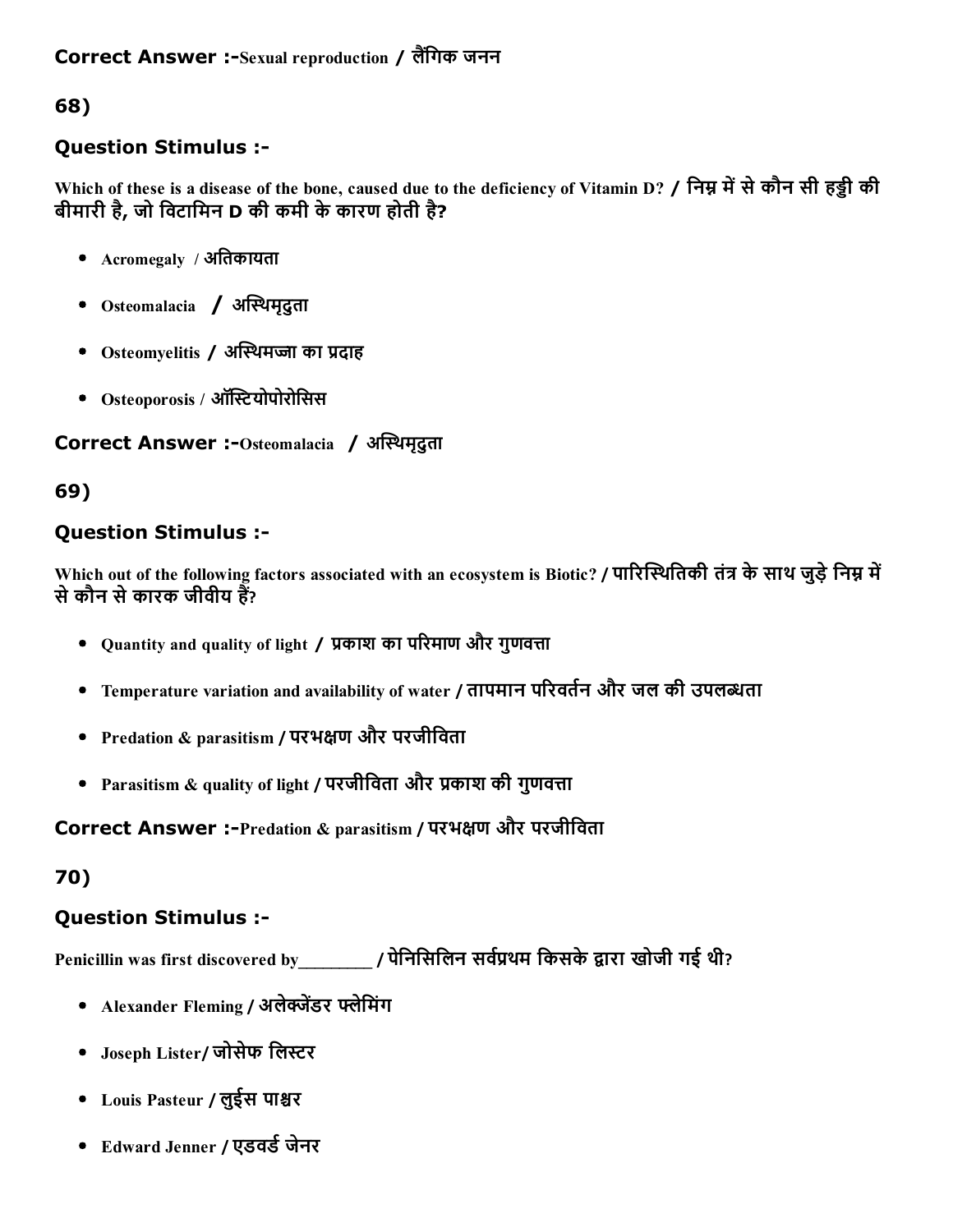Correct Answer :- Alexander Fleming / अलेक्जेंडर फ्लेमिंग

# 71)

## Question Stimulus :

Average of 2,4,6,8,and 10 is/ 2,4,6,8,और 10 का औसत है

- 6
- 8
- 4
- None / कोई नहीं

## **Correct Answer :- 6**

## 72)

## Question Stimulus :

Average of 10 natural numbers is 28. Average of first 6 numbers is 30, and average of last 5 is 26. What is the 6<sup>th</sup> number?/ 10 प्राकृतिक संख्याओं का औसत 28 है। पहली 6 संख्याओं का औसत 30 है, और आख़िरी 5 का औसत 26 है। छठी संख्या क्या है?

- $12$
- 25
- 30
- 15

**Correct Answer :-30** 

## 73)

## Question Stimulus :

Five years ago, the total of the ages of a father and his son was 40 years, the ratio of their present ages is 4:1. What is the present age of the father?/ पांच साल पहले, पिता और उसके लड़के की आयु का योग 40 वर्ष था, उनकी वर्तमान आयु का अनुपात 4:1 है। वर्तमान में पिता की आयु कितनी है?

- $-35$  years/ 35  $\overline{d}q$
- $-40$  years/ 40 वर्ष
- $-45$  years/  $45$  वर्ष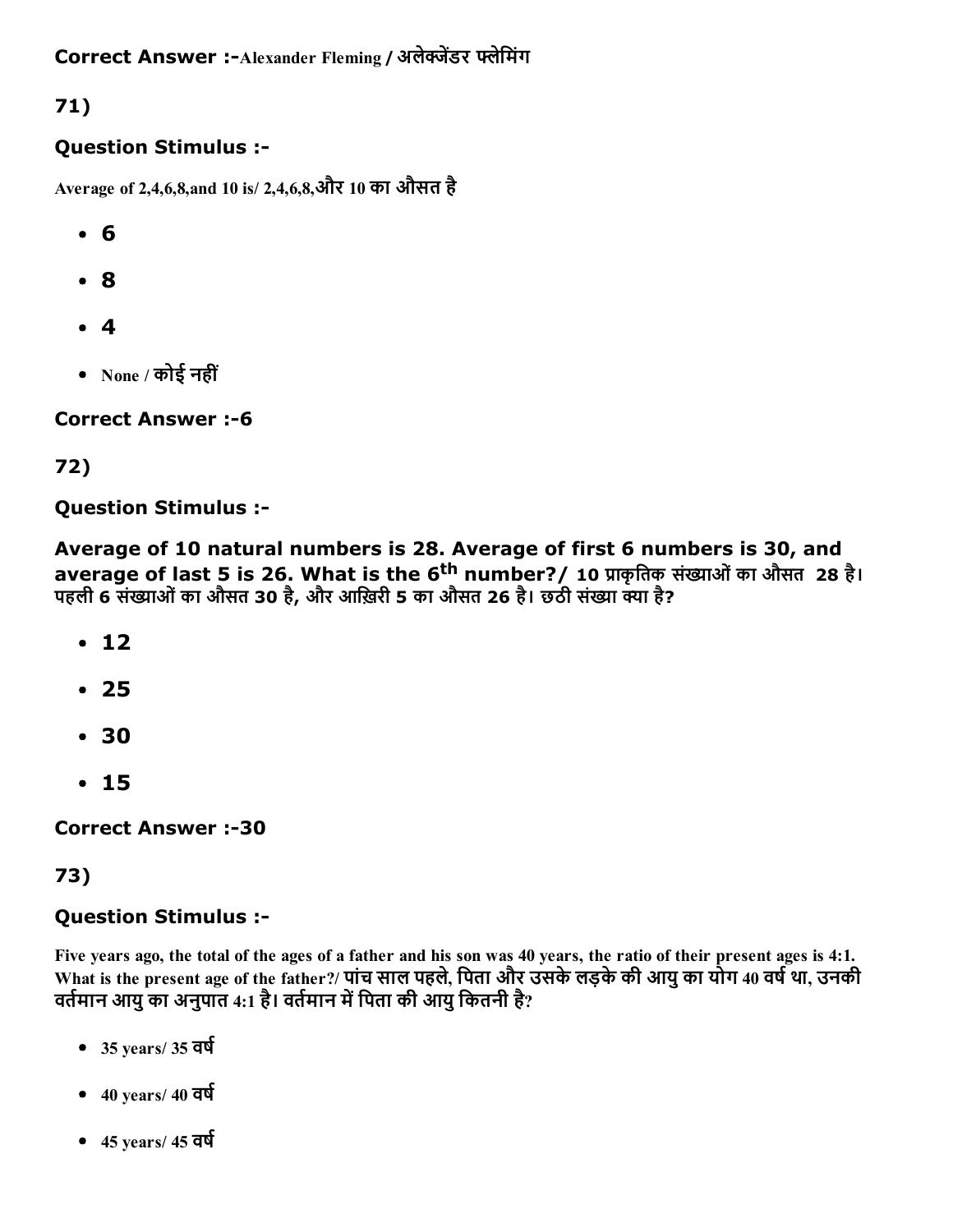$-50 \text{ years} / 50 \text{ qq}$ 

Correct Answer :-40 years/ 40 वर्ष

74)

Question Stimulus :

Fifteen years ago, Sundar was half of Pradeep in age. If the ratio of their present ages is 4 : 5, what will be the total of their present ages?/ पंद्रह साल पहले, सुन्दर की आयु प्रदीप की आयु की आधी थी। यदि वर्तमान में उनकी आयु का अनुपात 4 : 5 है, उनकी वर्तमान आयु का योग िकतना होगा?

- $\bullet$  35 years/35 वर्ष
- $-55$  years/ 55 वर्ष
- $-65$  years/  $65$  वर्ष
- $-45$  years/ 45 वर्ष

Correct Answer :-45 years/ 45 वर्ष

75)

## Question Stimulus :

13/17<sup>th</sup> of 51 is 51 / का 13/17<sup>वाँ</sup> भाग है:

- 39
- 49
- 31
- 51

**Correct Answer :-39** 

76)

## Question Stimulus :

Five Thirteenth of 260 how much less than Eight Eleventh of 330? 260 / का पाँच तेरहवाँ 330 ,के आठ ग्यारहवें से िकतना कम है?

- $-120$
- 100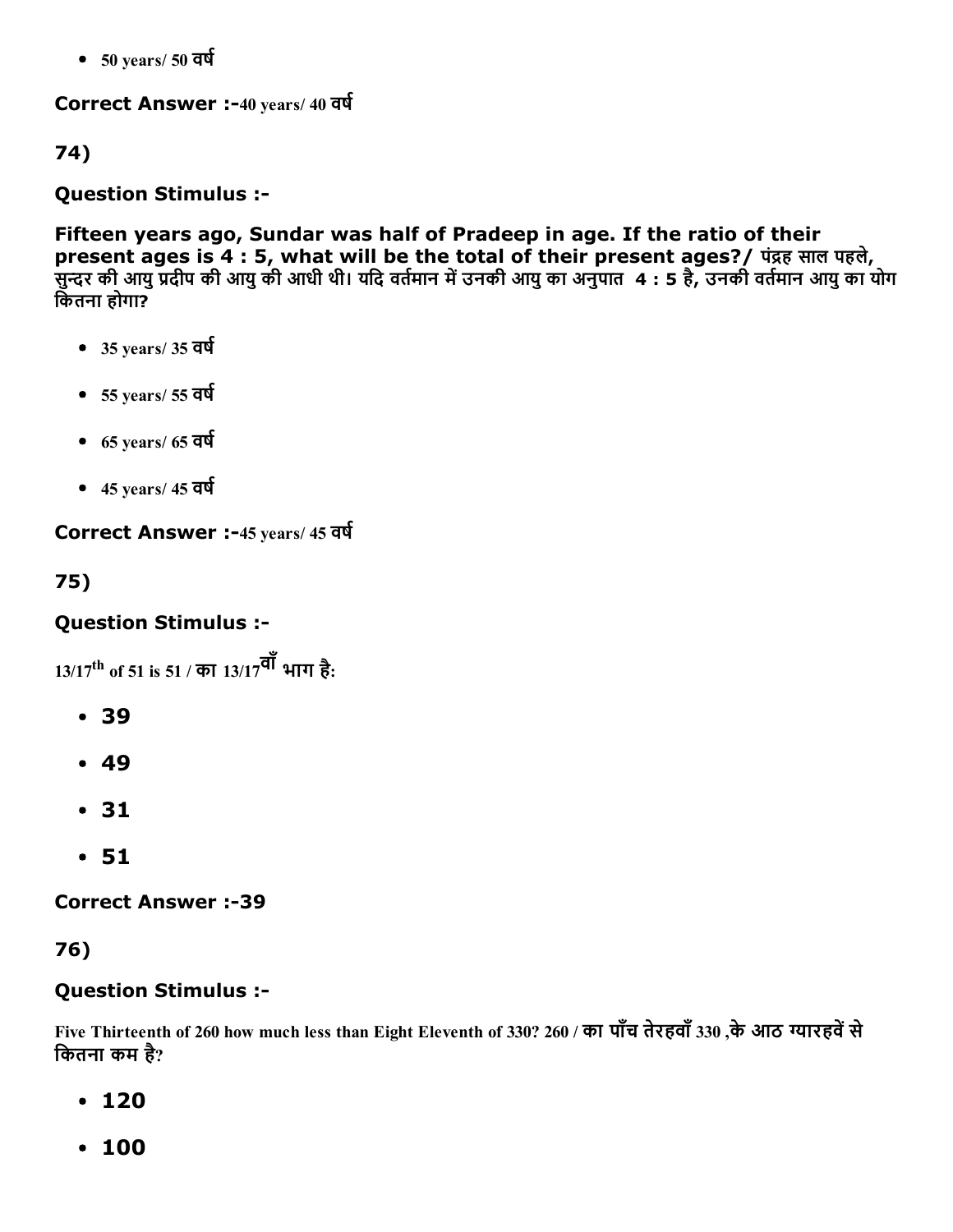- 125
- 140

**Correct Answer :-140** 

77)

#### Question Stimulus :

What is the next expression in the series? / श्रंखला में अगली अभिव्यक्ति कौन सी होगी? abbacc, cabbac, ccabba,\_\_\_\_\_

- $\bullet$  cacbba
- abcabc
- accabb
- baccab

**Correct Answer :-accabb** 

78)

## Question Stimulus :

 $128.57\%$  of  $84 + 262.5\%$  of  $48 + 22.22\%$  of  $27 = ?$  /  $84$  का  $128.57\% + 48$  का  $262.5\% + 27$  का  $22.22\% = ?$ 

- 210
- $-220$
- 230
- 240

**Correct Answer :-240** 

## 79)

## Question Stimulus :

13% of 300 is 300 / का 13%है:

- 39
- $-42$
- $-49$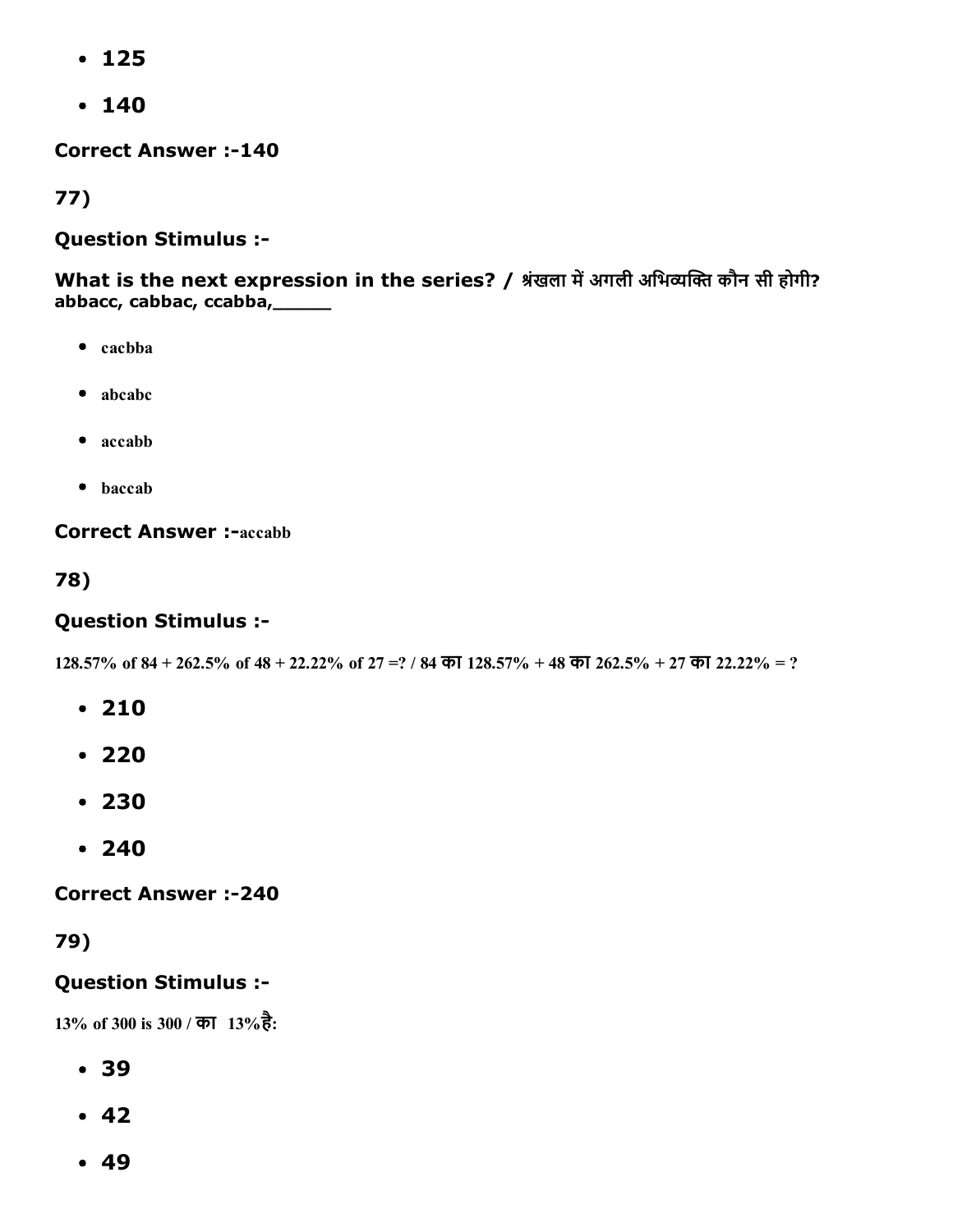50

**Correct Answer :-39** 

80)

## Question Stimulus :

In covering a certain distance, the speeds of A and B are in the ratio of 3 : 4. If A takes 30 min less than B to reach the destination, the time taken by B to reach the destination will be: / एक निश्चित दूरी को तय करने में A और B की गति का अनुपात 3: 4 है। यदि गंतव्य तक पहुँचने के लिए A, B से 30 मिनट कम लेता है तो गंतव्य तक पहुँचने के लिए B को निम्र में से कितना समय लगेगा?

- 1 hr / 1 घंटा
- $\frac{1}{2}$   $\frac{1}{2}$   $\frac{1}{2}$   $\frac{1}{2}$
- 2 hr / 2 घंटा
- $\frac{2\frac{1}{2}}{\frac{1}{2} \ln 7}$   $\frac{2\frac{1}{2}}{\frac{1}{2} \tan 7}$

Correct Answer :2 hr / 2 घंटा

## 81)

## Question Stimulus :

Which one of the following four addresses is NOT EXACTLY the same as the one given below? / निम्न चार पतों में से कौन सा नीचे दिये गये पते के एकदम समान नहीं है?

Adventure Schools

E-Mail: adventure@worldkayak.com

315 7<sup>th</sup> Street, S.E.

Washington, DC 20003

(202) 546-9211

(800) 51-KAYAK

Fax: (202) 546-3106

(i) Adventure Schools

E-Mail: adventure@worldkayak.com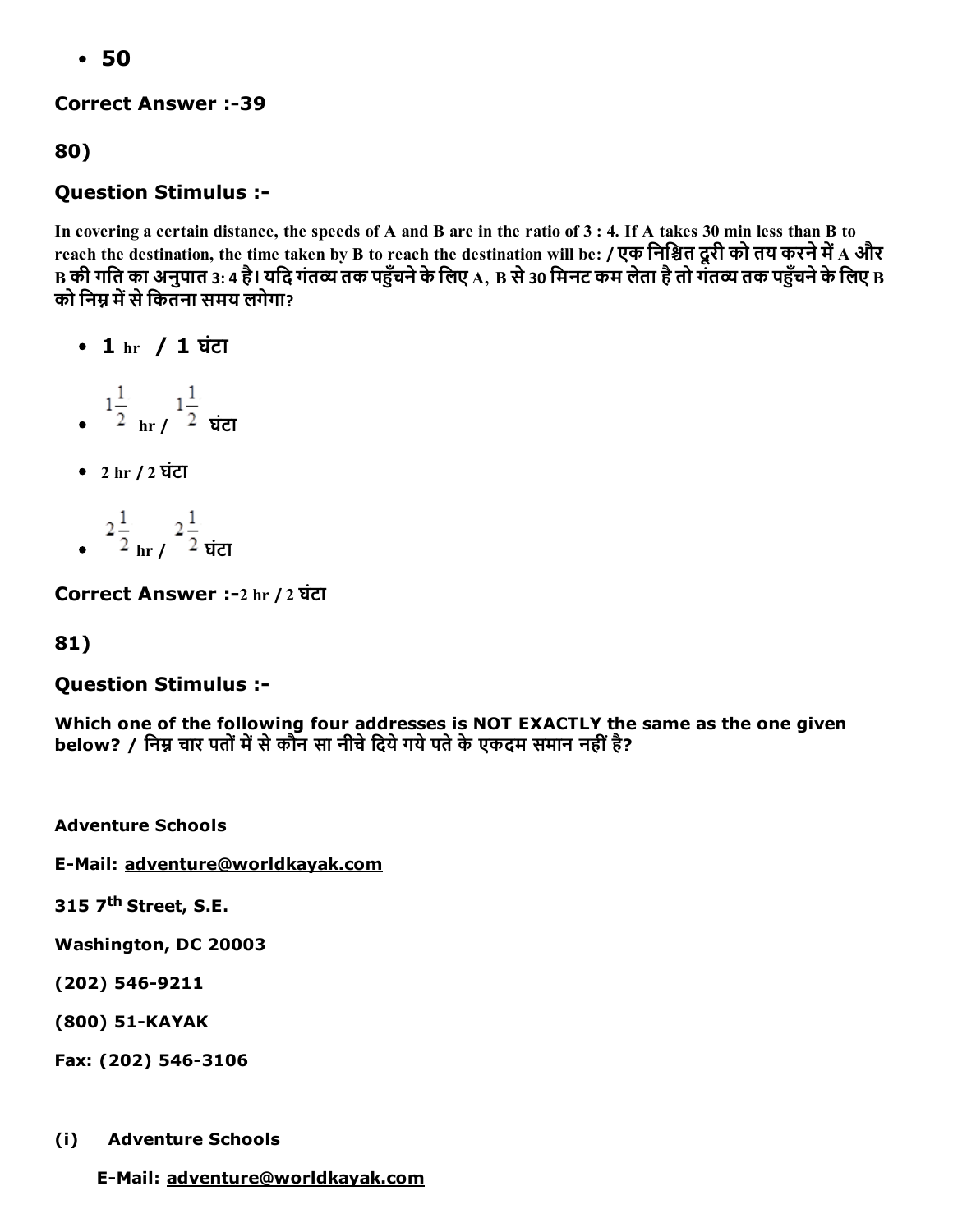315 7<sup>th</sup> Street, S.E.

Washington, DC 20003

(202) 546-9211

(800) 51-KAYAK

Fax: (202) 546-3106

(ii) Adventure Schools

E-Mail: adventure@worldkayak.com

315 7<sup>th</sup> Street, S.E.

Washington, DC 20003

(202) 546-9211

(800) 51-KAYAK

Fax: (202) 546-3106

#### (iii) Adventure Schools

E-Mail: adventure@wordkayak.com

315 7<sup>th</sup> Street, S.E.

Washington, DC 2003

(202) 546-9211

(800) 51-KAYAK

Fax: (202) 546-3106

#### (iv) Adventure Schools

E-Mail: adventure@worldkayak.com

315 7<sup>th</sup> Street, S.E.

Washington, DC 20003

(202) 546-9211

(800) 51-KAYAK

Fax: (202) 546-3106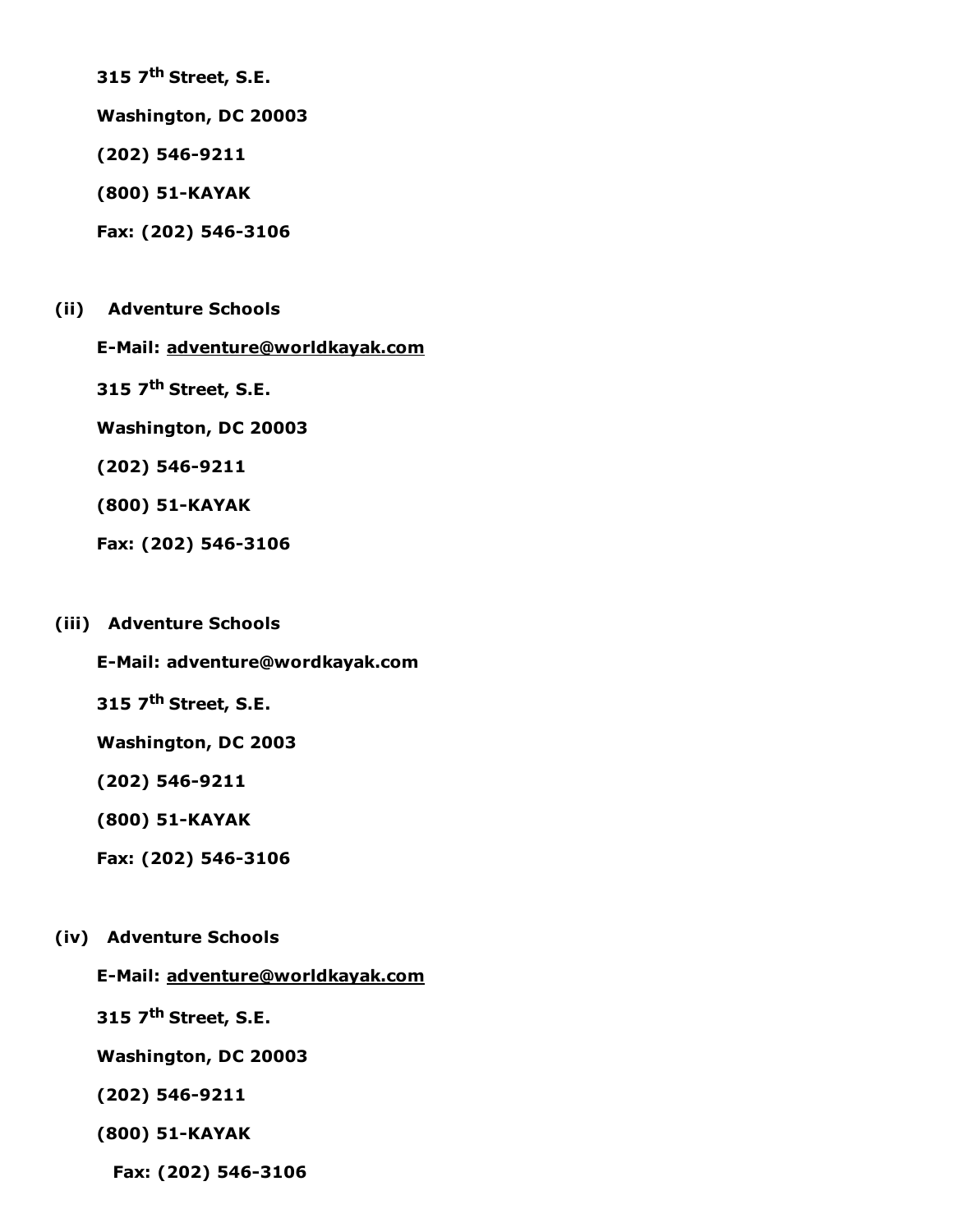- i
- $\bullet$  ii
- $\bullet$  iii
- $\bullet$  iv

**Correct Answer :-iii** 

82)

Question Stimulus :

The series given below contains a sequence of alphabets and numbers. Identify the incorrect combination: / नीचे दी गई श्रंखला में अक्षरों और संख्याओं का क्रम सम्मिलितहै। गलत संयोजन पहचािनए:

| i. b93bd4ss93fs6b   | ii. b63bd4ss93gs6b |
|---------------------|--------------------|
| iii. b93bd4ss93gs6b | iv. b93bd4ss93gs6b |
| $\bullet$ i         |                    |
| - ii                |                    |
| iii                 |                    |
| $\dot{I}V$          |                    |

**Correct Answer :- i** 

83)

#### Question Stimulus :

By selling a scooter for Rs.9200, a man gains 15% .Find the cost price of the scooter? / एक स्कूटर को 9200 रूपये में बेचने पर एक व्यक्ति को 15 % का लाभ प्राप्त होता है। स्कूटर का लागत मूल्य ज्ञात करें।

- Rs **76**00 / रूपये 7600
- Rs 8000 / रूपये 8000
- Rs 9200 / रूपये 9200
- None / कोई नहीं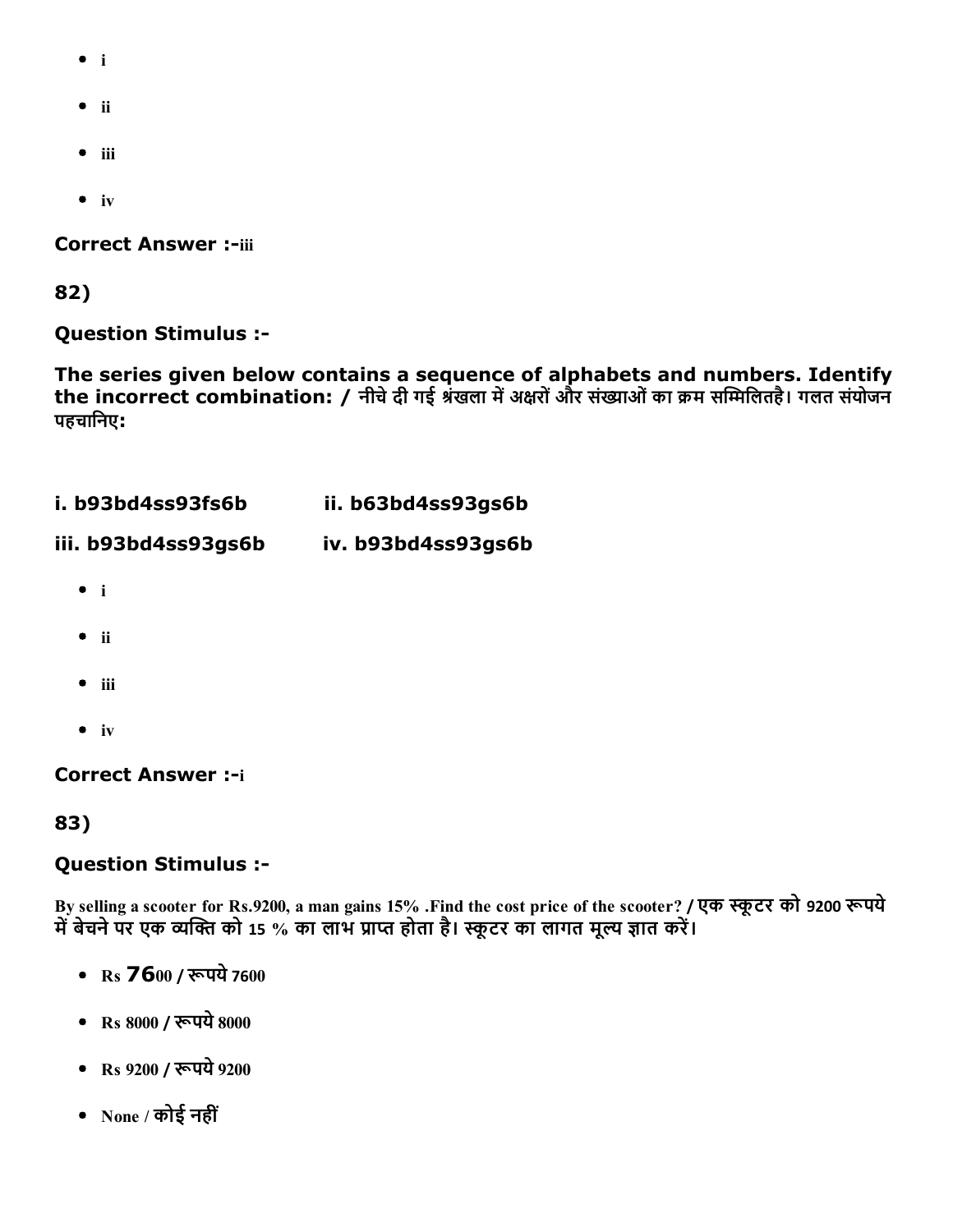Correct Answer :-Rs 8000 / रूपये 8000

84)

Question Stimulus :

Find the next term in the series  $4,9,16,25$ , 2020, 2022, 2022, 2031 में अगला पद ज्ञात कीिजए 4,9,16,25,\_\_\_\_\_\_\_\_\_.

- 32
- $-42$
- 55
- 36

**Correct Answer :-36** 

85)

### Question Stimulus :

Find the next term in the series 3,5,9,17,33,  $\qquad \qquad$  . / श्रंखला में अगला पद ज्ञात कीजिए 3,5,9,17,33,

- $49$
- $48$
- $63$
- $65$

**Correct Answer :-65** 

86)

#### Question Stimulus :

Question is based on an encryption system in which: / प्रश्न एकएन्क्रिप्शन प्रणाली पर आधारित है जिसमें:

(1) 'La Pit Ta' means 'Mango is sweet' / 'La Pit Ta' का मतलब है'Mango is sweet'

(2) 'Na Sa Pit' means 'Mango and Banana' / 'Na Sa Pit' का मतलब है'Mango and Banana'

(3) 'Ba Ta Tik' means 'Boy is Wise' / 'Ba Ta Tik' का मतलब है'Boy is Wise'

What is the code for 'Banana'? / 'Banana' के लिए क्या कोड है?

Either 'Na' or 'Tik' / 'Na' अथवा 'Tik'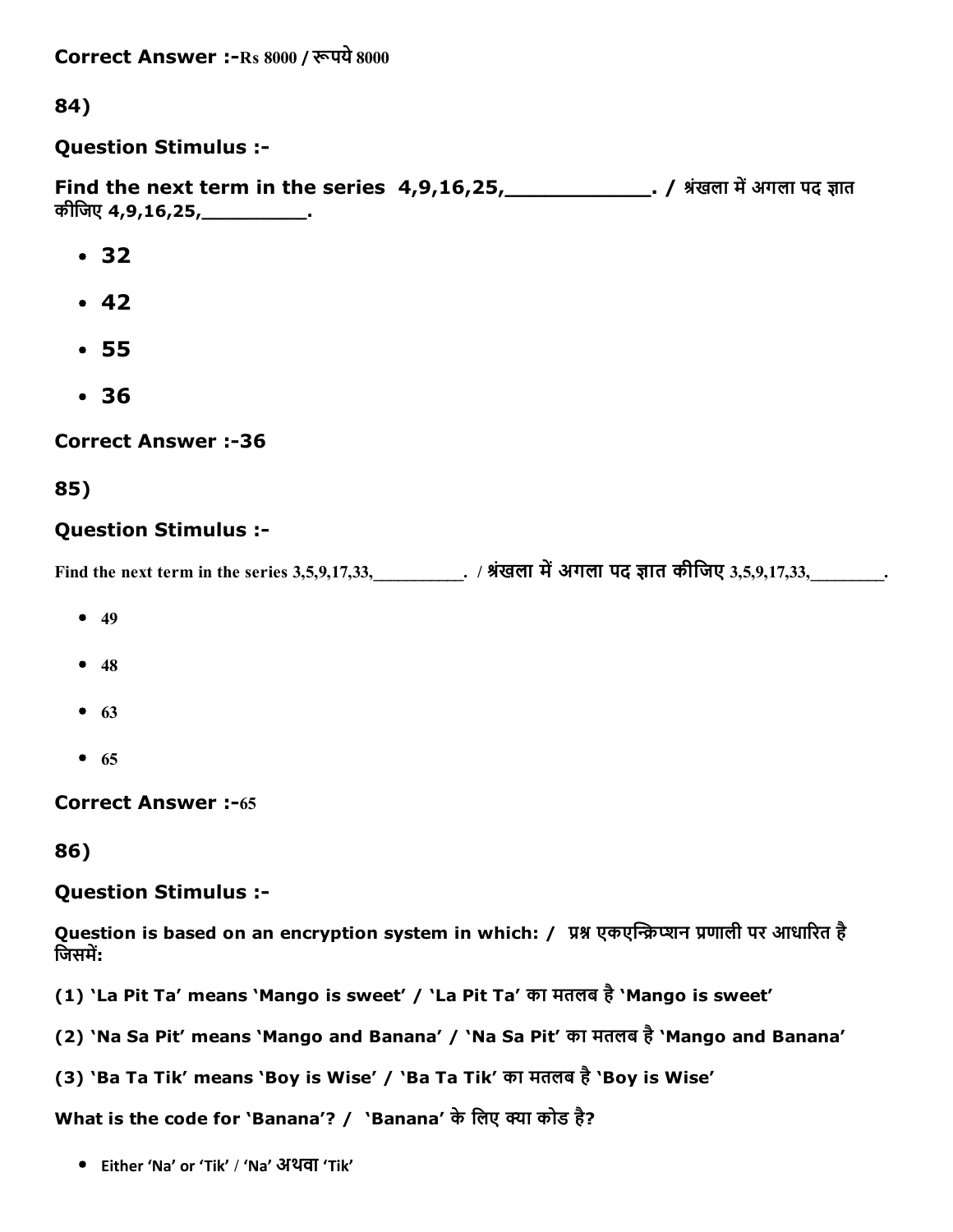- $\bullet$ Either 'Ba' or 'Sa' / 'Ba' अथवा 'Sa'
- Either 'Na' or 'Sa' / 'Na' अथवा 'Sa'
- Either 'Ba' or 'Tik' / 'Ba' अथवा 'Tik'

Correct Answer :-Either 'Na' or 'Sa' / 'Na' अथवा 'Sa'

## 87)

## Question Stimulus :

In the sequence shown below, which figure comes next? / नीचे दिखाये गये क्रम में अगली आकृति कौन सी होगी?





 $\ddot{\mathbf{11}}$ 



iii



iv

 $\rm i$ 









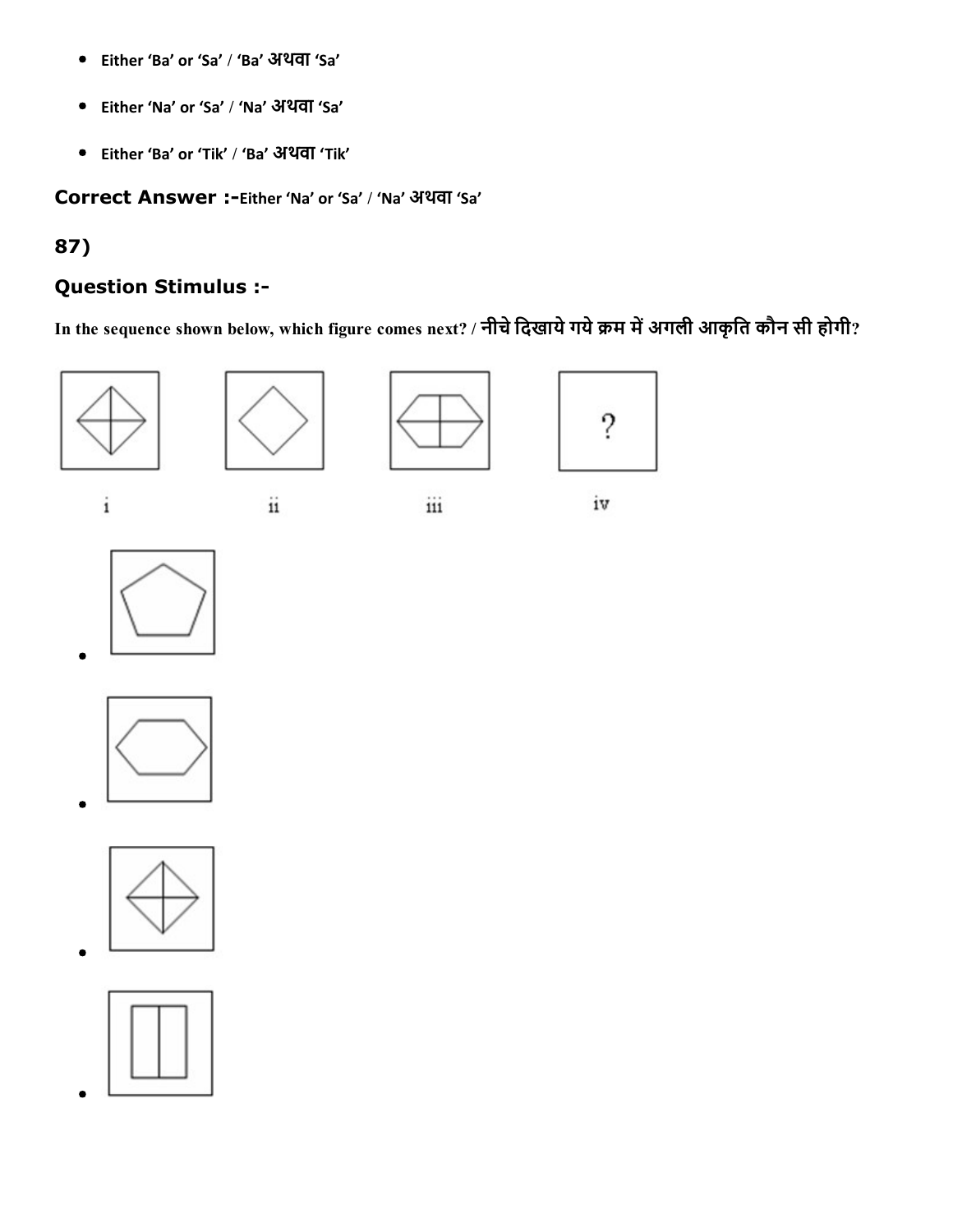

88)

Question Stimulus :

Take a look at the below statements: / नीचे कथनों पर एक नजर डालिये:

- 1. H's son is G's grandson / H का बेटा G का पोता है
- 2. H is F's brother / H, F का भाई है

Which of the above 2 statements are necessary and sufficient to answer the below question: / ऊपर 2 कथनों में से कौन से नीचे प्रश्न का उत्तर देने के लिए आवश्यक और पर्याप्त हैं:

If H is the brother of B, how is F related to G? / यिद H, B का भाई है, तो F, G सेकैसेसंबंिधत है?

- $1$
- $\cdot$  2
- 1 and 2 / 1 और 2
- Additional information required to answer the question / प्रश्न का उत्तर देने के लिए अतिरिक्त जानकारी की आवश्यकता है

Correct Answer :-1 and 2/1 और 2

89)

Question Stimulus :

- M + N means M is the husband of N / M + N का मतलब है M, N का पति है
- M N means M is the father of N / M N का मतलब है M, N के पिता हैं
- M ! N means M is the brother of N / M ! N का मतलब है M, N का भाई है
- M X N means M is the sister of N / M X N का मतलब है M, N की बहन है
- $M = N$  means M is the wife of N / M = N का मतलब है M, N की पत्नी है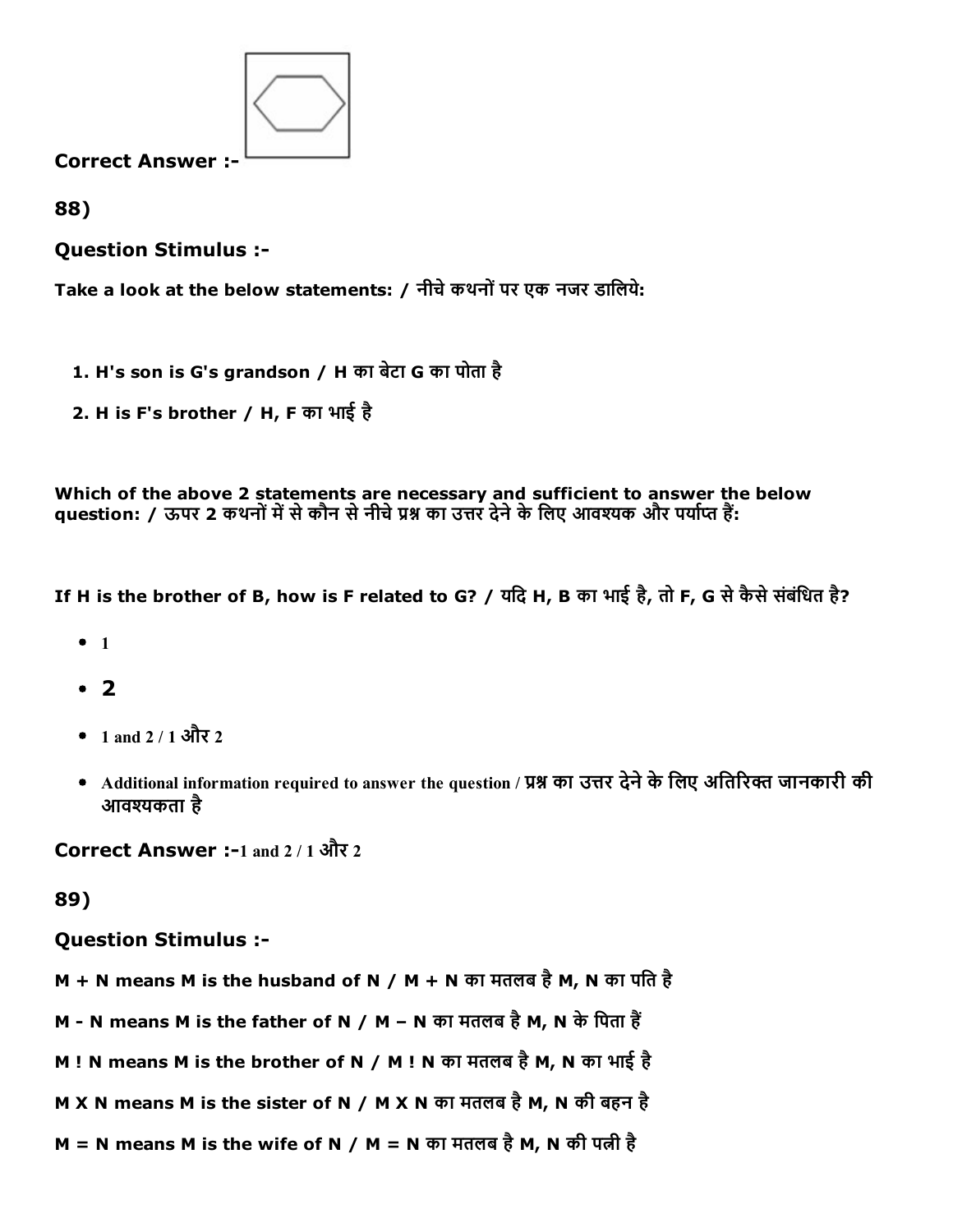A =B -C ! D @ E X F then which of the following must be true? / A =B -C ! D @ E X F तो निम्न में सेकौन सा सही होना चािहए?

- F is grandson of B / F, B का पोता है
- E is granddaughter of A /E, A की पोती है
- E & F are sisters / E और F बहने हैं
- A is grandfather of E / A, E के दादा हैं

Correct Answer :-E is granddaughter of A /E, A की पोती है

### 90)

### Question Stimulus :

Which of the following is the mirror image of the word BANDANA? / निम्न में से शब्द BANDANA का दर्पण प्रतिबिम्ब कौन सा है?

- **BANDANA**
- **BANANA**
- **BADANA**
- **BADNANA**

Correct Answer :

91)

Question Stimulus :

 $A + B$  means A is father of B / A + B का मतलब है A, B के पिता हैं

- A B means A is mother of B / A B का मतलब है A, B की माता है
- A = B means A is husband of B / A = B का मतलब है A, B का पति है
- <code>Ax B</code> means <code>A</code> is sister of B / A x B का मतलब है A, B की बहन है

 $M + N - O = T$  x P then which of the following must be true? / M + N - O = T x P तो निम्न में से कौन से सत्य होने चाहिए?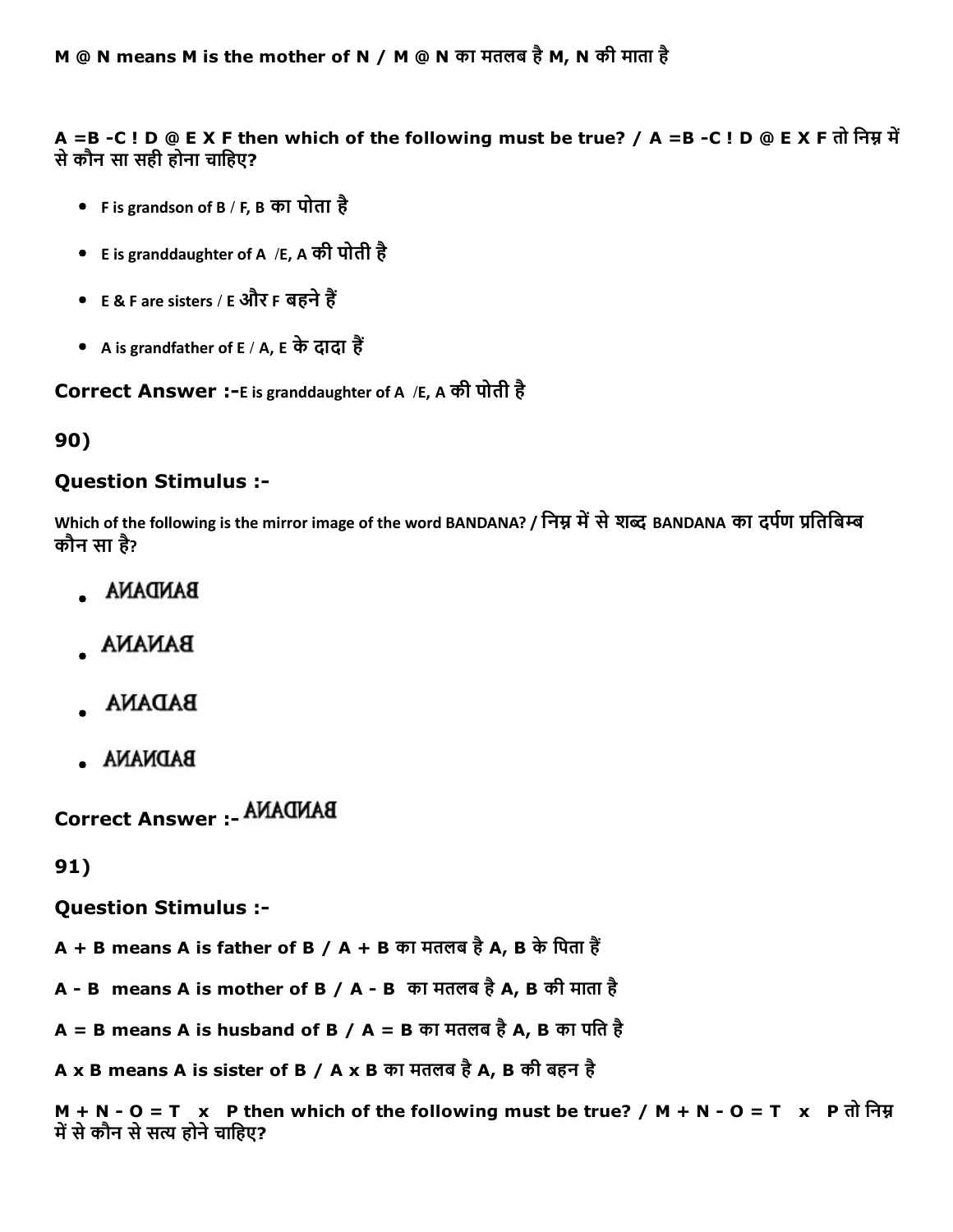- P is daughter-in-law of M. / P, M की बहु है।
- N is mother‐in‐law of P. / N, P की सास है।
- O is grandson of M. / O, M का पोता है।
- T is granddaughter of M. / T, M की पोती है।

Correct Answer :-0 is grandson of M. / 0, M का पोता है।

#### 92)

#### Question Stimulus :

In the following question the first word has certain relationship with the second word. If the third word has to have the similar relationship with the fourth word, the fourth word will be: / निम्न प्रश्न में, पहले शब्द का दूसरे शब्द के साथ किसी प्रकार से कोई संबंध है। यदि तीसरे शब्द का चौथे शब्द के साथ उसी प्रकार का संबंध होना चाहिए, तो चौथा शब्द होगा:

Atom : Element :: Cell : ? / परमाणु : तत्व :: सेल : ?

- Live / जीिवत
- Tissue / ऊतक
- Center / सेंटर
- Animal / जानवर

Correct Answer :-Tissue / ऊतक

### 93)

### Question Stimulus :

In how many ways can the letters of the word 'APPLE' be arranged to form a five letter word? / 'APPLE' शब्द के अक्षरों को कितने प्रकार में व्यवस्थित कर सकते हैं जिससे कि एक पाँच अक्षरों के शब्द का निर्माण किया जा सके?

- 50
- 48
- 60
- $-120$

#### **Correct Answer :-60**

### 94)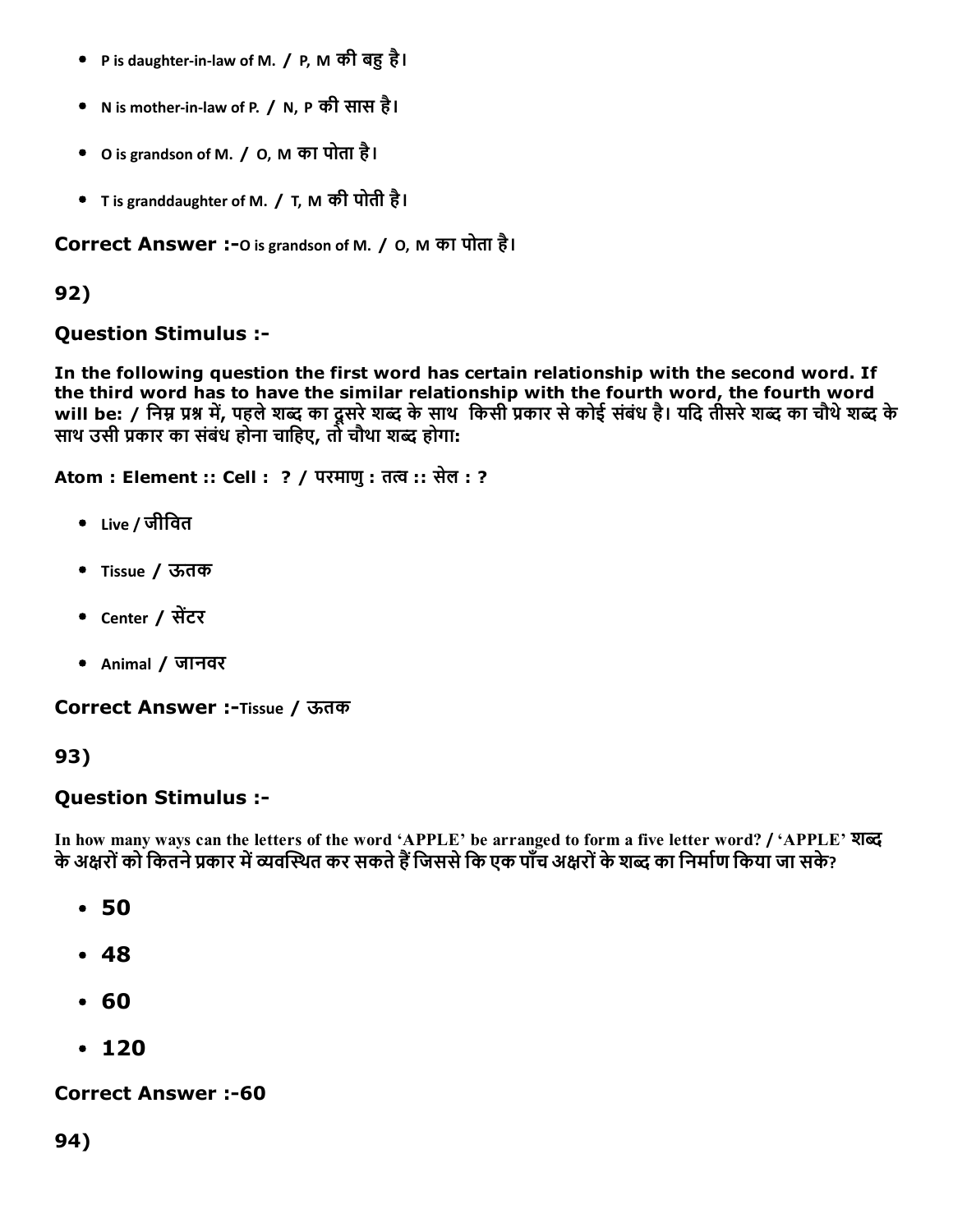### Question Stimulus :

Nitin travels 12 km in the southward direction and then travels 5 km to the right and then travels 15 km towards the right and finally travels 5 km towards the east. How far is he from the starting place? / नितिन दक्षिण दिशा में 12 किमी यात्रा करता है और फिर दायीं ओर 5 किमी यात्रा करता है और फिर दायीं ओर 15 किमी यात्रा करता है और अंत में परब की ओर 5 किमी यात्रा करता है। वह आंरभ बिंद से कितनी दूर है?

- 28.5 km / 28.5 किमी
- 11.5 km / 11.5 किमी
- 3 km / 3 िकमी
- 5 km / 5 िकमी

Correct Answer :-3 km / 3 किमी

# 95)

## Question Stimulus :

Tanmay started from his house and went 2 km straight. He then turned towards his right and went 1 km. He turned again towards his right and went 1 km. If Tanmay is north-west from his house, then in which direction did he go in the beginning? / तन्मय ने अपने घर से शुरू किया और 2 किमी सीधा गया। फिर वह अपनी दायीं ओर मुड़ा और 1 किमी गया। वह फिर अपनी दायीं ओर मुड़ा और 1 किमी गया। यदि तन्मेय अपने घर से उत्तर-पश्चिम दिशा में है, तो वह शरूआत में किस दिशा में गया?

- North-East / उत्तर-पुरब
- $\bullet$  South / दक्षिण
- South-East / दक्षिण-पुरब
- $West / T$ क्षिम

Correct Answer :-West / पश्चिम

### 96)

# Question Stimulus :

Select the option, which is the logical equivalent of the given statement: / वह विकल्प चुनिये जो तर्क की दृष्टि से नीचे दिये गये कथन के समान है:

If Ram plays cricket, then the team will win / यदि राम क्रिकेट खेलता है, तो टीम जीतेगी

- If Ram doesn't play cricket, then the team will not win / यदि राम क्रिकेट नहीं खेलता है, तो टीम नहीं जीतेगी
- The team won. Ram played the cricket / टीम जीत गई। राम ने क्रिकेट खेला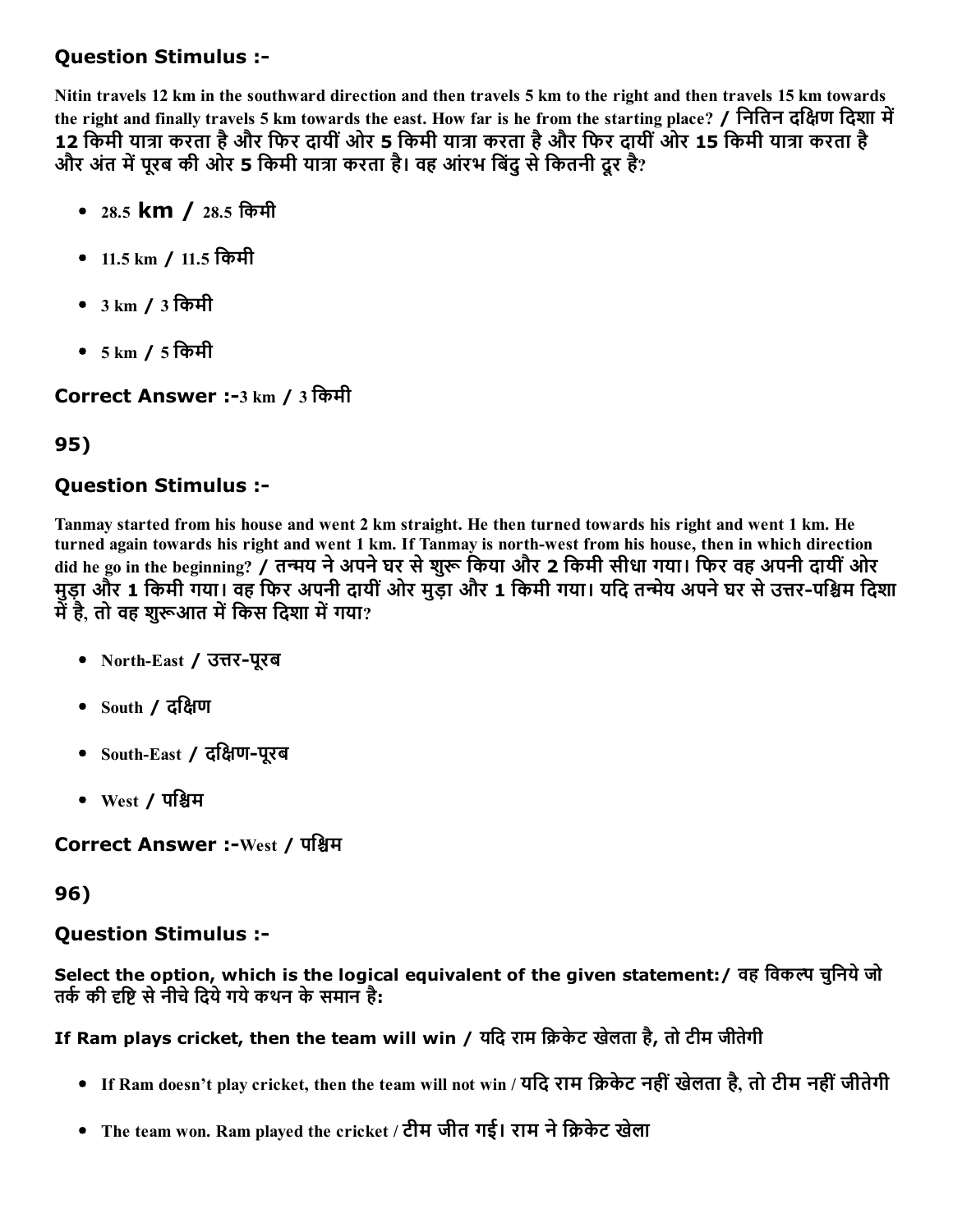- If the team lost, then Ram didn't play the cricket / यदि टीम हार गई, तो राम ने क्रिकेट नहीं खेला
- If Ram doesn't play cricket, then the team will win / यदि राम क्रिकेट नहीं खेलता है, तो टीम जीतेगी

Correct Answer :-If the team lost, then Ram didn't play the cricket / यदि टीम हार गई, तो राम ने क्रिकेट नहीं खेला

### 97)

#### Question Stimulus :

Select the option, which is the logical equivalent of the given statement: / वह विकल्प चनिये जो तर्क की दृष्टि से नीचे दिये गये कथन के समान है:

If Tanvi checks the reports, then there will not be any mistake. / यदि तन्वी रिपोर्टों की जांच करती है, तो कोई भी गलती नहींहोगी।

- If Tanvi doesn't checks the reports, then there will not be any mistake. / यदि तन्वी रिपोर्टें चेक नहीं करती है, तो कोई भी गलती नहींहोगी।
- If Tanvi doesn't checks the reports, then there will be mistakes. / यदि तन्वी रिपोर्टें चेक नहीं करती है, तो गलितयाँहोगंी।
- If there is no mistake, then Tanvi hadn't checked the reports. / यदि कोई गलती नहीं है, तो तन्वी ने रिपोर्टें चेक नहीं की हैं।
- If there is mistake, then Tanvi hadn't checked the reports. / यदि कोई गलती है, तो तन्वी ने रिपोर्टें चेक नहीं की हैं।

Correct Answer :-If there is mistake, then Tanvi hadn't checked the reports. / यदि कोई गलती है, तो तन्वी ने रिपोर्टें चेक नहीं की हैं।

### 98)

### Question Stimulus :

Select the option that is true about the Statements and Conclusions given: / वह कथन चुनिये जो दिये गये कथनों एवं निष्कर्षों के बारे में सही हैं:

Statements: / कथन:

All Indians are illiterate. / सभी भारतीय अनपढ़ हैं।

Ramesh is an Indian. / रमेश एक भारतीय है।

Conclusions: / निष्कर्ष:

- I. Some illiterate people are Indians / I. कुछ अनपढ़ लोग भारतीय हैं
- II. Ramesh is illiterate. / II. रमेश अनपढ़ है।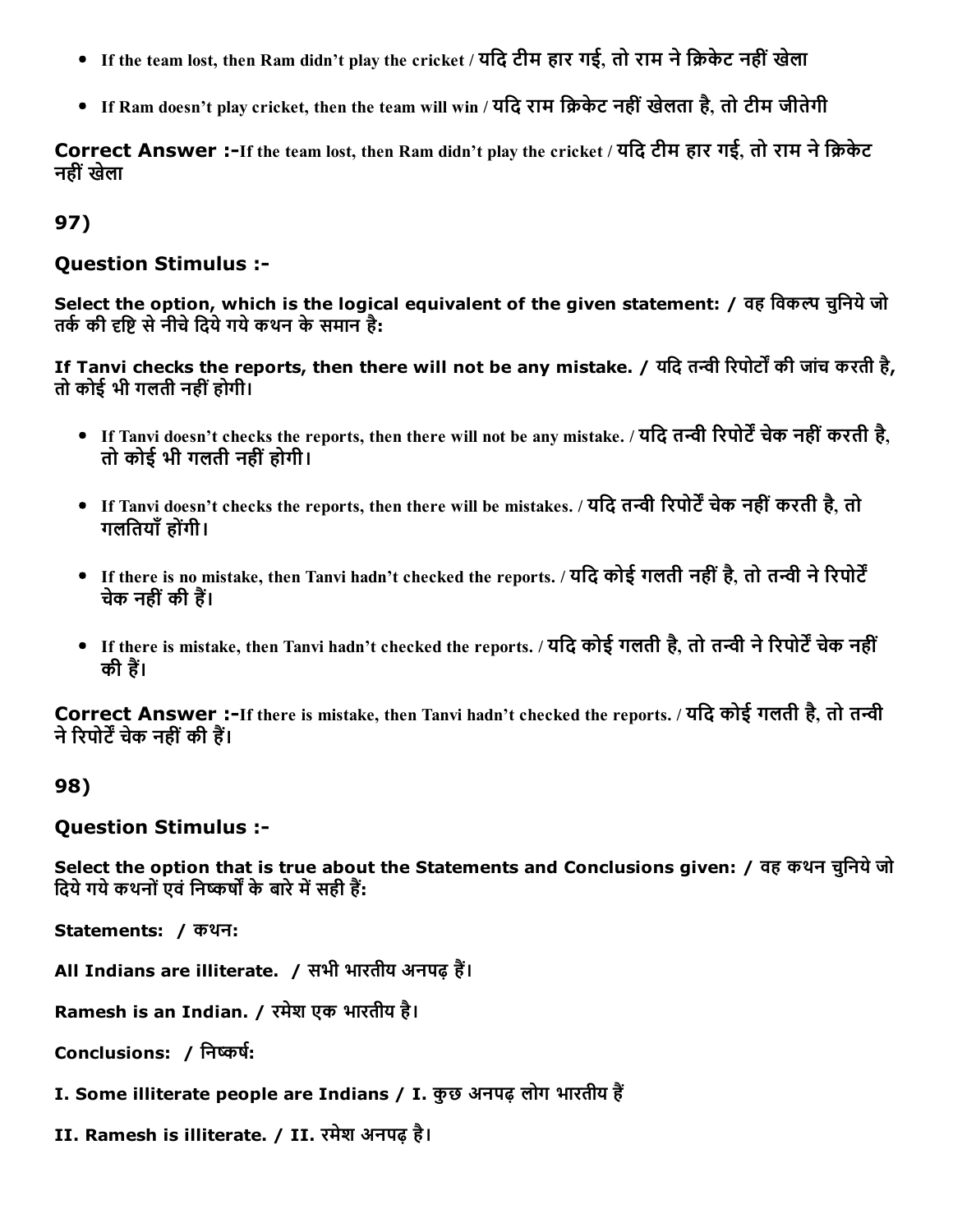- Only conclusion I follows / केवल निष्कर्ष । निकलता है
- Only conclusion II follows / केवल निष्कर्ष II निकलता है
- Both I and II follow / दोनों | और II निकलते हैं
- Either I or II follows / या तो I या िफर II िनकलता है

Correct Answer :-Both I and II follow / दोनों I और II निकलते हैं

### 99)

### Question Stimulus :

Select the option that is true about the Statements and Conclusions given: / वह कथन चुिनयेजो दिये गये कथनों एवं निष्कर्षों के बारे में सही हैं:

Statements: / कथन:

All hills are dangerous. / सभी पहाड़ खतरनाक हैं।

```
Himalaya is not a hill / हिमालय एक पहाड़ नहीं है
```
Conclusions: / निष्कर्ष:

I. Anything which is dangerous is a hill. / I. कुछ भी जो खतरनाक है, एक पहाड़ है।

II. Himalaya is not dangerous. / II. िहमालय खतरनाक नहींहै।

- Only conclusion I follows / केवल निष्कर्ष । निकलता है
- Only conclusion II follows / केवल निष्कर्ष II निकलता है
- Either I or II follows / या तो I या िफर II िनकलता है
- Neither I nor II follows / I या II कोई भी नहीं निकलता है

Correct Answer :-Neither I nor II follows / I या II कोई भी नहीं निकलता है

### 100)

Question Stimulus :

Select the option that is true about the Statements and Conclusions given: / वह कथन चुनिये जो दिये गये कथनों एवं निष्कर्षों के बारे में सही हैं:

Statements: / कथन:

Some interviews are exams / कुछ इंटरव्यू परीक्षाएं हैं